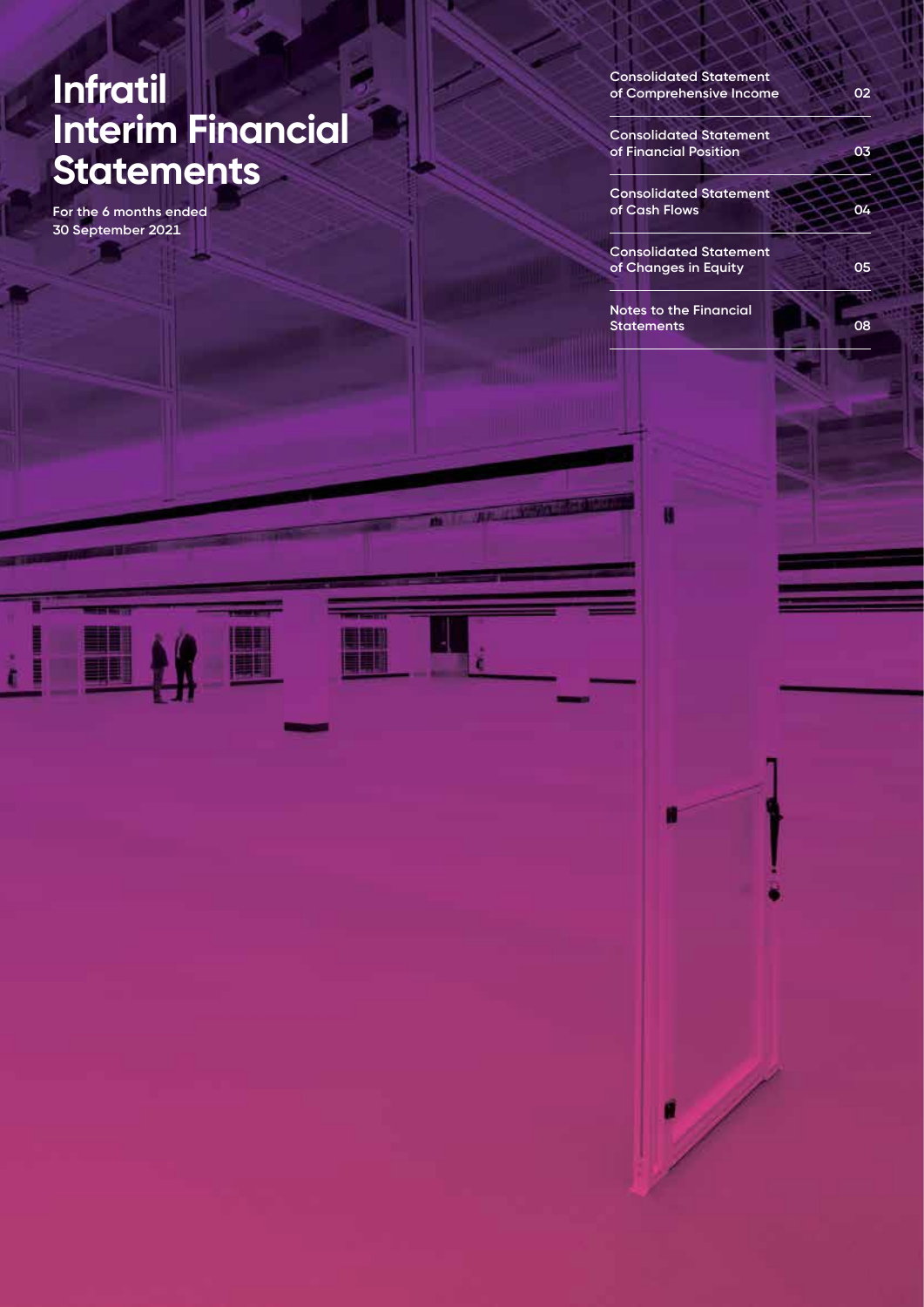# **Consolidated Statement of Comprehensive Income**

|                                                                                                    |              | 6 months ended<br>30 September 2021   | 6 months ended<br>30 September 2020   | <b>Year ended</b><br>31 March 2021  |
|----------------------------------------------------------------------------------------------------|--------------|---------------------------------------|---------------------------------------|-------------------------------------|
|                                                                                                    | <b>Notes</b> | <b>\$Millions</b><br><b>Unaudited</b> | <b>\$Millions</b><br><b>Unaudited</b> | <b>\$Millions</b><br><b>Audited</b> |
| Operating revenue                                                                                  | 9            | 425.4                                 | 160.3                                 | 408.2                               |
| Dividends                                                                                          |              | 1.6                                   |                                       |                                     |
| Total revenue                                                                                      |              | 427.0                                 | 160.3                                 | 408.2                               |
| Share of earnings of associate companies                                                           | 5            | 114.1                                 | 83.8                                  | 182.6                               |
| Total income                                                                                       |              | 541.1                                 | 244.1                                 | 590.8                               |
| Depreciation                                                                                       |              | 40.9                                  | 22.4                                  | 55.2                                |
| Amortisation of intangibles                                                                        |              | 2.3                                   | 1.8                                   | 5.2                                 |
| Employee benefits                                                                                  |              | 64.1                                  | 22.7                                  | 81.1                                |
| Other operating expenses                                                                           | 10           | 235.1                                 | 111.7                                 | 399.1                               |
| <b>Total operating expenditure</b>                                                                 |              | 342.4                                 | 158.6                                 | 540.6                               |
| Operating surplus before financing, derivatives,                                                   |              | 198.7                                 | 85.5                                  | 50.2                                |
| realisations and impairments                                                                       |              |                                       |                                       |                                     |
| Net gain/(loss) on foreign exchange and derivatives                                                |              | 73.6                                  | (19.1)                                | (56.4)                              |
| Net realisations, revaluations and impairments                                                     |              | 2.2                                   | 13.7                                  | 31.8                                |
| Interest income                                                                                    |              | 1.7                                   | 0.8                                   | 1.6                                 |
| Interest expense                                                                                   |              | 81.7                                  | 66.7                                  | 138.8                               |
| Net financing expense                                                                              |              | 80.0                                  | 65.9                                  | 137.2                               |
| Net surplus before taxation                                                                        |              | 194.5                                 | 14.2                                  | (111.6)                             |
| Taxation expense/(credit)                                                                          | 11           | 58.1                                  | (9.4)                                 | (9.7)                               |
| Net surplus for the period from continuing operations                                              |              | 136.4                                 | 23.6                                  | (101.9)                             |
| Net surplus from discontinued operations after tax                                                 | 8            | 993.9                                 | 33.4                                  | 85.9                                |
| Net surplus for the period                                                                         |              | 1,130.3                               | 57.0                                  | (16.0)                              |
| Net surplus attributable to owners of the Company                                                  |              | 1,080.6                               | 27.8                                  | (49.2)                              |
| Net surplus attributable to non-controlling interest                                               |              | 49.7                                  | 29.2                                  | 33.2                                |
| Other comprehensive income, after tax                                                              |              |                                       |                                       |                                     |
| Items that will not be reclassified to profit and loss:                                            |              |                                       |                                       |                                     |
| Net change in fair value of property, plant & equipment<br>recognised in equity                    |              | 60.6                                  | (1.7)                                 | 260.9                               |
| Share of associates other comprehensive income                                                     |              | (3.2)                                 | 28.9                                  | 8.0                                 |
| Net change in fair value of equity investments at fair value through<br>other comprehensive income |              | 6.8                                   | 0.7                                   | 46.1                                |
| Hedges taken to profit and loss                                                                    |              |                                       |                                       |                                     |
| Income tax effect of the above items                                                               |              | (10.9)                                | 0.2                                   | (90.4)                              |
| Items that may subsequently be reclassified to profit and loss:                                    |              |                                       |                                       |                                     |
| Differences arising on translation of foreign operations                                           |              | (59.9)                                | 67.5                                  | 90.0                                |
| Items reclassified to profit and loss on disposal of subsidiary                                    |              | (444.2)                               |                                       |                                     |
| Effective portion of changes in fair value of cash flow hedges                                     |              | (79.0)                                | 43.2                                  | 218.5                               |
| Income tax effect of the above items                                                               |              | 20.6                                  | (5.5)                                 | (28.1)                              |
| Total other comprehensive income after tax                                                         |              | (509.2)                               | 133.3                                 | 505.0                               |
| Total comprehensive income for the period                                                          |              | 621.1                                 | 190.3                                 | 489.0                               |
| Total comprehensive income for the period attributable<br>to owners of the Company                 |              | 1,010.9                               | 159.1                                 | 335.4                               |
| Total comprehensive income for the period attributable                                             |              | (389.8)                               | 31.2                                  | 153.6                               |
| to non-controlling interests                                                                       |              |                                       |                                       |                                     |
| Earnings per share                                                                                 |              |                                       |                                       |                                     |
| Basic and diluted (cents per share) from continuing operations                                     |              | 12.1                                  | (0.8)                                 | (18.6)                              |
| Basic and diluted (cents per share)                                                                |              | 149.5                                 | 4.0                                   | (6.8)                               |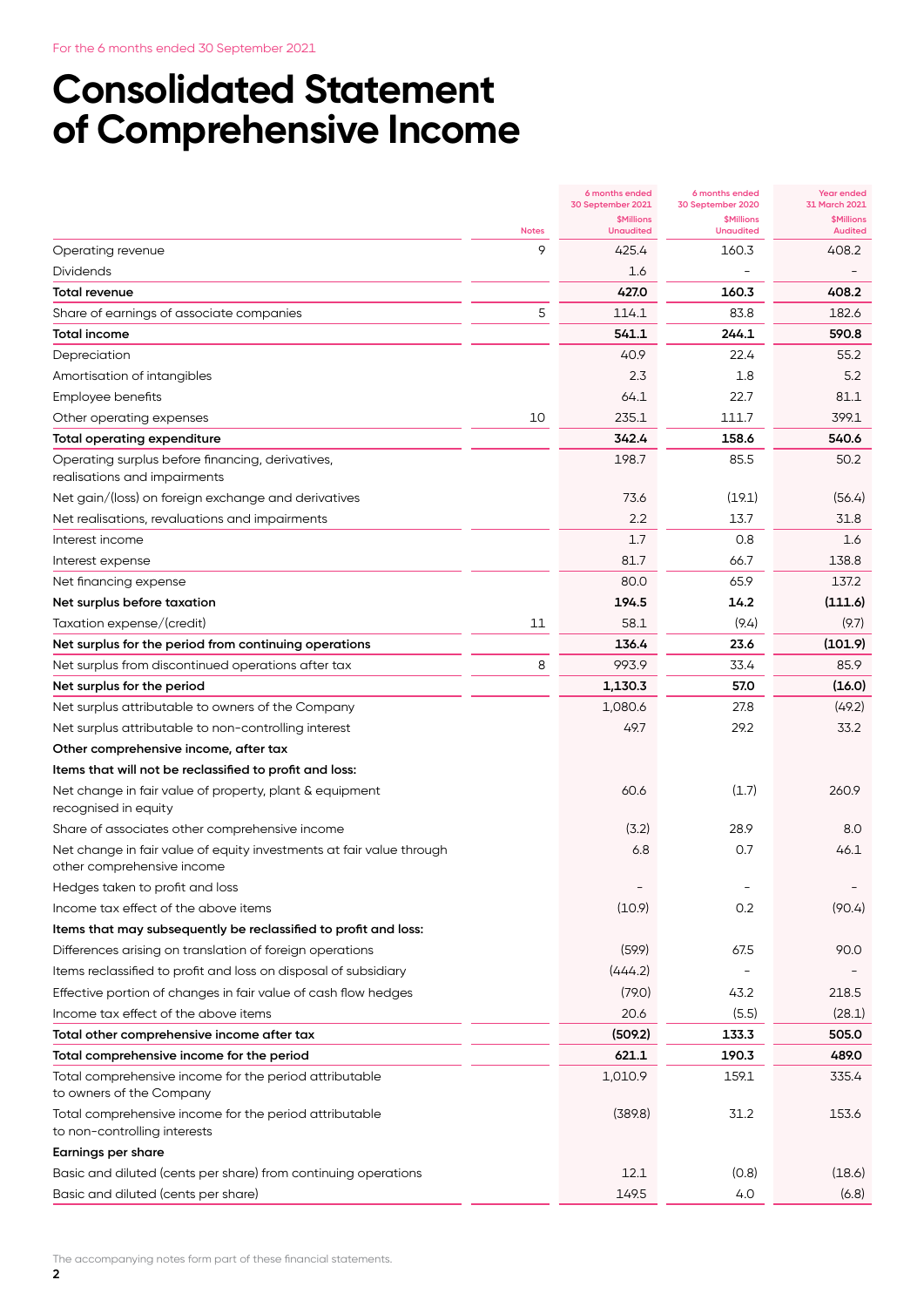As at 30 September 2021

# **Consolidated Statement of Financial Position**

|                                                               |              | 30 September 2021                           | 30 September 2020                     | 31 March 2021                       |
|---------------------------------------------------------------|--------------|---------------------------------------------|---------------------------------------|-------------------------------------|
|                                                               | <b>Notes</b> | <b><i>SMillions</i></b><br><b>Unaudited</b> | <b>\$Millions</b><br><b>Unaudited</b> | <b>\$Millions</b><br><b>Audited</b> |
| Cash and cash equivalents                                     |              | 1,213.8                                     | 435.2                                 | 133.8                               |
| Trade and other accounts receivable and prepayments           |              | 120.2                                       | 222.7                                 | 315.4                               |
| Derivative financial instruments                              |              | 11.3                                        | 31.9                                  | 76.2                                |
| Inventories                                                   |              | 2.0                                         |                                       | 1.9                                 |
| Income tax receivable                                         |              | 10.2                                        | 22.6                                  | 17.6                                |
| Assets held for sale                                          | 8.2          | 187.9                                       | 34.8                                  | 2,253.4                             |
| <b>Current assets</b>                                         |              | 1,545.4                                     | 747.2                                 | 2,798.3                             |
| Trade and other accounts receivable and prepayments           |              |                                             | 14.4                                  | 13.5                                |
| Property, plant and equipment                                 |              | 3,335.1                                     | 4,271.7                               | 3.238.7                             |
| Investment properties                                         |              | 262.4                                       | 260.1                                 | 260.1                               |
| Right of use assets                                           |              | 127.0                                       | 171.8                                 | 115.5                               |
| Derivative financial instruments                              |              | 53.2                                        | 163.7                                 | 92.0                                |
| Intangible assets                                             |              | 10.7                                        | 34.6                                  | 40.6                                |
| Goodwill                                                      |              | 1,523.3                                     | 113.1                                 | 770.7                               |
| Investments in associates                                     | 5            | 2,233.7                                     | 2,082.7                               | 2,126.9                             |
| Other investments                                             | 6            | 79.9                                        | 78.2                                  | 80.9                                |
| Non-current assets                                            |              | 7,625.3                                     | 7,190.3                               | 6,738.8                             |
| <b>Total assets</b>                                           |              | 9,170.7                                     | 7,937.5                               | 9,537.2                             |
| Accounts payable, accruals and other liabilities              |              | 414.8                                       | 200.7                                 | 305.8                               |
| Interest bearing loans and borrowings                         | 12           | 92.3                                        | 86.3                                  | 94.1                                |
| Lease liabilities                                             |              | 14.4                                        | 24.2                                  | 20.3                                |
| Derivative financial instruments                              |              | 6.1                                         | 22.8                                  | 89.2                                |
| Income tax payable                                            |              | 40.6                                        |                                       | 4.1                                 |
| Infrastructure bonds                                          | 13           | 93.4                                        | 93.7                                  | 93.8                                |
| Trustpower bonds                                              |              | 83.0                                        |                                       | 83.0                                |
| Wellington International Airport bonds                        |              |                                             | 75.0                                  | 75.0                                |
| Liabilities directly associated with the assets held for sale | 8.2          | 35.0                                        |                                       | 906.7                               |
| <b>Current liabilities</b>                                    |              | 779.6                                       | 502.7                                 | 1,672.0                             |
| Interest bearing loans and borrowings                         | 12           | 697.2                                       | 826.4                                 | 916.2                               |
| Other liabilities                                             |              | 88.9                                        | 83.3                                  | 195.4                               |
| Lease liabilities                                             |              | 199.0                                       | 235.3                                 | 182.3                               |
| Deferred tax liability                                        |              | 248.2                                       | 307.7                                 | 269.4                               |
| Derivative financial instruments                              |              | 25.5                                        | 199.5                                 | 66.9                                |
| Infrastructure bonds                                          | 13           | 1,062.0                                     | 968.6                                 | 1,053.2                             |
| Perpetual Infratil Infrastructure bonds                       | 13           | 231.9                                       | 231.9                                 | 231.9                               |
| Trustpower bonds                                              |              | 350.3                                       | 432.5                                 | 350.0                               |
| Wellington International Airport bonds and senior notes       |              | 635.4                                       | 526.7                                 | 510.7                               |
| Non-current liabilities                                       |              | 3,538.4                                     | 3,811.9                               | 3,776.0                             |
| Attributable to owners of the Company                         |              | 3,571.9                                     | 2,513.0                               | 2,644.0                             |
| Non-controlling interest in subsidiaries                      |              | 1,280.8                                     | 1,109.9                               | 1,445.2                             |
| <b>Total equity</b>                                           |              | 4,852.7                                     | 3,622.9                               | 4,089.2                             |
| <b>Total equity and liabilities</b>                           |              | 9,170.7                                     | 7,937.5                               | 9,537.2                             |
| Net tangible assets per share (\$ per share)                  |              | 3.65                                        | 3.15                                  | 2.97                                |

Approved on behalf of the Board on 11 November 2021

**Alison Gerry Mark Tume** 

Martin

Director

The accompanying notes form part of these financial statements.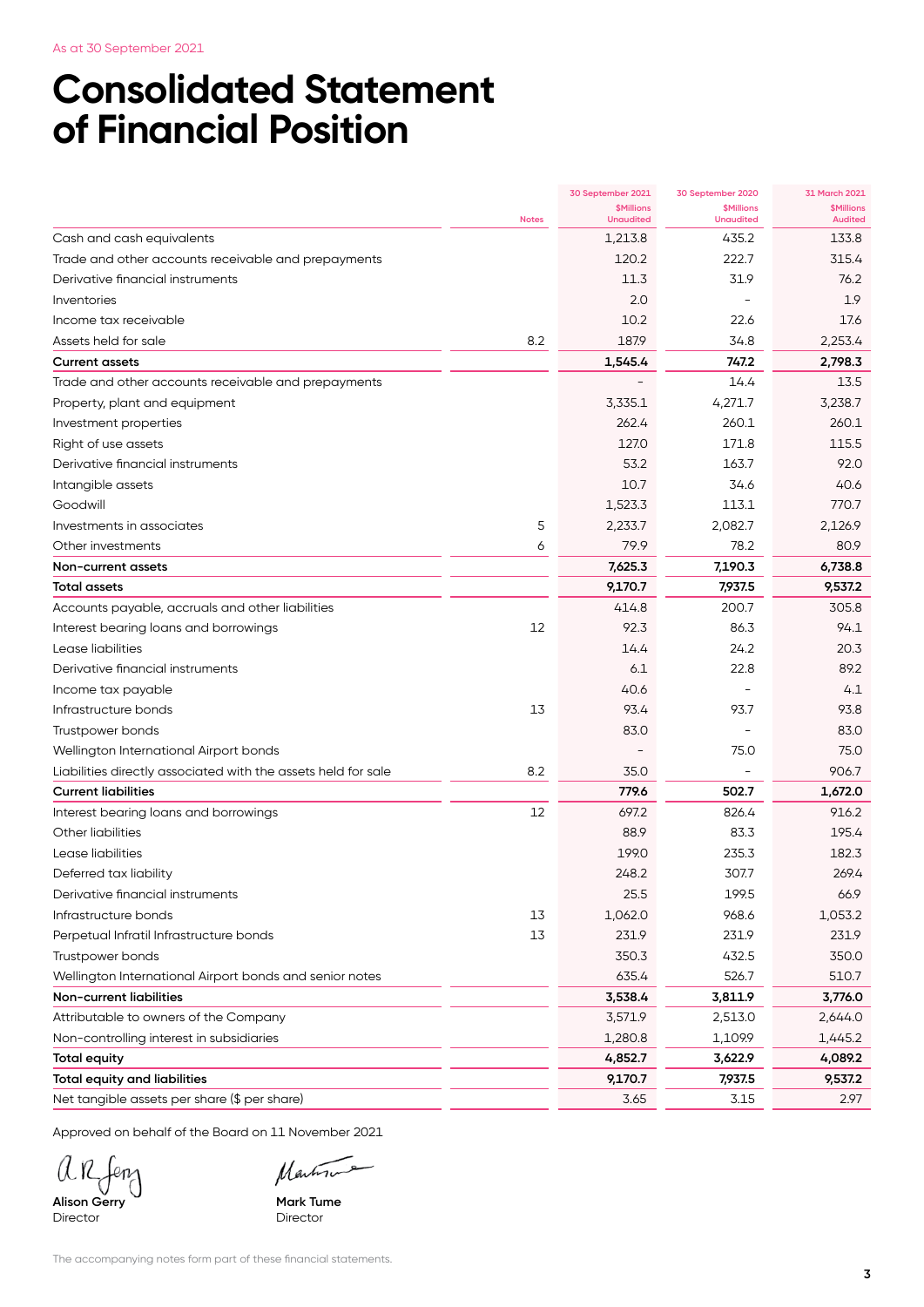# **Consolidated Statement of Cash Flows**

|                                                                                             |              | 6 months ended<br>30 September 2021   | 6 months ended<br>30 September 2020   | Year ended<br>31 March 2021                      |
|---------------------------------------------------------------------------------------------|--------------|---------------------------------------|---------------------------------------|--------------------------------------------------|
|                                                                                             | <b>Notes</b> | <b>\$Millions</b><br><b>Unaudited</b> | <b>\$Millions</b><br><b>Unaudited</b> | <b><i><u>SMillions</u></i></b><br><b>Audited</b> |
| Cash flows from operating activities                                                        |              |                                       |                                       |                                                  |
| Cash was provided from:                                                                     |              |                                       |                                       |                                                  |
| Receipts from customers                                                                     |              | 599.4                                 | 551.6                                 | 1,175.0                                          |
| Distributions received from associates                                                      |              | 31.9                                  | 16.7                                  | 73.6                                             |
| Other dividends                                                                             |              | 1.6                                   |                                       |                                                  |
| Interest received                                                                           |              | 2.2                                   | 4.3                                   | 6.1                                              |
| Cash was disbursed to:                                                                      |              | 635.1                                 | 572.6                                 | 1,254.7                                          |
|                                                                                             |              |                                       |                                       |                                                  |
| Payments to suppliers and employees                                                         |              | (546.8)<br>(84.5)                     | (495.5)                               | (953.1)                                          |
| Interest paid                                                                               |              |                                       | (77.5)                                | (159.9)                                          |
| <b>Taxation paid</b>                                                                        |              | (21.2)<br>(652.5)                     | (43.9)<br>(616.9)                     | (50.3)<br>(1, 163.3)                             |
| Net cash inflow/(outflow) from operating activities                                         | 15           | (17.4)                                | (44.3)                                | 91.4                                             |
| Cash flows from investing activities                                                        |              |                                       |                                       |                                                  |
| Cash was provided from:                                                                     |              |                                       |                                       |                                                  |
| Capital returned from associates                                                            |              | 43.3                                  | 44.6                                  | 78.3                                             |
| Proceeds from sale of investment property                                                   |              |                                       |                                       | 34.8                                             |
| Proceeds from sale of subsidiaries, net of cash sold                                        |              | 1,654.6                               |                                       |                                                  |
| Proceeds from sale of investments                                                           |              | 51.6                                  |                                       | 0.7                                              |
| Return of security deposits                                                                 |              | 82.0                                  | 78.3                                  | 127.6                                            |
|                                                                                             |              |                                       |                                       |                                                  |
|                                                                                             |              | 1,831.5                               | 122.9                                 | 241.4                                            |
| Cash was disbursed to:                                                                      |              |                                       |                                       |                                                  |
| Purchase of investments                                                                     |              | (119.2)<br>(33.8)                     | (16.5)                                | (65.0)                                           |
| Lodgement of security deposits                                                              |              |                                       | (109.0)                               | (219.4)                                          |
| Purchase of intangible assets                                                               |              | (0.5)                                 | (5.1)                                 | (9.4)                                            |
| Purchase of shares in subsidiaries, net of cash acquired                                    |              | (824.1)                               |                                       | (821.2)                                          |
| Purchase of investment properties                                                           |              |                                       | (13.9)                                | (16.0)                                           |
| Purchase of property, plant and equipment                                                   |              | (37.7)                                | (342.0)                               | (459.9)                                          |
|                                                                                             |              | (1,015.3)                             | (486.5)                               | (1,590.9)                                        |
| Net cash inflow/(outflow) from investing activities<br>Cash flows from financing activities |              | 816.2                                 | (363.6)                               | (1,349.5)                                        |
| Cash was provided from:                                                                     |              |                                       |                                       |                                                  |
| Proceeds from issue of shares                                                               |              |                                       | 294.2                                 | 294.1                                            |
| Proceeds from issue of shares to non-controlling interest                                   |              | 246.3                                 |                                       | 241.8                                            |
|                                                                                             |              | 885.5                                 | 404.7                                 | 852.9                                            |
| Bank borrowings<br>Issue of bonds                                                           |              | 227.4                                 | 100.0                                 | 184.6                                            |
|                                                                                             |              | 1,359.2                               | 798.9                                 | 1,573.4                                          |
| Cash was disbursed to:                                                                      |              |                                       |                                       |                                                  |
| Repayment of bank debt                                                                      |              | (1,091.0)                             | (476.8)                               | (295.0)                                          |
| Repayment of lease liabilities                                                              |              | (5.6)                                 | (7.5)                                 | (12.9)                                           |
| Loan establishment costs                                                                    |              | (15.5)                                | (3.1)                                 | (18.4)                                           |
| Repayment of bonds                                                                          |              | (168.9)                               | (25.0)                                | (25.0)                                           |
| Infrastructure bond issue expenses                                                          |              | (1.2)                                 | (1.3)                                 | (2.6)                                            |
| Share buyback                                                                               |              |                                       |                                       |                                                  |
| Capital return to non-controlling shareholders in subsidiary companies                      |              |                                       | (94.0)                                | (96.2)                                           |
| Dividends paid to non-controlling shareholders in subsidiary companies                      |              | (38.4)                                | (37.4)                                | (65.3)                                           |
| Dividends paid to owners of the Company                                                     | 3            | (83.1)                                | (72.5)                                | (117.7)                                          |
|                                                                                             |              | (1,403.7)                             | (717.6)                               | (633.1)                                          |
| Net cash inflow/(outflow) from financing activities                                         |              | (44.5)                                | 81.3                                  | 940.3                                            |
| Net increase/(decrease) in cash and cash equivalents                                        |              | 754.3                                 | (326.6)                               | (317.8)                                          |
| Foreign exchange gains/(losses) on cash and cash equivalents                                |              | (7.6)                                 | 31.5                                  | 36.9                                             |
| Cash and cash equivalents at beginning of the period                                        |              | 133.8                                 | 730.3                                 | 730.3                                            |
| Cash balances on acquisition                                                                |              | 5.2                                   |                                       | 26.0                                             |
| Adjustment for cash classified as assets held for sale                                      |              | 328.1                                 |                                       | (341.6)                                          |
| Cash and cash equivalents at end of the period                                              |              | 1,213.8                               | 435.2                                 | 133.8                                            |

The accompanying notes form part of these financial statements.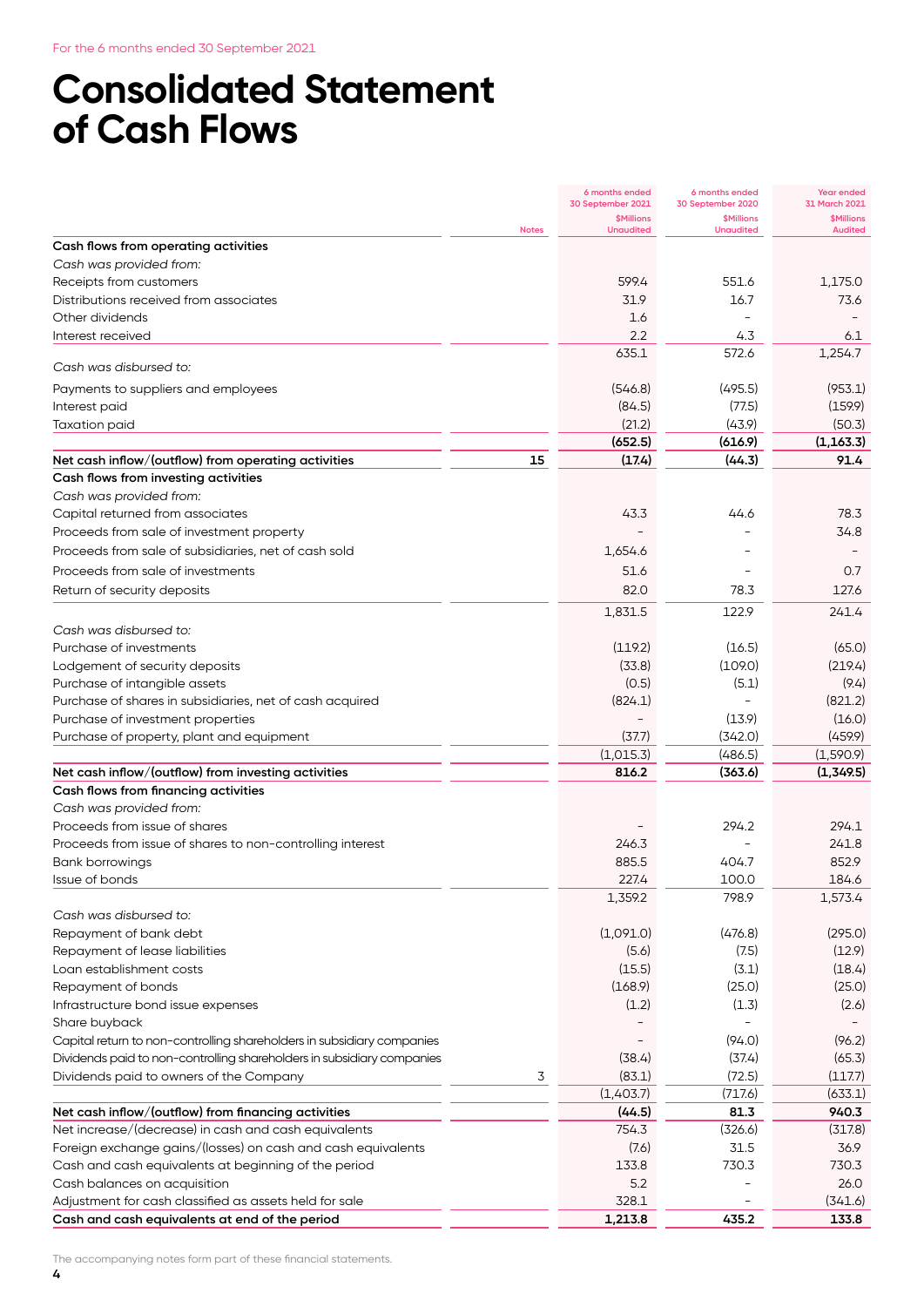# **Consolidated Statement of Changes in Equity**

Attributable to equity holders of the Company – Unaudited

|                                                                            |                              | <b>Revaluation</b>           | Foreign<br>currency<br>translation        | Other                         | <b>Retained</b>               |                            | Non-                             |                                          |
|----------------------------------------------------------------------------|------------------------------|------------------------------|-------------------------------------------|-------------------------------|-------------------------------|----------------------------|----------------------------------|------------------------------------------|
|                                                                            | Capital<br><b>\$Millions</b> | reserve<br><b>\$Millions</b> | reserve<br><b><i><u>SMillions</u></i></b> | reserves<br><b>\$Millions</b> | earnings<br><b>\$Millions</b> | Total<br><b>\$Millions</b> | controlling<br><b>\$Millions</b> | <b>Total equity</b><br><b>\$Millions</b> |
| Balance as at 1 April 2021                                                 | 1,049.0                      | 767.3                        | 28.2                                      | 64.0                          | 735.5                         | 2,644.0                    | 1,445.2                          | 4,089.2                                  |
| Total comprehensive income for the period                                  |                              |                              |                                           |                               |                               |                            |                                  |                                          |
| Net surplus for the period                                                 |                              |                              |                                           |                               | 1,080.6                       | 1,080.6                    | 49.7                             | 1,130.3                                  |
| Other comprehensive income, after tax                                      |                              |                              |                                           |                               |                               |                            |                                  |                                          |
| Differences arising on translation of foreign<br>operations                |                              |                              | (65.1)                                    |                               |                               | (65.1)                     | 5.2                              | (59.9)                                   |
| Items reclassified to profit and loss on disposal<br>of subsidiary         |                              | (232.3)                      |                                           | (14.4)                        | 232.3                         | (14.4)                     | (429.8)                          | (444.2)                                  |
| Net change in fair value of equity investments<br>at FVOCI                 |                              |                              |                                           | 1.5                           | $\overline{\phantom{0}}$      | 1.5                        | $\overline{\phantom{0}}$         | 1.5                                      |
| Realisations on disposal of equity investments<br>at FVOCI                 |                              |                              |                                           | (14.7)                        | 20.0                          | 5.3                        |                                  | 5.3                                      |
| Ineffective portion of hedges taken to<br>profit and loss                  |                              |                              |                                           |                               |                               |                            |                                  |                                          |
| Effective portion of changes in fair value of<br>cash flow hedges          |                              |                              |                                           | (26.6)                        |                               | (26.6)                     | (31.8)                           | (58.4)                                   |
| Fair value change of property, plant and<br>equipment recognised in equity |                              | 32.8                         |                                           |                               |                               | 32.8                       | 16.9                             | 49.7                                     |
| Share of associates other comprehensive<br>income                          |                              |                              | $\overline{a}$                            | (3.2)                         | $\qquad \qquad -$             | (3.2)                      | $\overline{\phantom{0}}$         | (3.2)                                    |
| Total other comprehensive income                                           | $\qquad \qquad -$            | (199.5)                      | (65.1)                                    | (57.4)                        | 252.3                         | (69.7)                     | (439.5)                          | (509.2)                                  |
| Total comprehensive income for the period                                  |                              | (199.5)                      | (65.1)                                    | (57.4)                        | 1,332.9                       | 1,010.9                    | (389.8)                          | 621.1                                    |
| Contributions by and distributions<br>to non-controlling interests         |                              |                              |                                           |                               |                               |                            |                                  |                                          |
| Non-controlling interests arising on acquisition<br>of subsidiary          |                              |                              |                                           |                               |                               |                            | 246.8                            | 246.8                                    |
| Issue of shares to non-controlling interests                               |                              |                              |                                           |                               |                               |                            | 17.3                             | 17.3                                     |
| Issue/(acquisition) of shares held by outside<br>equity interests          |                              |                              |                                           |                               |                               |                            |                                  |                                          |
| Total contributions by and distributions to<br>non-controlling interests   |                              |                              |                                           |                               |                               |                            | 264.1                            | 264.1                                    |
| Contributions by and distributions<br>to owners                            |                              |                              |                                           |                               |                               |                            |                                  |                                          |
| Shares issued                                                              |                              |                              |                                           |                               |                               |                            |                                  |                                          |
| Share buyback                                                              |                              |                              |                                           |                               |                               |                            |                                  |                                          |
| Shares issued under dividend reinvestment plan                             |                              |                              |                                           |                               |                               |                            |                                  |                                          |
| Conversion of executive redeemable shares                                  |                              |                              |                                           |                               |                               |                            |                                  |                                          |
| Dividends to equity holders                                                |                              |                              |                                           |                               | (83.1)                        | (83.1)                     | (38.7)                           | (121.8)                                  |
| Total contributions by and<br>distributions to owners                      |                              |                              |                                           |                               | (83.1)                        | (83.1)                     | (38.7)                           | (121.8)                                  |
| Balance as at 30 September 2021                                            | 1,049.0                      | 567.8                        | (36.9)                                    | 6.6                           | 1,985.3                       | 3,571.9                    | 1,280.8                          | 4,852.7                                  |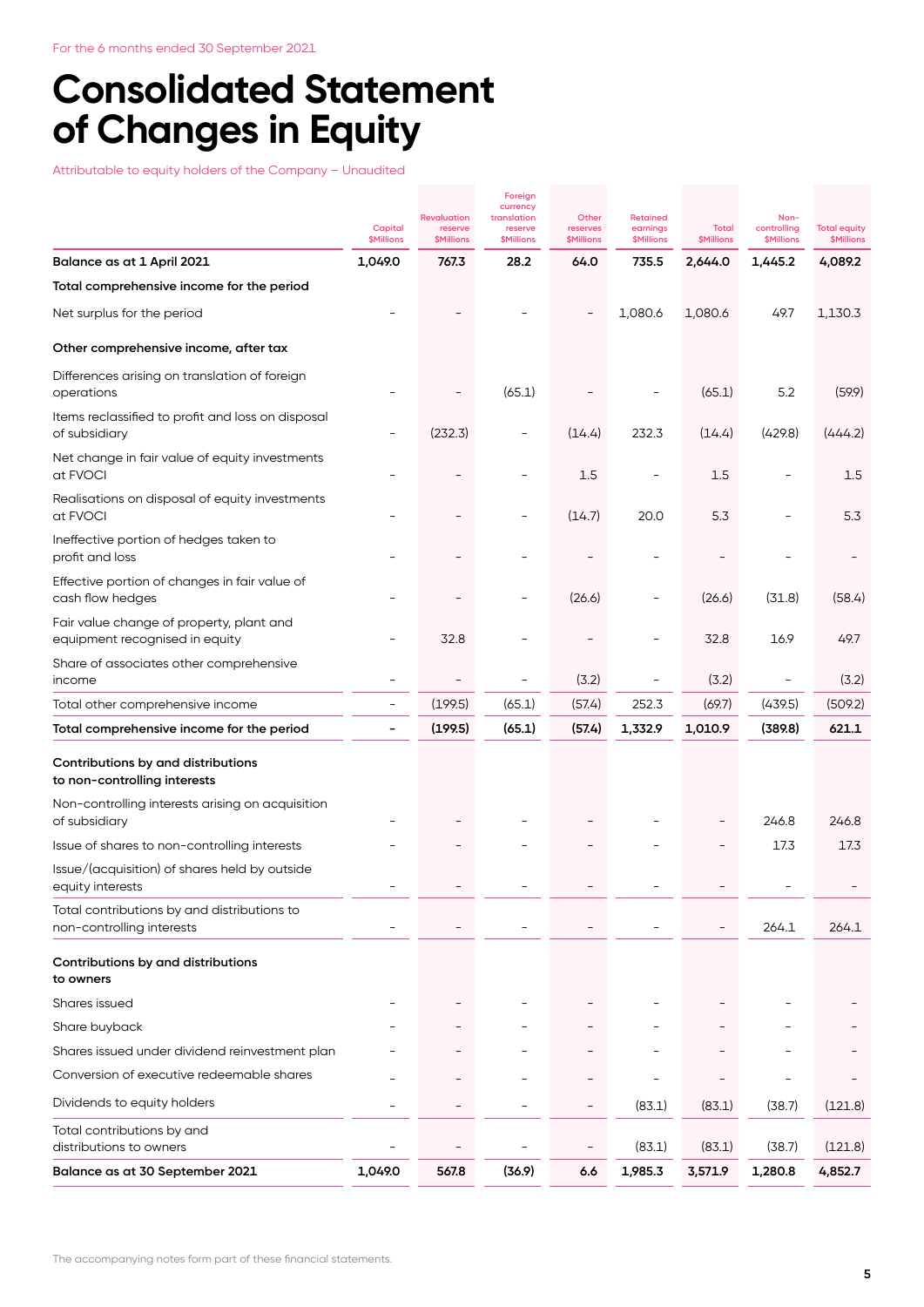# **Consolidated Statement of Changes in Equity**

Attributable to equity holders of the Company – Unaudited

|                                                                            |                              |                                                    | Foreign<br>currency                         |                                        |                                                  |                            |                                          |                                          |
|----------------------------------------------------------------------------|------------------------------|----------------------------------------------------|---------------------------------------------|----------------------------------------|--------------------------------------------------|----------------------------|------------------------------------------|------------------------------------------|
|                                                                            | Capital<br><b>\$Millions</b> | <b>Revaluation</b><br>reserve<br><b>\$Millions</b> | translation<br>reserve<br><b>\$Millions</b> | Other<br>reserves<br><b>\$Millions</b> | <b>Retained</b><br>earnings<br><b>\$Millions</b> | Total<br><b>\$Millions</b> | Non-<br>controlling<br><b>\$Millions</b> | <b>Total equity</b><br><b>\$Millions</b> |
| Balance as at 1 April 2020                                                 | 754.9                        | 655.1                                              | (71.8)                                      | (108.4)                                | 902.4                                            | 2,132.2                    | 1,207.7                                  | 3,339.9                                  |
| Total comprehensive income for the period                                  |                              |                                                    |                                             |                                        |                                                  |                            |                                          |                                          |
| Net surplus for the period                                                 |                              |                                                    |                                             |                                        | 27.8                                             | 27.8                       | 29.2                                     | 57.0                                     |
| Other comprehensive income, after tax                                      |                              |                                                    |                                             |                                        |                                                  |                            |                                          |                                          |
| Differences arising on translation of foreign<br>operations                |                              |                                                    | 79.9                                        |                                        |                                                  | 79.9                       | (12.3)                                   | 67.6                                     |
| Items reclassified to profit and loss on<br>disposal of subsidiary         |                              |                                                    |                                             |                                        |                                                  |                            |                                          |                                          |
| Net change in fair value of equity<br>investments at FVOCI                 |                              |                                                    |                                             | 0.7                                    |                                                  | 0.7                        |                                          | 0.7                                      |
| Realisations on disposal of equity<br>investments FVOCI                    |                              |                                                    |                                             |                                        |                                                  |                            |                                          |                                          |
| Ineffective portion of hedges taken to<br>profit and loss                  |                              |                                                    |                                             |                                        |                                                  |                            |                                          |                                          |
| Effective portion of changes in fair value<br>of cash flow hedges          |                              |                                                    |                                             | 22.8                                   |                                                  | 22.8                       | 14.8                                     | 37.6                                     |
| Fair value movements in relation to the executive<br>share scheme          |                              |                                                    |                                             |                                        |                                                  |                            |                                          |                                          |
| Fair value change of property, plant and<br>equipment recognised in equity |                              | (1.0)                                              |                                             |                                        |                                                  | (1.0)                      | (0.5)                                    | (1.5)                                    |
| Share of associates other comprehensive<br>income                          |                              |                                                    |                                             | 28.9                                   |                                                  | 28.9                       |                                          | 28.9                                     |
| Total other comprehensive income                                           |                              | (1.0)                                              | 79.9                                        | 52.4                                   | $\overline{\phantom{a}}$                         | 131.3                      | 2.0                                      | 133.3                                    |
| Total comprehensive income for the period                                  |                              | (1.0)                                              | 79.9                                        | 52.4                                   | 27.8                                             | 159.1                      | 31.2                                     | 190.3                                    |
| Contributions by and distributions<br>to non-controlling interests         |                              |                                                    |                                             |                                        |                                                  |                            |                                          |                                          |
| Non-controlling interests arising on acquisition<br>of subsidiary          |                              |                                                    |                                             |                                        |                                                  |                            |                                          |                                          |
| Issue of shares to non-controlling interests                               |                              |                                                    |                                             |                                        |                                                  |                            |                                          |                                          |
| Issue/(acquisition) of shares held by outside<br>equity interests          |                              |                                                    |                                             |                                        |                                                  |                            | (91.6)                                   | (91.6)                                   |
| Total contributions by and distributions to<br>non-controlling interests   |                              |                                                    |                                             |                                        |                                                  |                            | (91.6)                                   | (91.6)                                   |
| Contributions by and distributions to owners                               |                              |                                                    |                                             |                                        |                                                  |                            |                                          |                                          |
| Shares issued                                                              | 294.2                        |                                                    |                                             |                                        |                                                  | 294.2                      |                                          | 294.2                                    |
| Share buyback                                                              |                              |                                                    |                                             |                                        |                                                  |                            |                                          |                                          |
| Shares issued under dividend reinvestment plan                             |                              |                                                    |                                             |                                        |                                                  |                            |                                          |                                          |
| Dividends to equity holders                                                |                              |                                                    |                                             |                                        | (72.5)                                           | (72.5)                     | (37.4)                                   | (109.9)                                  |
| Total contributions by and distributions to<br>owners                      | 294.2                        |                                                    | $\overline{a}$                              | $\overline{\phantom{0}}$               | (72.5)                                           | 221.7                      | (37.4)                                   | 184.3                                    |
| Balance as at 30 September 2020                                            | 1,049.1                      | 654.1                                              | 8.1                                         | (56.0)                                 | 857.7                                            | 2,513.0                    | 1,109.9                                  | 3,622.9                                  |

The accompanying notes form part of these financial statements.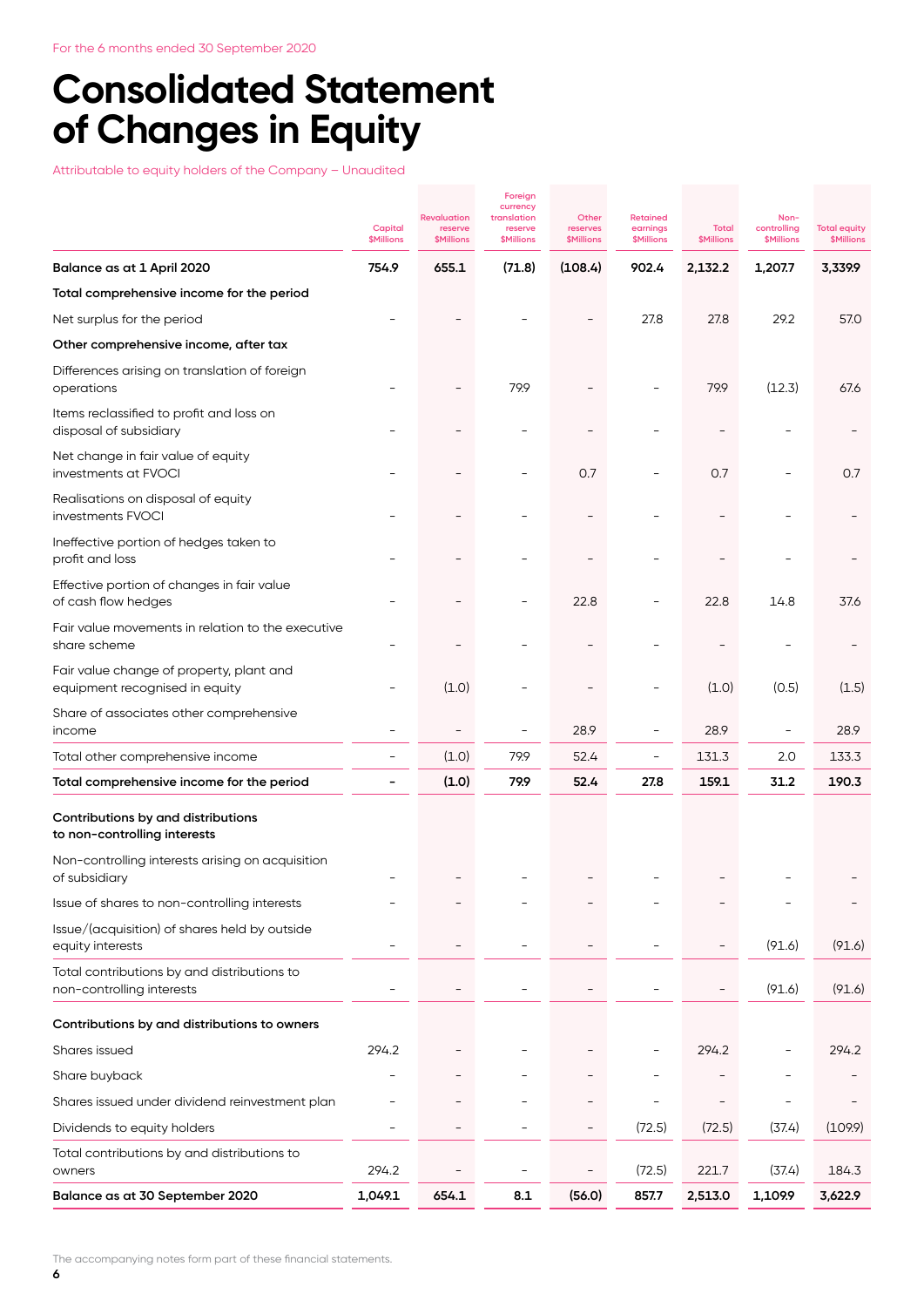# **Consolidated Statement of Changes in Equity**

Attributable to equity holders of the Company – Audited

|                                                                            | Capital<br><b>\$Millions</b> | <b>Revaluation</b><br>reserve<br>\$Millions | Foreign<br>currency<br>translation<br>reserve<br><b>\$Millions</b> | Other<br>reserves<br>\$Millions | <b>Retained</b><br>earnings<br>\$Millions | Total<br><b>\$Millions</b> | Non-<br>controlling<br>\$Millions | <b>Total equity</b><br><b>\$Millions</b> |
|----------------------------------------------------------------------------|------------------------------|---------------------------------------------|--------------------------------------------------------------------|---------------------------------|-------------------------------------------|----------------------------|-----------------------------------|------------------------------------------|
| Balance as at 1 April 2020                                                 | 754.9                        | 655.1                                       | (71.8)                                                             | (108.4)                         | 902.4                                     | 2,132.2                    | 1,207.7                           | 3,339.9                                  |
| Total comprehensive income for the year                                    |                              |                                             |                                                                    |                                 |                                           |                            |                                   |                                          |
| Net surplus for the year                                                   |                              |                                             |                                                                    |                                 | (49.2)                                    | (49.2)                     | 33.2                              | (16.0)                                   |
| Other comprehensive income, after tax                                      |                              |                                             |                                                                    |                                 |                                           |                            |                                   |                                          |
| Differences arising on translation of foreign<br>operations                |                              |                                             | 100.0                                                              |                                 |                                           | 100.0                      | (13.5)                            | 86.5                                     |
| Items reclassified to profit and loss on<br>disposal of subsidiary         |                              |                                             |                                                                    |                                 |                                           |                            |                                   |                                          |
| Net change in fair value of equity<br>investments at FVOCI                 |                              |                                             |                                                                    | 46.1                            |                                           | 46.1                       |                                   | 46.1                                     |
| Realisations on disposal of equity<br>investments at FVOCI                 |                              |                                             |                                                                    |                                 |                                           |                            |                                   |                                          |
| Ineffective portion of hedges taken to<br>profit and loss                  |                              |                                             |                                                                    |                                 |                                           |                            |                                   |                                          |
| Effective portion of changes in fair value<br>of cash flow hedges          |                              |                                             |                                                                    | 118.3                           |                                           | 118.3                      | 75.6                              | 193.9                                    |
| Fair value movements in relation to the executive<br>share scheme          |                              |                                             |                                                                    |                                 |                                           |                            |                                   |                                          |
| Fair value change of property, plant and<br>equipment recognised in equity |                              | 112.2                                       |                                                                    |                                 |                                           | 112.2                      | 58.3                              | 170.5                                    |
| Share of associates other comprehensive<br>income                          |                              |                                             |                                                                    | 8.0                             | $\overline{\phantom{0}}$                  | 8.0                        | $\overline{\phantom{0}}$          | 8.0                                      |
| Total other comprehensive income                                           | $\overline{\phantom{0}}$     | 112.2                                       | 100.0                                                              | 172.4                           | $\overline{\phantom{a}}$                  | 384.6                      | 120.4                             | 505.0                                    |
| Total comprehensive income for the year                                    | -                            | 112.2                                       | 100.0                                                              | 172.4                           | (49.2)                                    | 335.4                      | 153.6                             | 489.0                                    |
| Contributions by and distributions<br>to non-controlling interests         |                              |                                             |                                                                    |                                 |                                           |                            |                                   |                                          |
| Non-controlling interests arising on acquisition<br>of subsidiary          |                              |                                             |                                                                    |                                 |                                           |                            | 240.9                             | 240.9                                    |
| Issue of shares to non-controlling interests                               |                              |                                             |                                                                    |                                 |                                           |                            |                                   |                                          |
| Issue/(acquisition) of shares held by outside<br>equity interests          |                              |                                             |                                                                    |                                 |                                           |                            | (91.6)                            | (91.6)                                   |
| Total contributions by and distributions to<br>non-controlling interests   | $\overline{\phantom{0}}$     |                                             |                                                                    |                                 |                                           | $\overline{\phantom{a}}$   | 149.3                             | 149.3                                    |
| Contributions by and distributions to owners                               |                              |                                             |                                                                    |                                 |                                           |                            |                                   |                                          |
| Shares issued                                                              | 294.1                        |                                             |                                                                    |                                 |                                           | 294.1                      |                                   | 294.1                                    |
| Share buyback                                                              |                              |                                             |                                                                    |                                 |                                           |                            |                                   |                                          |
| Shares issued under dividend reinvestment plan                             |                              |                                             |                                                                    |                                 |                                           |                            |                                   |                                          |
| Conversion of executive redeemable shares                                  |                              |                                             |                                                                    |                                 |                                           |                            |                                   |                                          |
| Dividends to equity holders                                                |                              |                                             |                                                                    |                                 | (117.7)                                   | (117.7)                    | (65.4)                            | (183.1)                                  |
| Total contributions by and distributions to owners                         | 294.1                        |                                             |                                                                    |                                 | (117.7)                                   | 176.4                      | (65.4)                            | 111.0                                    |
| Balance at 31 March 2021                                                   | 1,049.0                      | 767.3                                       | 28.2                                                               | 64.0                            | 735.5                                     | 2,644.0                    | 1,445.2                           | 4,089.2                                  |

The accompanying notes form part of these financial statements.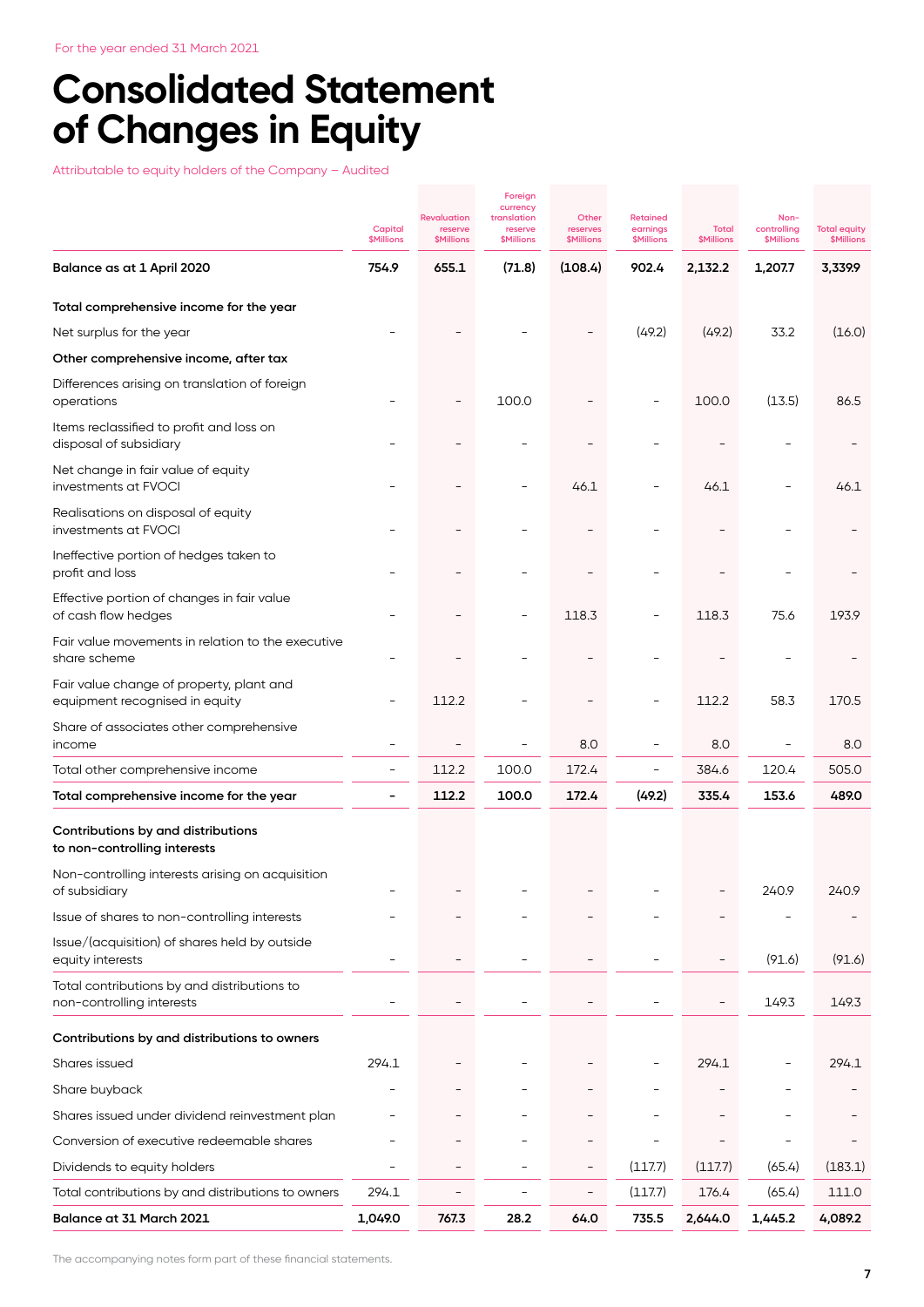# **Notes to the Financial Statements**

## **1 Accounting policies**

#### **Reporting Entity**

Infratil Limited ('the Company') is a company domiciled in New Zealand and registered under the Companies Act 1993. The Company is listed on the NZX Main Board ('NZX') and Australian Securities Exchange ('ASX'), and is an FMC Reporting Entity in terms of Part 7 of the Financial Markets Conduct Act 2013.

#### **Basis of preparation**

These unaudited condensed consolidated half year financial statements ('half year statements') of Infratil Limited together with its subsidiaries and associates ('the Group') have been prepared in accordance with NZ IAS 34 Interim Financial Reporting and comply with IAS 34 Interim Financial Reporting. These half year statements have been prepared in accordance with the accounting policies stated in the published financial statements for the year ended 31 March 2021 and should be read in conjunction with the previous annual report.

No changes have been made from the accounting policies used in the 31 March 2021 annual report which can be obtained from Infratil's registered office or www.infratil.com. The presentation currency used in the preparation of these financial statements is New Zealand dollars, which is also the Company's functional currency. Comparative figures have been restated where appropriate to ensure consistency with the current period.

#### **Covid-19 pandemic**

The Group's financial statements for the year ended 31 March 2021 included a summary of the primary impacts of Covid-19 on the Group as at the year ended 31 March 2021. The Group has continued to perform strongly despite the ongoing challenges posed by the pandemic. Many of Infratil's portfolio companies provide essential services and continue to demonstrate their resilience. There has been no material change to those factors outlined as at 31 March 2021, and there are no other known material impacts of Covid-19 on the Group's financial performance for the period ended 30 September 2021, or balance sheet as at 30 September 2021.

#### **Consideration of the IFRS Interpretations Committee ('IFRIC') agenda decision, 'Configuration or Customisation Costs in a Cloud Computing Arrangement (IAS 38 Intangible Assets)'**

In April 2021, the IFRS Interpretations Committee ('IFRIC') issued an agenda decision clarifying its interpretation on how current accounting standards apply to configuration and customisation costs incurred in implementing Software-as-a-Service ('SaaS') cloud computing arrangements. The decision discusses whether configuration and customisation costs relating to cloud computing arrangements are able to be recognised as intangible assets, and if not, over what period the expenditure is expensed.

The Group's current accounting policy is to record these configuration and customisation costs as part of the cost of an intangible asset and amortise these costs over the useful life of the software assets.

The Group is currently in the process of quantifying the impact of this clarification on the financial statements, however, given the timeframe and the complexity involved, this has not yet been completed at 30 September 2021. It is likely that the outcome from this exercise will see a range of expenditure previously capitalised and amortised over the useful life reclassified as operating expenditure. This quantification will be completed and reported in the 31 March 2022 financial statements.

#### **2 Nature of business**

The Group owns and operates infrastructure businesses and investments in New Zealand, Australia, the United States, Europe and Asia. The Company is a limited liability company incorporated and domiciled in New Zealand. The address of its registered office is 5 Market Lane, Wellington, New Zealand.

More information on the individual businesses is contained in Note 4 (Operating segments) and Note 5 (Investments in associates) including the relative contributions to total revenue and expenses of the Group.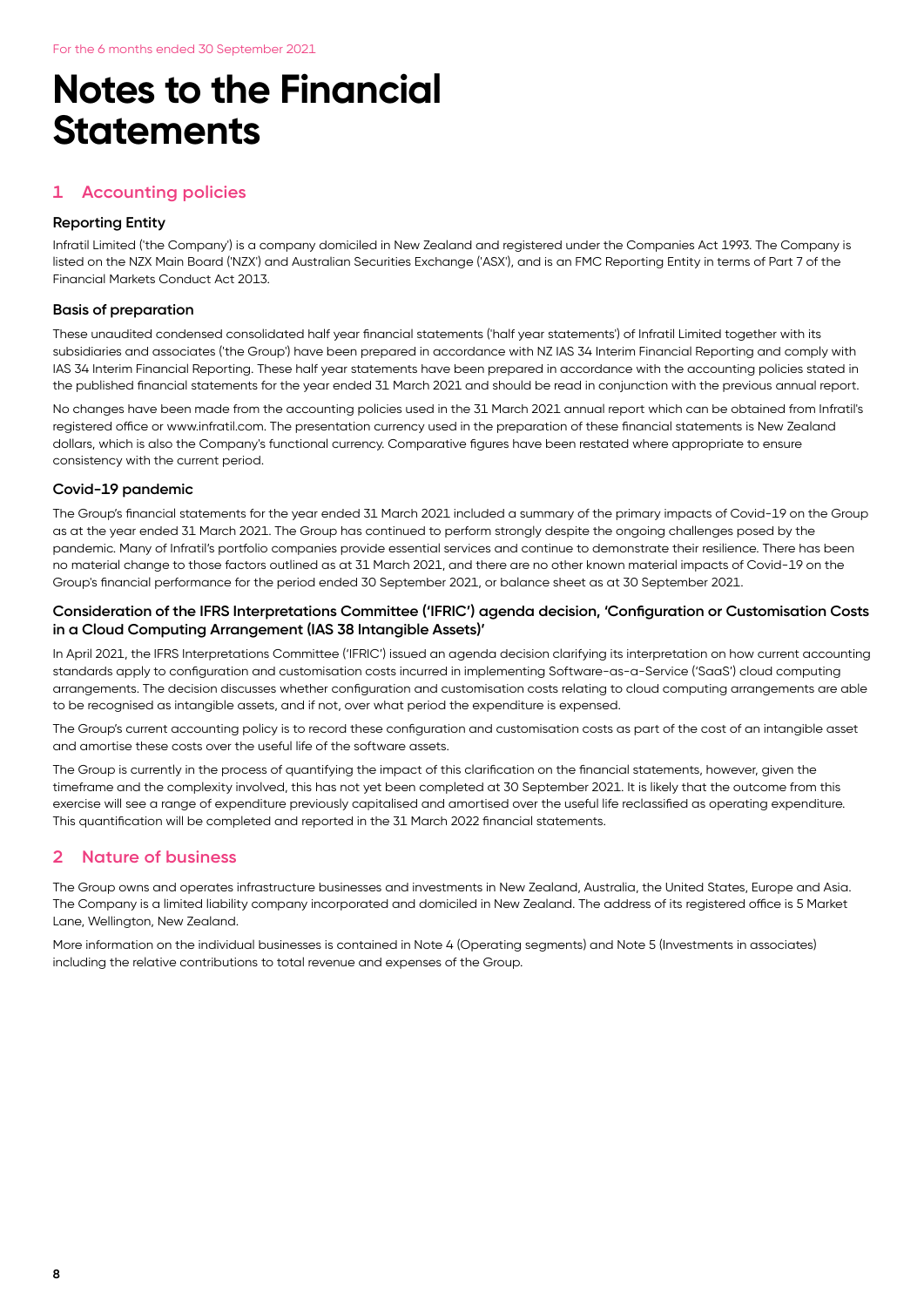## **3 Infratil shares and dividends**

| Ordinary shares (fully paid)                                              | 6 months ended<br>30 September 2021<br><b>Unaudited</b> | 6 months ended<br>30 September 2020<br><b>Unaudited</b> | Year ended<br>31 March 2021<br><b>Audited</b> |
|---------------------------------------------------------------------------|---------------------------------------------------------|---------------------------------------------------------|-----------------------------------------------|
| Total authorised and issued capital shares at the beginning of the period | 722,952,533                                             | 659,678,837                                             | 659,678,837                                   |
| Movements during the period:                                              |                                                         |                                                         |                                               |
| New shares issued                                                         |                                                         | 63.273.696                                              | 63,273,696                                    |
| New shares issued under dividend reinvestment plan                        |                                                         |                                                         |                                               |
| Conversion of executive redeemable shares                                 |                                                         |                                                         |                                               |
| Share buyback                                                             |                                                         |                                                         |                                               |
| Total authorised and issued capital shares at the end of the period       | 722,952,533                                             | 722,952,533                                             | 722,952,533                                   |

During the comparative period the Company issued new shares to provide additional balance sheet flexibility and to fund growth investments across Infratil's existing portfolio companies, as well as providing the opportunity to take advantage of any new investment opportunities that may arise. In total, net proceeds after issue costs of \$294.2 million were raised via an institutional placement and share purchase plan for existing shareholders. All fully paid ordinary shares have equal voting rights and share equally in dividends and equity. At 30 September 2021 the Group held 1,662,617 shares as Treasury Stock (30 September 2020: 1,662,617, 31 March 2021: 1,662,617).

| Dividends paid on<br>ordinary shares  | 6 months ended<br>30 September 2021<br>cps<br><b>Unaudited</b> | 6 months ended<br>30 September 2020<br>cps<br><b>Unaudited</b> | Year ended<br>31 March 2021<br><b>CDS</b><br><b>Audited</b> | 6 months ended<br>30 September 2021<br><b><i>SMillions</i></b><br><b>Unaudited</b> | 6 months ended<br>30 September 2020<br><b><i>SMillions</i></b><br><b>Unaudited</b> | Year ended<br>31 March 2021<br><b><i><u>SMillions</u></i></b><br><b>Audited</b> |
|---------------------------------------|----------------------------------------------------------------|----------------------------------------------------------------|-------------------------------------------------------------|------------------------------------------------------------------------------------|------------------------------------------------------------------------------------|---------------------------------------------------------------------------------|
| Final dividend prior year             | 11.50                                                          | 11.00                                                          | 11.00                                                       | 83.1                                                                               | 72.5                                                                               | 72.6                                                                            |
| Interim dividend paid<br>current year | -                                                              |                                                                | 6.25                                                        | $\overline{\phantom{a}}$                                                           |                                                                                    | 45.2                                                                            |
| Dividends paid on<br>ordinary shares  | 11.50                                                          | 11.00                                                          | 17.25                                                       | 83.1                                                                               | 72.5                                                                               | 117.8                                                                           |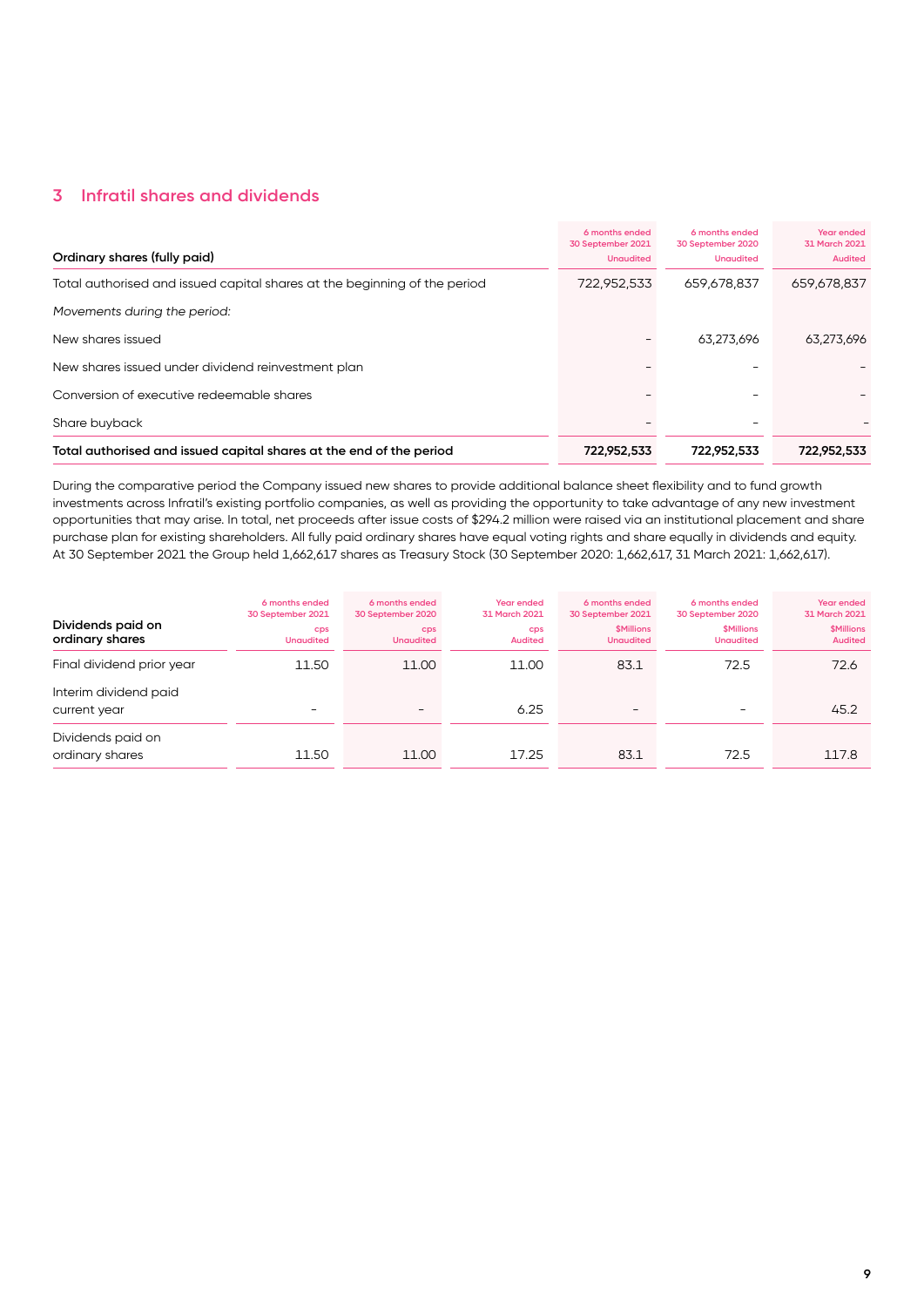#### **4 Operating segments**

Trustpower and Tilt Renewables are renewable generation investments, Wellington International Airport is an airport investment and Qscan Group and Pacific Radiology make up the Group's diagnostic imaging platform. Associates comprises Infratil's investments that are not consolidated for financial reporting purposes, including CDC Data Centres, Vodafone New Zealand, RetireAustralia, Longroad Energy, Kao Data and Galileo Green Energy. Further information on these investments is outlined in Note 5. The Group's investment in Tilt Renewables and Trustpower's retail business are classified as Held for Sale and treated as Discontinued Operations as at 30 September 2021 and 31 March 2021 for the investment in Tilt Renewables. Further information on these investments are outlined in Note 8.1 and 8.2. All other segments and corporate predominately includes the activities of the Parent Company. The group has no significant reliance on any one customer. Inter-segment revenue primarily comprises dividends from Trustpower and subvention income from Wellington International Airport.

|                                                                 | <b>Trustpower</b><br><b>New Zealand</b><br><b>\$Millions</b><br><b>Unaudited</b> | Tilt<br><b>Renewables</b><br>Australasia<br><b>\$Millions</b><br><b>Unaudited</b> | Wellington<br>International<br>Airport<br><b>New Zealand</b><br><b>\$Millions</b><br><b>Unaudited</b> | Diagnostic<br>Imaging<br><b>Australasia</b><br><b>\$Millions</b><br><b>Unaudited</b> | <b>Associates</b><br><b>\$Millions</b><br><b>Unaudited</b> | All other<br>segments &<br>corporate<br><b>New Zealand</b><br><b>\$Millions</b><br><b>Unaudited</b> | <b>Eliminations &amp;</b><br>discontinued<br>operations<br><b>\$Millions</b><br><b>Unaudited</b> | <b>Total from</b><br>continuing<br>operations<br><b>\$Millions</b><br><b>Unaudited</b> |
|-----------------------------------------------------------------|----------------------------------------------------------------------------------|-----------------------------------------------------------------------------------|-------------------------------------------------------------------------------------------------------|--------------------------------------------------------------------------------------|------------------------------------------------------------|-----------------------------------------------------------------------------------------------------|--------------------------------------------------------------------------------------------------|----------------------------------------------------------------------------------------|
| For the period ended<br>30 September 2021                       |                                                                                  |                                                                                   |                                                                                                       |                                                                                      |                                                            |                                                                                                     |                                                                                                  |                                                                                        |
| Total revenue                                                   | 571.8                                                                            | 60.0                                                                              | 50.7                                                                                                  | 190.1                                                                                |                                                            | 55.0                                                                                                | (444.0)                                                                                          | 483.6                                                                                  |
| Share of earnings of associate<br>companies                     |                                                                                  |                                                                                   | $\overline{\phantom{a}}$                                                                              |                                                                                      | 114.1                                                      | $\overline{a}$                                                                                      |                                                                                                  | 114.1                                                                                  |
| Inter-segment revenue                                           |                                                                                  | $\overline{\phantom{0}}$                                                          |                                                                                                       |                                                                                      |                                                            | (46.0)                                                                                              | (10.6)                                                                                           | (56.6)                                                                                 |
| Total income                                                    | 571.8                                                                            | 60.0                                                                              | 50.7                                                                                                  | 190.1                                                                                | 114.1                                                      | 9.0                                                                                                 | (454.6)                                                                                          | 541.1                                                                                  |
| Operating expenses (excluding<br>depreciation and amortisation) | (449.6)                                                                          | (47.9)                                                                            | (19.2)                                                                                                | (157.1)                                                                              |                                                            | (52.1)                                                                                              | 426.7                                                                                            | (299.2)                                                                                |
| Interest income                                                 | 0.3                                                                              | 0.4                                                                               | 0.2                                                                                                   | $\overline{a}$                                                                       | $\overline{a}$                                             | 1.3                                                                                                 | (0.5)                                                                                            | 1.7                                                                                    |
| Interest expense                                                | (15.3)                                                                           | (6.7)                                                                             | (12.7)                                                                                                | (14.9)                                                                               |                                                            | (39.5)                                                                                              | 7.4                                                                                              | (81.7)                                                                                 |
| Depreciation and amortisation                                   | (24.5)                                                                           | (19.5)                                                                            | (14.4)                                                                                                | (17.0)                                                                               |                                                            |                                                                                                     | 32.2                                                                                             | (43.2)                                                                                 |
| Net gain/(loss) on foreign exchange and<br>derivatives          | 78.5                                                                             | (12.7)                                                                            | (0.3)                                                                                                 | 1.4                                                                                  | $\overline{a}$                                             | (5.5)                                                                                               | 12.2                                                                                             | 73.6                                                                                   |
| Net realisations, revaluations and<br>impairments               |                                                                                  |                                                                                   | 2.4                                                                                                   | $\overline{\phantom{0}}$                                                             |                                                            | 972.6                                                                                               | (972.8)                                                                                          | 2.2                                                                                    |
| Taxation expense                                                | (46.1)                                                                           | 3.7                                                                               | (3.6)                                                                                                 | (6.8)                                                                                |                                                            | (2.3)                                                                                               | (3.0)                                                                                            | (58.1)                                                                                 |
| Net surplus/(loss) for the year                                 | 115.1                                                                            | (22.7)                                                                            | 3.1                                                                                                   | (4.3)                                                                                | 114.1                                                      | 883.5                                                                                               | (952.4)                                                                                          | 136.4                                                                                  |
| Net surplus/(loss) attributable to owners<br>of the company     | 56.5                                                                             | (14.8)                                                                            | 2.0                                                                                                   | (2.1)                                                                                | 114.1                                                      | 883.5                                                                                               | 13.8                                                                                             | 1,053.0                                                                                |
| Net surplus/(loss) attributable to<br>non-controlling interests | 58.6                                                                             | (7.9)                                                                             | 1.1                                                                                                   | (2.2)                                                                                |                                                            |                                                                                                     | 7.0                                                                                              | 56.6                                                                                   |
| Current assets                                                  | 202.6                                                                            | $\overline{\phantom{0}}$                                                          | 57.0                                                                                                  | 81.2                                                                                 |                                                            | 1,128.4                                                                                             | 76.2                                                                                             | 1,545.4                                                                                |
| Non-current assets                                              | 1,933.1                                                                          | $\overline{\phantom{0}}$                                                          | 1,456.0                                                                                               | 1,760.8                                                                              | 2,233.8                                                    | 336.3                                                                                               | (94.7)                                                                                           | 7,625.3                                                                                |
| <b>Current liabilities</b>                                      | 283.0                                                                            | $\overline{\phantom{0}}$                                                          | 13.2                                                                                                  | 87.3                                                                                 |                                                            | 373.6                                                                                               | 22.5                                                                                             | 779.6                                                                                  |
| Non-current liabilities                                         | 767.1                                                                            | $\overline{\phantom{0}}$                                                          | 770.2                                                                                                 | 672.3                                                                                | $\overline{\phantom{a}}$                                   | 1,441.3                                                                                             | (112.5)                                                                                          | 3,538.4                                                                                |
| Net assets                                                      | 1,085.6                                                                          | $\overline{a}$                                                                    | 729.6                                                                                                 | 1,082.4                                                                              | 2,233.8                                                    | (350.2)                                                                                             | 71.5                                                                                             | 4,852.7                                                                                |
| Non-controlling interest percentage                             | 49.0%                                                                            | 34.9%                                                                             | 34.0%                                                                                                 | 87.7%                                                                                |                                                            |                                                                                                     |                                                                                                  |                                                                                        |
| Capital expenditure and investments                             | 15.3                                                                             | 33.7                                                                              | 7.2                                                                                                   | 318.7                                                                                | 119.7                                                      | 2.3                                                                                                 | (33.7)                                                                                           | 463.2                                                                                  |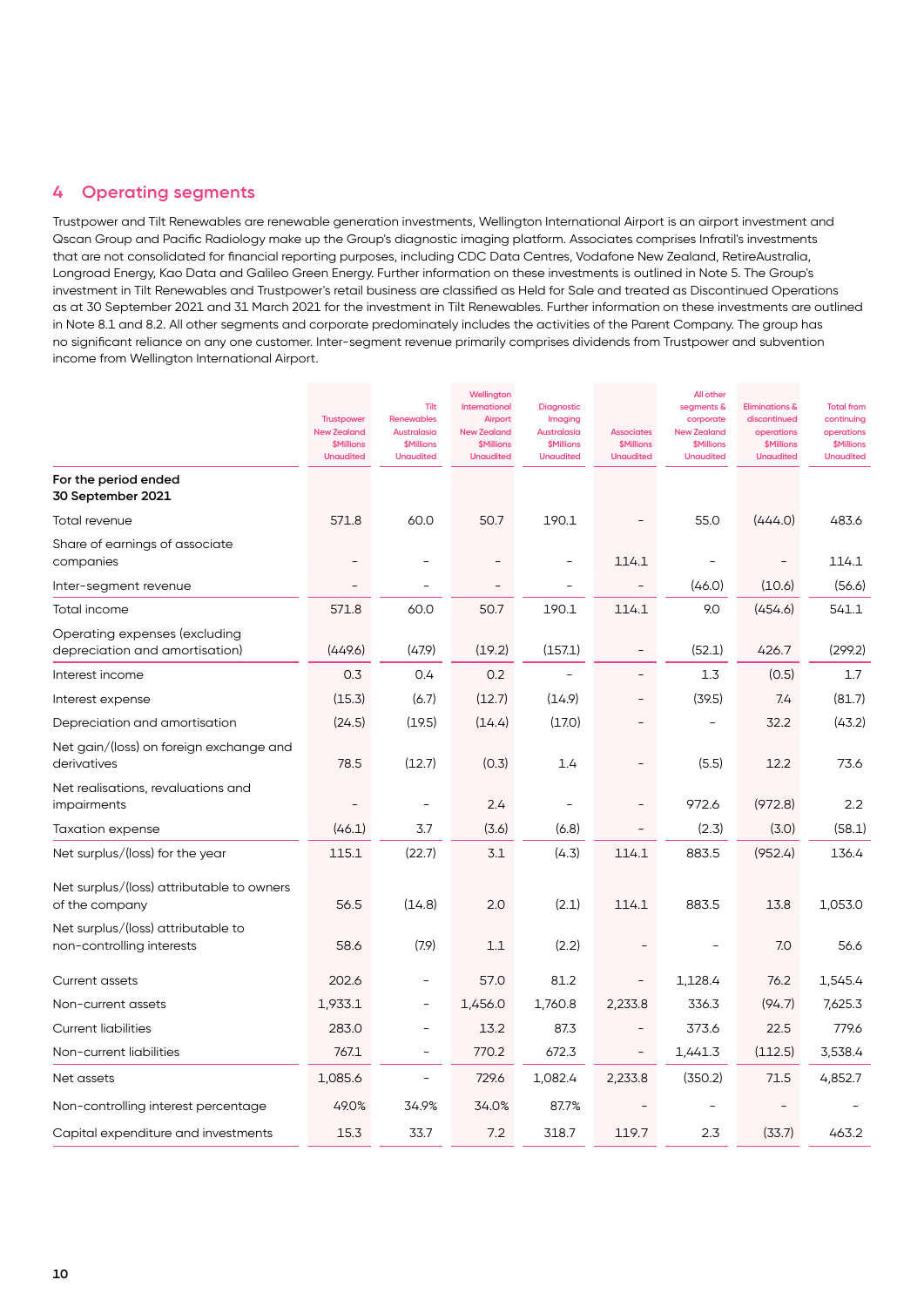# **4 Operating segments (continued)**

|                                                                 | <b>Trustpower</b><br><b>New Zealand</b><br><b>\$Millions</b><br><b>Unaudited</b> | Tilt<br><b>Renewables</b><br>Australasia<br><b>\$Millions</b><br><b>Unaudited</b> | Wellington<br>International<br><b>Airport</b><br><b>New Zealand</b><br><b>\$Millions</b><br><b>Unaudited</b> | <b>Associates</b><br><b>\$Millions</b><br><b>Unaudited</b> | All other<br>segments &<br>corporate<br><b>New Zealand</b><br><b>\$Millions</b><br><b>Unaudited</b> | <b>Eliminations &amp;</b><br>discontinued<br>operations<br><b>\$Millions</b><br><b>Unaudited</b> | <b>Total from</b><br>continuing<br>operations<br><b>\$Millions</b><br><b>Unaudited</b> |
|-----------------------------------------------------------------|----------------------------------------------------------------------------------|-----------------------------------------------------------------------------------|--------------------------------------------------------------------------------------------------------------|------------------------------------------------------------|-----------------------------------------------------------------------------------------------------|--------------------------------------------------------------------------------------------------|----------------------------------------------------------------------------------------|
| For the period ended 30 September 2020                          |                                                                                  |                                                                                   |                                                                                                              |                                                            |                                                                                                     |                                                                                                  |                                                                                        |
| Total revenue                                                   | 506.3                                                                            | 60.0                                                                              | 25.8                                                                                                         | $\qquad \qquad -$                                          | 66.2                                                                                                | (417.9)                                                                                          | 240.4                                                                                  |
| Share of earnings of associate companies                        |                                                                                  |                                                                                   |                                                                                                              | 83.8                                                       |                                                                                                     |                                                                                                  | 83.8                                                                                   |
| Inter-segment revenue                                           |                                                                                  |                                                                                   |                                                                                                              | $\overline{\phantom{a}}$                                   | (62.3)                                                                                              | (17.8)                                                                                           | (80.1)                                                                                 |
| Total income                                                    | 506.3                                                                            | 60.0                                                                              | 25.8                                                                                                         | 83.8                                                       | 3.9                                                                                                 | (435.7)                                                                                          | 244.1                                                                                  |
| Operating expenses (excluding depreciation and<br>amortisation) | (395.9)                                                                          | (25.9)                                                                            | (14.9)                                                                                                       | $\qquad \qquad -$                                          | (80.9)                                                                                              | 383.2                                                                                            | (134.4)                                                                                |
| Interest income                                                 | 0.3                                                                              | 2.3                                                                               | 0.2                                                                                                          | $\overline{\phantom{a}}$                                   | 0.3                                                                                                 | (2.3)                                                                                            | 0.8                                                                                    |
| Interest expense                                                | (15.4)                                                                           | (7.8)                                                                             | (13.1)                                                                                                       | $\overline{a}$                                             | (38.9)                                                                                              | 8.5                                                                                              | (66.7)                                                                                 |
| Depreciation and amortisation                                   | (21.9)                                                                           | (21.8)                                                                            | (13.5)                                                                                                       |                                                            | $\overline{a}$                                                                                      | 33.0                                                                                             | (24.2)                                                                                 |
| Net gain/(loss) on foreign exchange and derivatives             | (26.5)                                                                           | 34.4                                                                              | 0.6                                                                                                          | $\overline{\phantom{m}}$                                   | 6.8                                                                                                 | (34.4)                                                                                           | (19.1)                                                                                 |
| Net realisations, revaluations and impairments                  |                                                                                  |                                                                                   | 3.9                                                                                                          |                                                            | 9.8                                                                                                 | $\overline{\phantom{a}}$                                                                         | 13.7                                                                                   |
| Taxation expense                                                | (13.3)                                                                           | (12.5)                                                                            | 8.2                                                                                                          |                                                            | 12.7                                                                                                | 14.3                                                                                             | 9.4                                                                                    |
| Net surplus/(loss) for the year                                 | 33.6                                                                             | 28.7                                                                              | (2.8)                                                                                                        | 83.8                                                       | (86.3)                                                                                              | (33.4)                                                                                           | 23.6                                                                                   |
| Net surplus/(loss) attributable to owners of the<br>company     | 16.9                                                                             | 18.8                                                                              | (5.4)                                                                                                        | 83.8                                                       | (86.3)                                                                                              | (21.2)                                                                                           | 6.6                                                                                    |
| Net surplus/(loss) attributable to non-controlling<br>interests | 16.7                                                                             | 9.9                                                                               | 2.6                                                                                                          |                                                            |                                                                                                     | (12.2)                                                                                           | 17.0                                                                                   |
| <b>Current assets</b>                                           | 210.9                                                                            | 377.3                                                                             | 100.5                                                                                                        | $\overline{a}$                                             | 58.5                                                                                                | $\overline{\phantom{a}}$                                                                         | 747.2                                                                                  |
| Non-current assets                                              | 1,959.8                                                                          | 1,479.1                                                                           | 1,325.4                                                                                                      | 2,082.7                                                    | 343.3                                                                                               | $\overline{\phantom{0}}$                                                                         | 7,190.3                                                                                |
| <b>Current liabilities</b>                                      | 128.4                                                                            | 72.7                                                                              | 127.3                                                                                                        | $\overline{\phantom{a}}$                                   | 174.3                                                                                               | $\overline{\phantom{a}}$                                                                         | 502.7                                                                                  |
| Non-current liabilities                                         | 946.3                                                                            | 760.8                                                                             | 713.4                                                                                                        | $\qquad \qquad -$                                          | 1,391.4                                                                                             | $\overline{\phantom{a}}$                                                                         | 3,811.9                                                                                |
| Net assets                                                      | 1,096.0                                                                          | 1,022.9                                                                           | 585.2                                                                                                        | 2,082.7                                                    | (1, 163.9)                                                                                          | $\overline{\phantom{a}}$                                                                         | 3,622.9                                                                                |
| Non-controlling interest percentage                             | 49.0%                                                                            | 34.4%                                                                             | 34.0%                                                                                                        |                                                            |                                                                                                     |                                                                                                  |                                                                                        |
| Capital expenditure and investments                             | 15.6                                                                             | 305.7                                                                             | 11.5                                                                                                         | 15.8                                                       | 16.4                                                                                                | (305.7)                                                                                          | 59.3                                                                                   |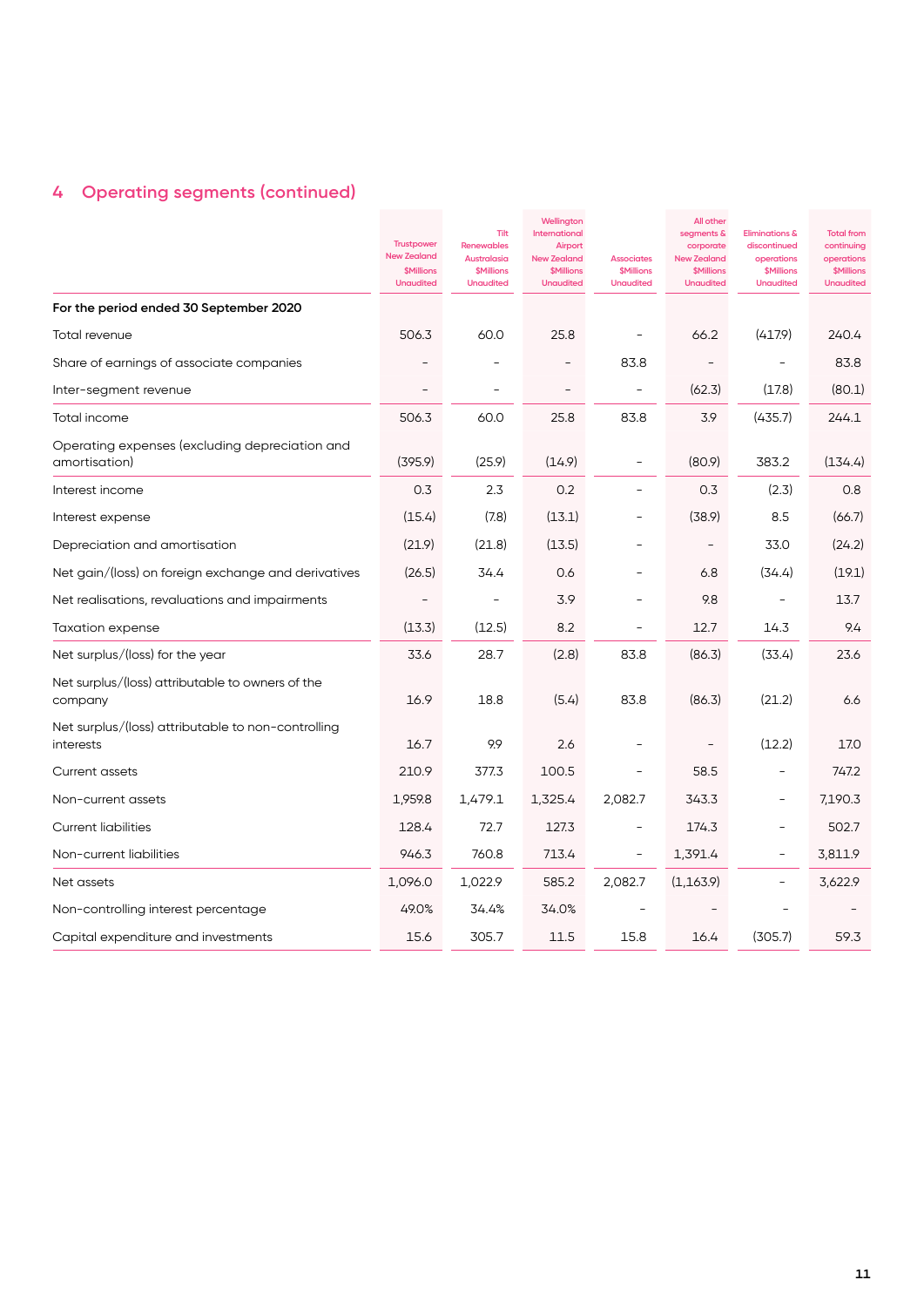# **4 Operating segments (continued)**

|                                                                 | <b>Trustpower</b><br><b>New Zealand</b><br><b>\$Millions</b><br><b>Audited</b> | Tilt<br><b>Renewables</b><br>Australasia<br><b>\$Millions</b><br><b>Audited</b> | Wellington<br>International<br>Airport<br><b>New Zealand</b><br><b>\$Millions</b><br><b>Audited</b> | <b>Diagnostic</b><br>Imaging<br>Australia<br><b>\$Millions</b><br><b>Audited</b> | <b>Associates</b><br><b>\$Millions</b><br><b>Audited</b> | All other<br>segments &<br>corporate<br><b>New Zealand</b><br><b>\$Millions</b><br><b>Audited</b> | <b>Eliminations &amp;</b><br>discontinued<br>operations<br><b>\$Millions</b><br><b>Audited</b> | <b>Total from</b><br>continuing<br>operations<br><b>\$Millions</b><br><b>Audited</b> |
|-----------------------------------------------------------------|--------------------------------------------------------------------------------|---------------------------------------------------------------------------------|-----------------------------------------------------------------------------------------------------|----------------------------------------------------------------------------------|----------------------------------------------------------|---------------------------------------------------------------------------------------------------|------------------------------------------------------------------------------------------------|--------------------------------------------------------------------------------------|
| For the year ended 31 March 2021                                |                                                                                |                                                                                 |                                                                                                     |                                                                                  |                                                          |                                                                                                   |                                                                                                |                                                                                      |
| Total revenue                                                   | 952.8                                                                          | 137.4                                                                           | 68.8                                                                                                | 65.5                                                                             |                                                          | 100.2                                                                                             | (788.2)                                                                                        | 536.5                                                                                |
| Share of earnings of associate<br>companies                     |                                                                                |                                                                                 |                                                                                                     |                                                                                  | 182.6                                                    |                                                                                                   |                                                                                                | 182.6                                                                                |
| Inter-segment revenue                                           |                                                                                |                                                                                 |                                                                                                     | $\overline{a}$                                                                   |                                                          | (90.0)                                                                                            | (38.3)                                                                                         | (128.3)                                                                              |
| Total income                                                    | 952.8                                                                          | 137.4                                                                           | 68.8                                                                                                | 65.5                                                                             | 182.6                                                    | 10.2                                                                                              | (826.5)                                                                                        | 590.8                                                                                |
| Operating expenses (excluding<br>depreciation and amortisation) | (752.5)                                                                        | (57.2)                                                                          | (32.8)                                                                                              | (62.9)                                                                           |                                                          | (187.5)                                                                                           | 612.7                                                                                          | (480.2)                                                                              |
| Interest income                                                 | 0.5                                                                            | 3.2                                                                             | 0.7                                                                                                 | $\qquad \qquad -$                                                                |                                                          | 0.3                                                                                               | (3.1)                                                                                          | 1.6                                                                                  |
| Interest expense                                                | (30.8)                                                                         | (15.0)                                                                          | (27.2)                                                                                              | (5.1)                                                                            |                                                          | (76.9)                                                                                            | 16.2                                                                                           | (138.8)                                                                              |
| Depreciation and amortisation                                   | (45.4)                                                                         | (43.8)                                                                          | (29.6)                                                                                              | (7.9)                                                                            |                                                          |                                                                                                   | 66.3                                                                                           | (60.4)                                                                               |
| Net gain/(loss) on foreign exchange and<br>derivatives          | (83.5)                                                                         | 78.5                                                                            | 1.4                                                                                                 |                                                                                  |                                                          | 25.6                                                                                              | (78.4)                                                                                         | (56.4)                                                                               |
| Net realisations, revaluations and<br>impairments               |                                                                                |                                                                                 | 8.7                                                                                                 |                                                                                  |                                                          | 23.1                                                                                              |                                                                                                | 31.8                                                                                 |
| Taxation expense                                                | (10.3)                                                                         | (31.5)                                                                          | 12.4                                                                                                | (2.0)                                                                            |                                                          | 4.2                                                                                               | 36.9                                                                                           | 9.7                                                                                  |
| Net surplus/(loss) for the year                                 | 30.8                                                                           | 71.6                                                                            | 2.4                                                                                                 | (12.4)                                                                           | 182.6                                                    | (201.0)                                                                                           | (175.9)                                                                                        | (101.9)                                                                              |
| Net surplus/(loss) attributable to owners<br>of the company     | 17.4                                                                           | 47.1                                                                            | 1.8                                                                                                 | (7.0)                                                                            | 182.6                                                    | (201.0)                                                                                           | (54.2)                                                                                         | (13.3)                                                                               |
| Net surplus/(loss) attributable to<br>non-controlling interests | 13.4                                                                           | 24.5                                                                            | 0.6                                                                                                 | (5.4)                                                                            |                                                          |                                                                                                   | (31.7)                                                                                         | 1.4                                                                                  |
| <b>Current assets</b>                                           | 340.9                                                                          | 404.6                                                                           | 96.8                                                                                                | 43.6                                                                             |                                                          | 63.6                                                                                              | 1,848.8                                                                                        | 2,798.3                                                                              |
| Non-current assets                                              | 2,001.5                                                                        | 1,803.2                                                                         | 1,399.1                                                                                             | 897.2                                                                            | 2,126.9                                                  | 359.8                                                                                             | (1,848.8)                                                                                      | 6,738.9                                                                              |
| <b>Current liabilities</b>                                      | 317.6                                                                          | 65.4                                                                            | 117.9                                                                                               | 41.9                                                                             | $\overline{\phantom{0}}$                                 | 288.0                                                                                             | 841.2                                                                                          | 1,672.0                                                                              |
| Non-current liabilities                                         | 937.9                                                                          | 841.3                                                                           | 705.3                                                                                               | 350.7                                                                            | $\overline{\phantom{a}}$                                 | 1,782.0                                                                                           | (841.2)                                                                                        | 3,776.0                                                                              |
| Net assets                                                      | 1,086.9                                                                        | 1,301.1                                                                         | 672.7                                                                                               | 548.2                                                                            | 2,126.9                                                  | (1,646.6)                                                                                         |                                                                                                | 4,089.2                                                                              |
| Non-controlling interest percentage                             | 49.0%                                                                          | 34.4%                                                                           | 34.0%                                                                                               | 43.7%                                                                            |                                                          |                                                                                                   |                                                                                                |                                                                                      |
| Capital expenditure and investments                             | 36.4                                                                           | 377.4                                                                           | 35.0                                                                                                | 309.6                                                                            | 55.1                                                     | 23.5                                                                                              | (377.4)                                                                                        | 459.6                                                                                |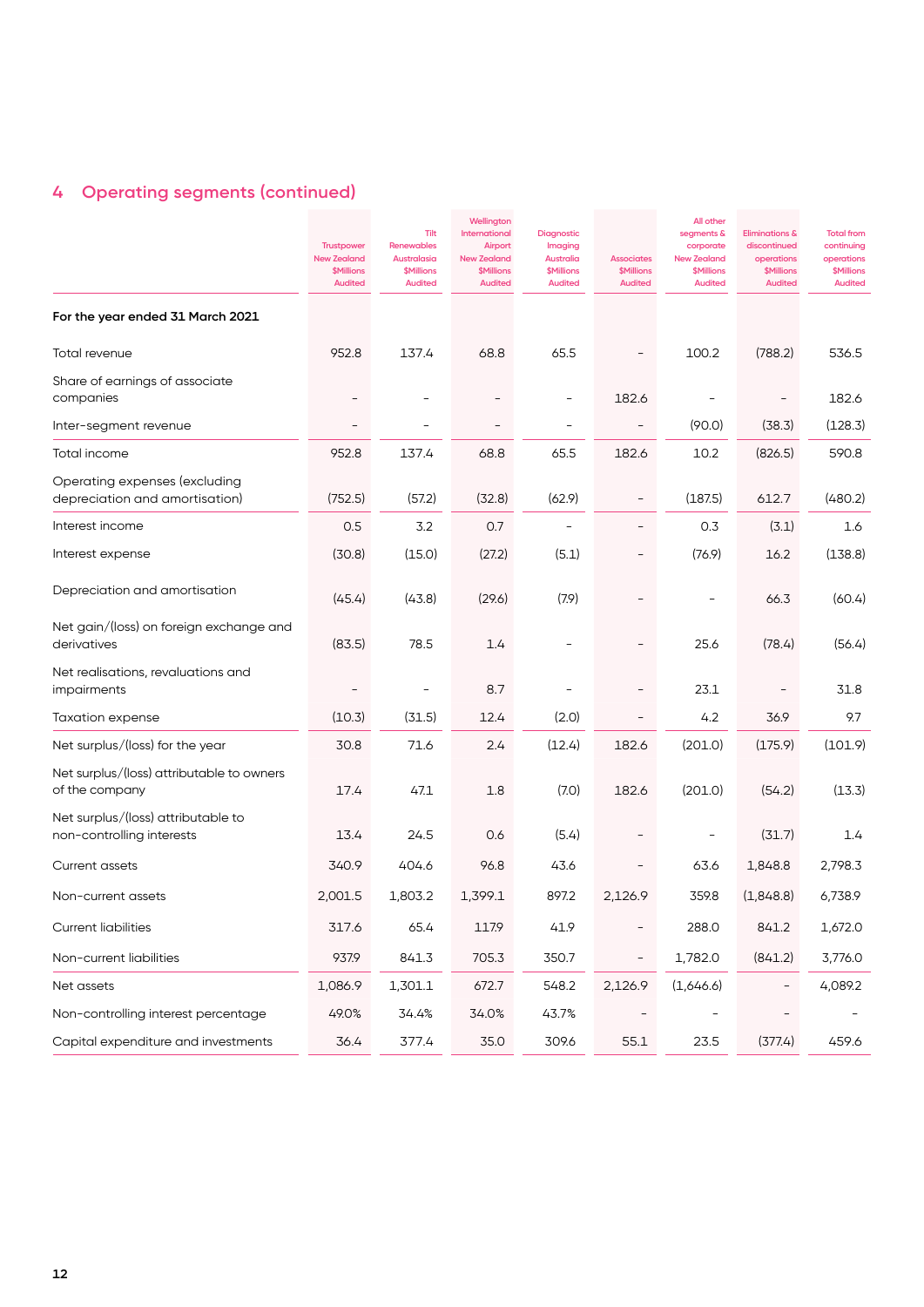#### **Entity wide disclosure – geographical**

The Group operates in two principal areas, New Zealand and Australia, as well as having certain investments in the United States, Asia and Europe. The Group's geographical segments are based on the location of both customers and assets. The Group's investment in Tilt Renewables and Trustpower's retail business was classified as Held for Sale and treated as Discontinued Operations as at 30 September 2021 and 31 March 2021 for the investment in Tilt Renewables.

| & discontinued<br>continuing<br><b>New Zealand</b><br><b>Australia</b><br>Asia<br><b>United States</b><br>operations<br>operations<br><b>Europe</b><br><b><i><u>SMillions</u></i></b><br><b>SMillions</b><br><b><i><u>SMillions</u></i></b><br><b><i>SMillions</i></b><br><b>\$Millions</b><br><b><i><u>SMillions</u></i></b><br><b><i>SMillions</i></b><br><b>Unaudited</b><br><b>Unaudited</b><br><b>Unaudited</b><br><b>Unaudited</b><br><b>Unaudited</b><br><b>Unaudited</b><br><b>Unaudited</b><br>For the period ended<br>30 September 2021<br>790.6<br>(444.0)<br>137.0<br>483.6<br>Total revenue<br>Share of earnings of associate<br>9.1<br>83.4<br>(2.9)<br>114.1<br>24.5<br>companies<br>(46.0)<br>(10.6)<br>(56.6)<br>Inter-segment revenue<br>(2.9)<br>220.4<br>24.5<br>(454.6)<br>753.7<br>541.1<br>Total income<br>Operating expenses (excluding<br>(605.1)<br>(119.8)<br>(1.0)<br>426.7<br>(299.2)<br>depreciation and amortisation)<br>(1.9)<br>(0.5)<br>4.1<br>1.7<br>Interest income<br>(75.4)<br>(13.7)<br>(81.7)<br>7.4<br>Interest expense<br>(56.8)<br>(18.6)<br>(43.2)<br>Depreciation and amortisation<br>32.2<br>Net gain/(loss) on foreign<br>(13.4)<br>74.8<br>73.6<br>exchange and derivatives<br>12.2<br>Net realisations, revaluations<br>(25.9)<br>1,000.9<br>(972.8)<br>2.2<br>and impairments<br>(65.1)<br>(3.0)<br>10.0<br>(58.1)<br><b>Taxation expense</b><br>(2.9)<br>(952.4)<br>37.1<br>(1.0)<br>24.5<br>Net surplus/(loss) for the year<br>1,031.1<br>136.4<br>1,441.4<br>25.3<br>2.3<br>76.4<br>1,545.4<br>Current assets<br>0.1<br>7,625.3<br>5,837.1<br>127.8<br>80.6<br>(76.4)<br>1,656.1<br>Non-current assets<br><b>Current liabilities</b><br>732.4<br>18.0<br>25.7<br>779.6<br>3.5<br>Non-current liabilities<br>51.1<br>(112.5)<br>3,538.4<br>3,599.8<br>$\overline{\phantom{a}}$<br>(1.1)<br>80.6<br>2,946.3<br>1,612.3<br>127.8<br>86.8<br>4,852.7<br>Net assets<br>Capital expenditure and<br>336.1<br>49.9<br>2.3<br>35.0<br>73.6<br>(33.7)<br>463.2<br>investments |  |  |  | <b>Eliminations</b> | <b>Total from</b> |
|--------------------------------------------------------------------------------------------------------------------------------------------------------------------------------------------------------------------------------------------------------------------------------------------------------------------------------------------------------------------------------------------------------------------------------------------------------------------------------------------------------------------------------------------------------------------------------------------------------------------------------------------------------------------------------------------------------------------------------------------------------------------------------------------------------------------------------------------------------------------------------------------------------------------------------------------------------------------------------------------------------------------------------------------------------------------------------------------------------------------------------------------------------------------------------------------------------------------------------------------------------------------------------------------------------------------------------------------------------------------------------------------------------------------------------------------------------------------------------------------------------------------------------------------------------------------------------------------------------------------------------------------------------------------------------------------------------------------------------------------------------------------------------------------------------------------------------------------------------------------------------------------------------------------------------------------------------------------------------------------------------------------------|--|--|--|---------------------|-------------------|
|                                                                                                                                                                                                                                                                                                                                                                                                                                                                                                                                                                                                                                                                                                                                                                                                                                                                                                                                                                                                                                                                                                                                                                                                                                                                                                                                                                                                                                                                                                                                                                                                                                                                                                                                                                                                                                                                                                                                                                                                                          |  |  |  |                     |                   |
|                                                                                                                                                                                                                                                                                                                                                                                                                                                                                                                                                                                                                                                                                                                                                                                                                                                                                                                                                                                                                                                                                                                                                                                                                                                                                                                                                                                                                                                                                                                                                                                                                                                                                                                                                                                                                                                                                                                                                                                                                          |  |  |  |                     |                   |
|                                                                                                                                                                                                                                                                                                                                                                                                                                                                                                                                                                                                                                                                                                                                                                                                                                                                                                                                                                                                                                                                                                                                                                                                                                                                                                                                                                                                                                                                                                                                                                                                                                                                                                                                                                                                                                                                                                                                                                                                                          |  |  |  |                     |                   |
|                                                                                                                                                                                                                                                                                                                                                                                                                                                                                                                                                                                                                                                                                                                                                                                                                                                                                                                                                                                                                                                                                                                                                                                                                                                                                                                                                                                                                                                                                                                                                                                                                                                                                                                                                                                                                                                                                                                                                                                                                          |  |  |  |                     |                   |
|                                                                                                                                                                                                                                                                                                                                                                                                                                                                                                                                                                                                                                                                                                                                                                                                                                                                                                                                                                                                                                                                                                                                                                                                                                                                                                                                                                                                                                                                                                                                                                                                                                                                                                                                                                                                                                                                                                                                                                                                                          |  |  |  |                     |                   |
|                                                                                                                                                                                                                                                                                                                                                                                                                                                                                                                                                                                                                                                                                                                                                                                                                                                                                                                                                                                                                                                                                                                                                                                                                                                                                                                                                                                                                                                                                                                                                                                                                                                                                                                                                                                                                                                                                                                                                                                                                          |  |  |  |                     |                   |
|                                                                                                                                                                                                                                                                                                                                                                                                                                                                                                                                                                                                                                                                                                                                                                                                                                                                                                                                                                                                                                                                                                                                                                                                                                                                                                                                                                                                                                                                                                                                                                                                                                                                                                                                                                                                                                                                                                                                                                                                                          |  |  |  |                     |                   |
|                                                                                                                                                                                                                                                                                                                                                                                                                                                                                                                                                                                                                                                                                                                                                                                                                                                                                                                                                                                                                                                                                                                                                                                                                                                                                                                                                                                                                                                                                                                                                                                                                                                                                                                                                                                                                                                                                                                                                                                                                          |  |  |  |                     |                   |
|                                                                                                                                                                                                                                                                                                                                                                                                                                                                                                                                                                                                                                                                                                                                                                                                                                                                                                                                                                                                                                                                                                                                                                                                                                                                                                                                                                                                                                                                                                                                                                                                                                                                                                                                                                                                                                                                                                                                                                                                                          |  |  |  |                     |                   |
|                                                                                                                                                                                                                                                                                                                                                                                                                                                                                                                                                                                                                                                                                                                                                                                                                                                                                                                                                                                                                                                                                                                                                                                                                                                                                                                                                                                                                                                                                                                                                                                                                                                                                                                                                                                                                                                                                                                                                                                                                          |  |  |  |                     |                   |
|                                                                                                                                                                                                                                                                                                                                                                                                                                                                                                                                                                                                                                                                                                                                                                                                                                                                                                                                                                                                                                                                                                                                                                                                                                                                                                                                                                                                                                                                                                                                                                                                                                                                                                                                                                                                                                                                                                                                                                                                                          |  |  |  |                     |                   |
|                                                                                                                                                                                                                                                                                                                                                                                                                                                                                                                                                                                                                                                                                                                                                                                                                                                                                                                                                                                                                                                                                                                                                                                                                                                                                                                                                                                                                                                                                                                                                                                                                                                                                                                                                                                                                                                                                                                                                                                                                          |  |  |  |                     |                   |
|                                                                                                                                                                                                                                                                                                                                                                                                                                                                                                                                                                                                                                                                                                                                                                                                                                                                                                                                                                                                                                                                                                                                                                                                                                                                                                                                                                                                                                                                                                                                                                                                                                                                                                                                                                                                                                                                                                                                                                                                                          |  |  |  |                     |                   |
|                                                                                                                                                                                                                                                                                                                                                                                                                                                                                                                                                                                                                                                                                                                                                                                                                                                                                                                                                                                                                                                                                                                                                                                                                                                                                                                                                                                                                                                                                                                                                                                                                                                                                                                                                                                                                                                                                                                                                                                                                          |  |  |  |                     |                   |
|                                                                                                                                                                                                                                                                                                                                                                                                                                                                                                                                                                                                                                                                                                                                                                                                                                                                                                                                                                                                                                                                                                                                                                                                                                                                                                                                                                                                                                                                                                                                                                                                                                                                                                                                                                                                                                                                                                                                                                                                                          |  |  |  |                     |                   |
|                                                                                                                                                                                                                                                                                                                                                                                                                                                                                                                                                                                                                                                                                                                                                                                                                                                                                                                                                                                                                                                                                                                                                                                                                                                                                                                                                                                                                                                                                                                                                                                                                                                                                                                                                                                                                                                                                                                                                                                                                          |  |  |  |                     |                   |
|                                                                                                                                                                                                                                                                                                                                                                                                                                                                                                                                                                                                                                                                                                                                                                                                                                                                                                                                                                                                                                                                                                                                                                                                                                                                                                                                                                                                                                                                                                                                                                                                                                                                                                                                                                                                                                                                                                                                                                                                                          |  |  |  |                     |                   |
|                                                                                                                                                                                                                                                                                                                                                                                                                                                                                                                                                                                                                                                                                                                                                                                                                                                                                                                                                                                                                                                                                                                                                                                                                                                                                                                                                                                                                                                                                                                                                                                                                                                                                                                                                                                                                                                                                                                                                                                                                          |  |  |  |                     |                   |
|                                                                                                                                                                                                                                                                                                                                                                                                                                                                                                                                                                                                                                                                                                                                                                                                                                                                                                                                                                                                                                                                                                                                                                                                                                                                                                                                                                                                                                                                                                                                                                                                                                                                                                                                                                                                                                                                                                                                                                                                                          |  |  |  |                     |                   |
|                                                                                                                                                                                                                                                                                                                                                                                                                                                                                                                                                                                                                                                                                                                                                                                                                                                                                                                                                                                                                                                                                                                                                                                                                                                                                                                                                                                                                                                                                                                                                                                                                                                                                                                                                                                                                                                                                                                                                                                                                          |  |  |  |                     |                   |
|                                                                                                                                                                                                                                                                                                                                                                                                                                                                                                                                                                                                                                                                                                                                                                                                                                                                                                                                                                                                                                                                                                                                                                                                                                                                                                                                                                                                                                                                                                                                                                                                                                                                                                                                                                                                                                                                                                                                                                                                                          |  |  |  |                     |                   |
|                                                                                                                                                                                                                                                                                                                                                                                                                                                                                                                                                                                                                                                                                                                                                                                                                                                                                                                                                                                                                                                                                                                                                                                                                                                                                                                                                                                                                                                                                                                                                                                                                                                                                                                                                                                                                                                                                                                                                                                                                          |  |  |  |                     |                   |
|                                                                                                                                                                                                                                                                                                                                                                                                                                                                                                                                                                                                                                                                                                                                                                                                                                                                                                                                                                                                                                                                                                                                                                                                                                                                                                                                                                                                                                                                                                                                                                                                                                                                                                                                                                                                                                                                                                                                                                                                                          |  |  |  |                     |                   |
|                                                                                                                                                                                                                                                                                                                                                                                                                                                                                                                                                                                                                                                                                                                                                                                                                                                                                                                                                                                                                                                                                                                                                                                                                                                                                                                                                                                                                                                                                                                                                                                                                                                                                                                                                                                                                                                                                                                                                                                                                          |  |  |  |                     |                   |
|                                                                                                                                                                                                                                                                                                                                                                                                                                                                                                                                                                                                                                                                                                                                                                                                                                                                                                                                                                                                                                                                                                                                                                                                                                                                                                                                                                                                                                                                                                                                                                                                                                                                                                                                                                                                                                                                                                                                                                                                                          |  |  |  |                     |                   |
|                                                                                                                                                                                                                                                                                                                                                                                                                                                                                                                                                                                                                                                                                                                                                                                                                                                                                                                                                                                                                                                                                                                                                                                                                                                                                                                                                                                                                                                                                                                                                                                                                                                                                                                                                                                                                                                                                                                                                                                                                          |  |  |  |                     |                   |

|                                                |                                                    |                                             |                                                    |                                             | <b>Eliminations</b><br>& discontinued              | <b>Total from</b><br>continuina             |
|------------------------------------------------|----------------------------------------------------|---------------------------------------------|----------------------------------------------------|---------------------------------------------|----------------------------------------------------|---------------------------------------------|
|                                                | <b>New Zealand</b>                                 | <b>Australia</b>                            | <b>United States</b>                               | <b>Europe</b>                               | operations                                         | operations                                  |
|                                                | <b><i><u>SMillions</u></i></b><br><b>Unaudited</b> | <b><i>SMillions</i></b><br><b>Unaudited</b> | <b><i><u>SMillions</u></i></b><br><b>Unaudited</b> | <b><i>SMillions</i></b><br><b>Unaudited</b> | <b><i><u>SMillions</u></i></b><br><b>Unaudited</b> | <b><i>SMillions</i></b><br><b>Unaudited</b> |
| For the period ended 30 September 2020         |                                                    |                                             |                                                    |                                             |                                                    |                                             |
| Total revenue                                  | 622.6                                              | 35.7                                        |                                                    |                                             | (417.9)                                            | 240.4                                       |
| Share of earnings of associate companies       | (15.6)                                             | 114.9                                       | (13.8)                                             | (1.7)                                       |                                                    | 83.8                                        |
| Inter-segment revenue                          | (62.3)                                             |                                             |                                                    |                                             | (17.8)                                             | (80.1)                                      |
| Total income                                   | 544.7                                              | 150.6                                       | (13.8)                                             | (1.7)                                       | (435.7)                                            | 244.1                                       |
| Operating expenses (excluding depreciation     |                                                    |                                             |                                                    |                                             |                                                    |                                             |
| and amortisation)                              | (500.9)                                            | (16.7)                                      |                                                    |                                             | 383.2                                              | (134.4)                                     |
| Interest income                                | 1.3                                                | 1.8                                         |                                                    |                                             | (2.3)                                              | 0.8                                         |
| Interest expense                               | (68.5)                                             | (6.7)                                       |                                                    |                                             | 8.5                                                | (66.7)                                      |
| Depreciation and amortisation                  | (42.4)                                             | (14.8)                                      |                                                    |                                             | 33.0                                               | (24.2)                                      |
| Net gain/(loss) on foreign exchange and        |                                                    |                                             |                                                    |                                             |                                                    |                                             |
| derivatives                                    | 5.8                                                | 9.5                                         |                                                    |                                             | (34.4)                                             | (19.1)                                      |
| Net realisations, revaluations and impairments | 13.7                                               |                                             |                                                    |                                             |                                                    | 13.7                                        |
| <b>Taxation expense</b>                        | (2.3)                                              | (2.6)                                       |                                                    |                                             | 14.3                                               | 9.4                                         |
| Net surplus/(loss) for the year                | (48.6)                                             | 121.1                                       | (13.8)                                             | (1.7)                                       | (33.4)                                             | 23.6                                        |
| Current assets                                 | 603.2                                              | 144.0                                       |                                                    |                                             |                                                    | 747.2                                       |
| Non-current assets                             | 4,931.9                                            | 2,217.9                                     | 34.4                                               | 6.1                                         |                                                    | 7,190.3                                     |
| <b>Current liabilities</b>                     | 466.5                                              | 36.2                                        |                                                    |                                             |                                                    | 502.7                                       |
| Non-current liabilities                        | 3,281.6                                            | 530.3                                       |                                                    |                                             |                                                    | 3,811.9                                     |
| Net assets                                     | 1,787.0                                            | 1,795.4                                     | 34.4                                               | 6.1                                         |                                                    | 3,622.9                                     |
| Capital expenditure and investments            | 195.8                                              | 158.6                                       | 5.6                                                | 5.0                                         | (305.7)                                            | 59.3                                        |
|                                                |                                                    |                                             |                                                    |                                             |                                                    |                                             |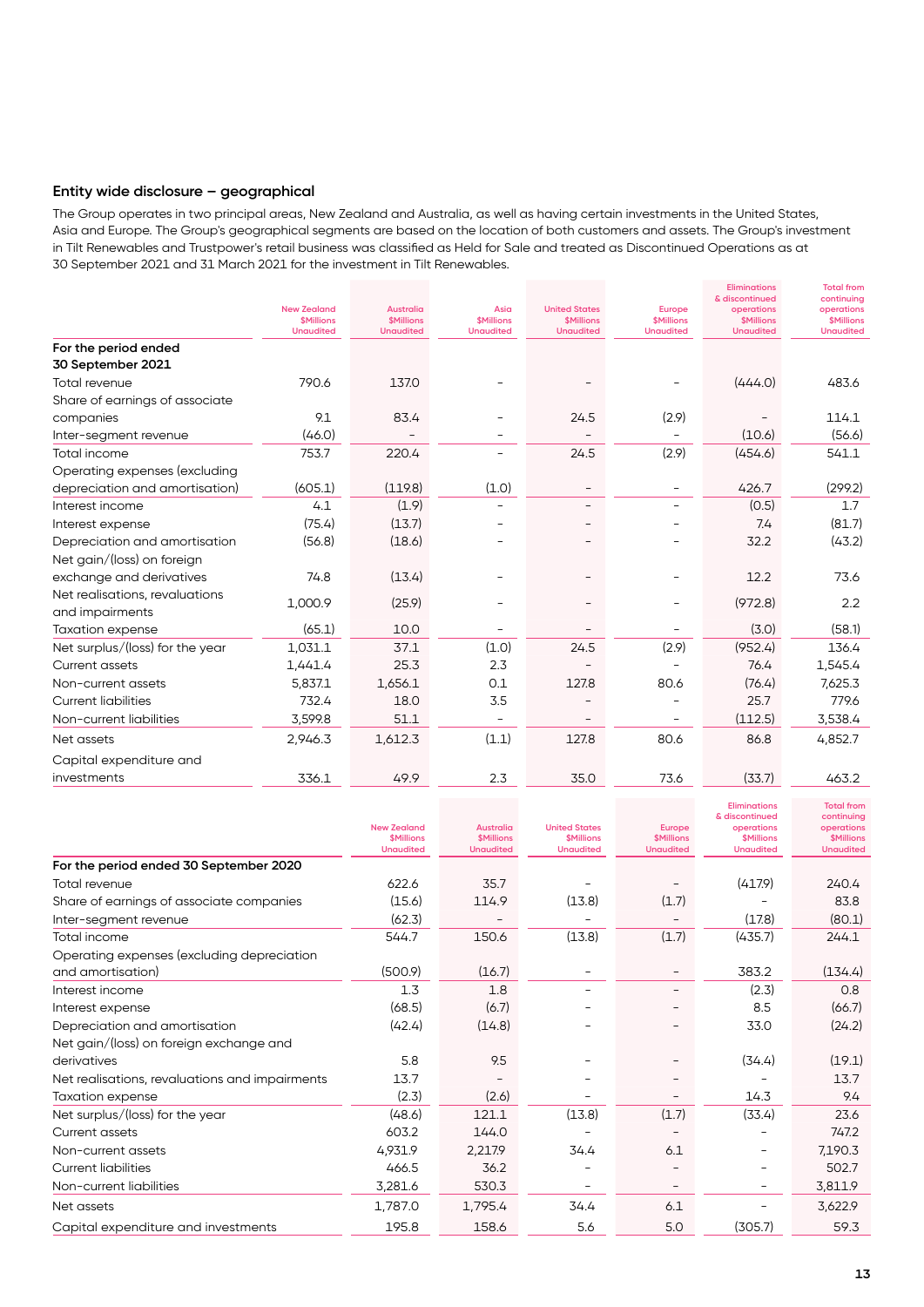## **Entity wide disclosure – geographical (continued)**

|                                                                 | <b>New Zealand</b><br><b><i>SMillions</i></b><br><b>Audited</b> | <b>Australia</b><br><b><i><u>SMillions</u></i></b><br><b>Audited</b> | <b>United States</b><br><b><i><u>SMillions</u></i></b><br><b>Audited</b> | Europe<br><b><i><u>SMillions</u></i></b><br><b>Audited</b> | <b>Eliminations</b><br>& discontinued<br>operations<br><b><i>SMillions</i></b><br><b>Audited</b> | <b>Total from</b><br>continuing<br>operations<br><b><i><u>SMillions</u></i></b><br><b>Audited</b> |
|-----------------------------------------------------------------|-----------------------------------------------------------------|----------------------------------------------------------------------|--------------------------------------------------------------------------|------------------------------------------------------------|--------------------------------------------------------------------------------------------------|---------------------------------------------------------------------------------------------------|
| For the period ended 31 March 2021                              |                                                                 |                                                                      |                                                                          |                                                            |                                                                                                  |                                                                                                   |
| Total revenue                                                   | 1,169.1                                                         | 155.6                                                                |                                                                          |                                                            | (788.2)                                                                                          | 536.5                                                                                             |
| Share of earnings of associate companies                        | (27.2)                                                          | 165.4                                                                | 47.9                                                                     | (3.6)                                                      |                                                                                                  | 182.6                                                                                             |
| Inter-segment revenue                                           | (90.0)                                                          |                                                                      | $\overline{\phantom{0}}$                                                 |                                                            | (38.3)                                                                                           | (128.3)                                                                                           |
| Total income                                                    | 1,051.9                                                         | 321.0                                                                | 47.9                                                                     | (3.6)                                                      | (826.5)                                                                                          | 590.8                                                                                             |
| Operating expenses (excluding depreciation<br>and amortisation) | (1, 120.3)                                                      | (62.7)                                                               |                                                                          |                                                            | 702.8                                                                                            | (480.2)                                                                                           |
| Interest income                                                 | 3.9                                                             | 0.8                                                                  |                                                                          |                                                            | (3.1)                                                                                            | 1.6                                                                                               |
| Interest expense                                                | (137.4)                                                         | (17.6)                                                               |                                                                          |                                                            | 16.2                                                                                             | (138.8)                                                                                           |
| Depreciation and amortisation                                   | (90.4)                                                          | (36.3)                                                               |                                                                          |                                                            | 66.3                                                                                             | (60.4)                                                                                            |
| Net gain/(loss) on foreign exchange and<br>derivatives          | (55.8)                                                          | 77.8                                                                 |                                                                          |                                                            | (78.4)                                                                                           | (56.4)                                                                                            |
| Net realisations, revaluations and impairments                  | 57.9                                                            | (26.1)                                                               |                                                                          |                                                            |                                                                                                  | 31.8                                                                                              |
| <b>Taxation expense</b>                                         | (3.7)                                                           | (23.5)                                                               |                                                                          |                                                            | 36.9                                                                                             | 9.7                                                                                               |
| Net surplus/(loss) for the year                                 | (293.9)                                                         | 233.4                                                                | 47.9                                                                     | (3.6)                                                      | (85.8)                                                                                           | (101.9)                                                                                           |
| Current assets                                                  | 522.0                                                           | 427.5                                                                |                                                                          |                                                            | 1,848.8                                                                                          | 2,798.3                                                                                           |
| Non-current assets                                              | 5,015.3                                                         | 3,397.6                                                              | 118.4                                                                    | 10.8                                                       | (1,803.2)                                                                                        | 6,738.8                                                                                           |
| <b>Current liabilities</b>                                      | 749.7                                                           | 81.1                                                                 |                                                                          |                                                            | 841.2                                                                                            | 1,672.0                                                                                           |
| Non-current liabilities                                         | 3,775.0                                                         | 909.2                                                                | $\overline{\phantom{a}}$                                                 | $\overline{\phantom{a}}$                                   | (908.2)                                                                                          | 3,776.0                                                                                           |
| Net assets                                                      | 1,012.6                                                         | 2,834.8                                                              | 118.4                                                                    | 10.8                                                       | 112.6                                                                                            | 4,089.2                                                                                           |
| Capital expenditure and investments                             | 238.3                                                           | 541.2                                                                | 45.7                                                                     | 11.8                                                       | (377.4)                                                                                          | 459.6                                                                                             |
|                                                                 |                                                                 |                                                                      |                                                                          |                                                            |                                                                                                  |                                                                                                   |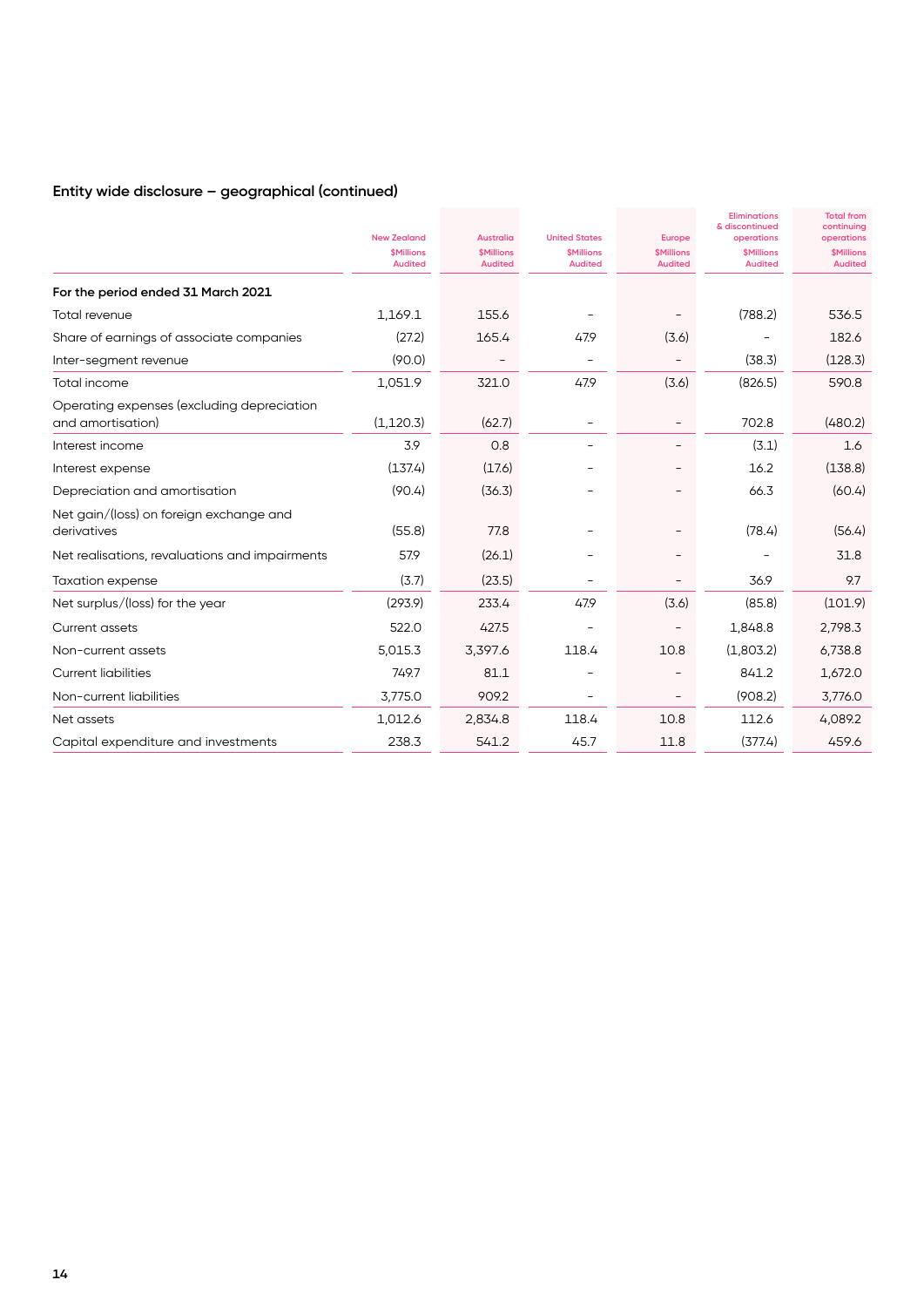## **5 Investments in associates**

|                                                         |             | 6 months ended<br>30 September 2021         | 6 months ended<br>30 September 2020   | <b>Year ended</b><br>31 March 2021        |
|---------------------------------------------------------|-------------|---------------------------------------------|---------------------------------------|-------------------------------------------|
|                                                         | <b>Note</b> | <b><i>SMillions</i></b><br><b>Unaudited</b> | <b>\$Millions</b><br><b>Unaudited</b> | <b><i>SMillions</i></b><br><b>Audited</b> |
| Investments in associates are as follows:               |             |                                             |                                       |                                           |
| Vodafone New Zealand                                    | 5.1         | 846.7                                       | 917.5                                 | 857.3                                     |
| <b>CDC Data Centres</b>                                 | 5.2         | 899.2                                       | 845.8                                 | 873.0                                     |
| <b>RetireAustralia</b>                                  | 5.3         | 355.9                                       | 313.3                                 | 340.9                                     |
| Longroad Energy                                         | 5.4         | 51.4                                        |                                       | 44.9                                      |
| Kao Data                                                | 5.5         | 72.6                                        |                                       |                                           |
| Galileo Green Energy                                    |             | 7.9                                         | 6.1                                   | 10.8                                      |
| Investments in associates                               |             | 2,233.7                                     | 2,082.7                               | 2,126.9                                   |
| Equity accounted earnings of associates are as follows: |             |                                             |                                       |                                           |
| Vodafone New Zealand                                    | 5.1         | 9.0                                         | (15.6)                                | (27.2)                                    |
| <b>CDC Data Centres</b>                                 | 5.2         | 55.0                                        | 108.5                                 | 134.3                                     |
| <b>RetireAustralia</b>                                  | 5.3         | 28.8                                        | 6.4                                   | 31.2                                      |
| Longroad Energy                                         | 5.4         | 24.5                                        | (13.8)                                | 47.9                                      |
| Kao Data                                                | 5.5         | (0.4)                                       |                                       |                                           |
| Galileo Green Energy                                    |             | (2.8)                                       | (1.7)                                 | (3.6)                                     |
| Share of earnings of associate companies                |             | 114.1                                       | 83.8                                  | 182.6                                     |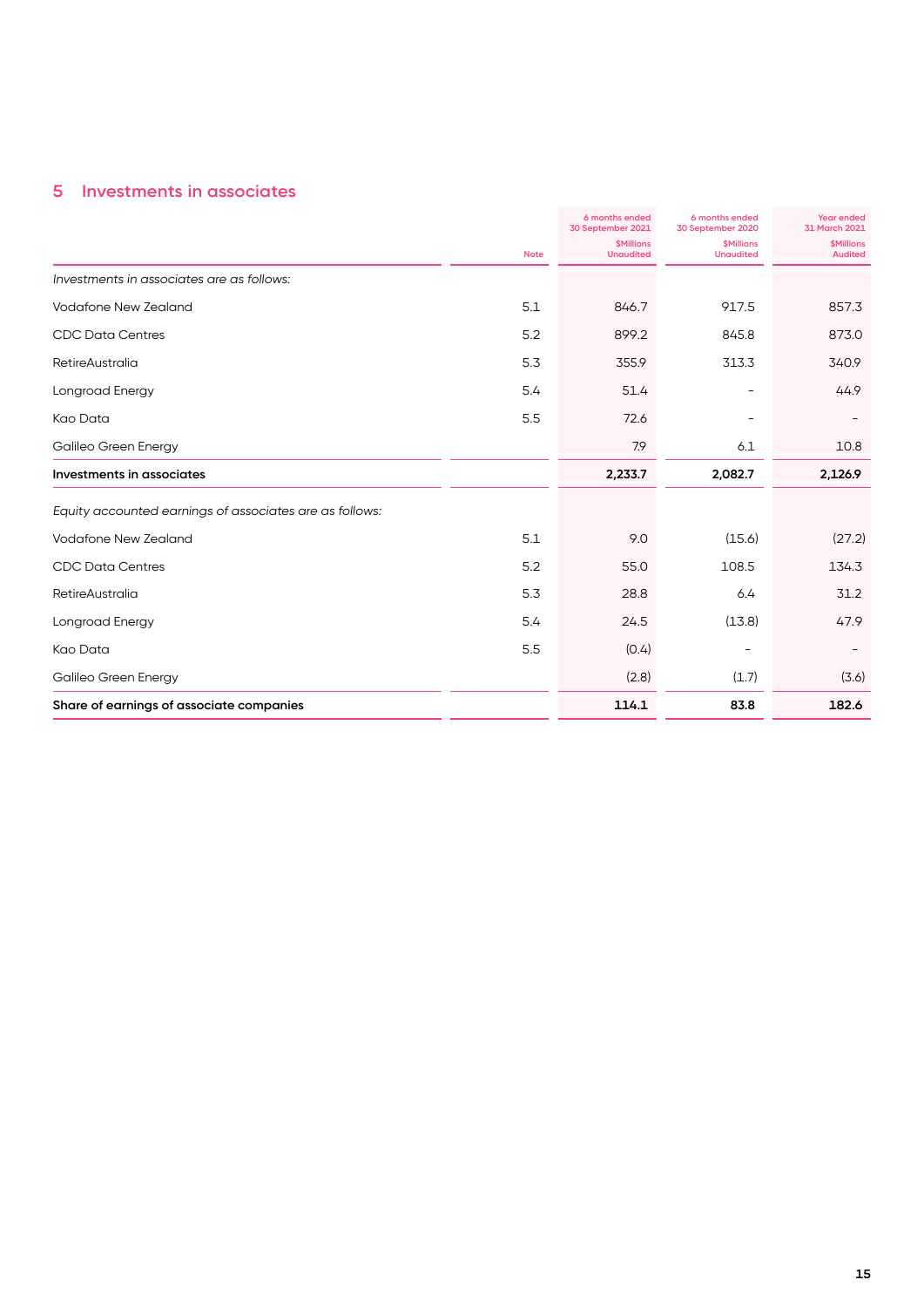#### **5.1 Vodafone New Zealand**

Vodafone New Zealand ('Vodafone') is one of New Zealand's leading digital services and connectivity companies. Infratil holds a 49.93% shareholding (30 September 2020: 49.89%, 31 March 2021: 49.89%) in ICN JV Investments Limited (the ultimate parent company of Vodafone New Zealand), alongside investment partners Brookfield Asset Management Inc. (49.93%) and Vodafone management (0.14%).

|                                                                                                                    | 6 months ended<br>30 September 2021   | 6 months ended<br>30 September 2020 | <b>Year ended</b><br>31 March 2021        |
|--------------------------------------------------------------------------------------------------------------------|---------------------------------------|-------------------------------------|-------------------------------------------|
| Movement in the carrying amount of the Group's investment in Vodafone:                                             | <b>\$Millions</b><br><b>Unaudited</b> | \$Millions<br><b>Unaudited</b>      | <b><i>SMillions</i></b><br><b>Audited</b> |
| Carrying value at 1 April                                                                                          | 857.3                                 | 974.0                               | 974.0                                     |
| Acquisition of shares                                                                                              |                                       |                                     |                                           |
| Capitalised transaction costs                                                                                      |                                       |                                     |                                           |
| Shareholder loan                                                                                                   |                                       |                                     |                                           |
| Total capital contributions during the period                                                                      |                                       |                                     |                                           |
| Interest on shareholder loan                                                                                       | 4.5                                   | 5.2                                 | 9.7                                       |
| Share of associate's surplus/(loss) before income tax                                                              | 6.1                                   | (27.6)                              | (47.2)                                    |
| Share of associate's income tax (expense)                                                                          | (1.6)                                 | 6.8                                 | 10.3                                      |
| Total share of associate's earnings during the period                                                              | 9.0                                   | (15.6)                              | (27.2)                                    |
| Share of associate's other comprehensive income                                                                    | 4.9                                   | 1.3                                 | 7.2                                       |
| less: Distributions received                                                                                       | (20.0)                                |                                     | (26.4)                                    |
| less: Shareholder loan repayments including interest                                                               | (4.5)                                 | (42.2)                              | (70.3)                                    |
| Carrying value of investment in associate                                                                          | 846.7                                 | 917.5                               | 857.3                                     |
|                                                                                                                    | 30 September 2021                     | 30 September 2020                   | 31 March 2021                             |
| Summary financial information                                                                                      | <b>\$Millions</b><br><b>Unaudited</b> | \$Millions<br><b>Unaudited</b>      | <b>\$Millions</b><br><b>Audited</b>       |
| Summary information for Vodafone is not adjusted for the percentage ownership<br>held by the Group (unless stated) |                                       |                                     |                                           |
| Current assets                                                                                                     | 450.0                                 | 540.6                               | 487.7                                     |
| Non-current assets                                                                                                 | 3,636.0                               | 3,679.0                             | 3,613.4                                   |
| Total assets                                                                                                       | 4,086.0                               | 4,219.6                             | 4,101.1                                   |
| <b>Current liabilities</b>                                                                                         | 990.5                                 | 552.0                               | 563.7                                     |
| Non-current liabilities                                                                                            | 1,965.7                               | 2,442.2                             | 2,385.2                                   |
| Total liabilities                                                                                                  | 2,956.2                               | 2,994.2                             | 2,948.9                                   |
| Net assets (100%)                                                                                                  | 1,129.8                               | 1,225.4                             | 1,152.2                                   |
| Group's share of net assets                                                                                        | 564.1                                 | 611.4                               | 574.8                                     |
| Revenues                                                                                                           | 954.4                                 | 939.6                               | 1,950.4                                   |
| Net surplus/(loss) after tax                                                                                       | 8.2                                   | (37.1)                              | (69.4)                                    |
| Total other comprehensive income                                                                                   | 9.8                                   | $1.2\,$                             | 6.4                                       |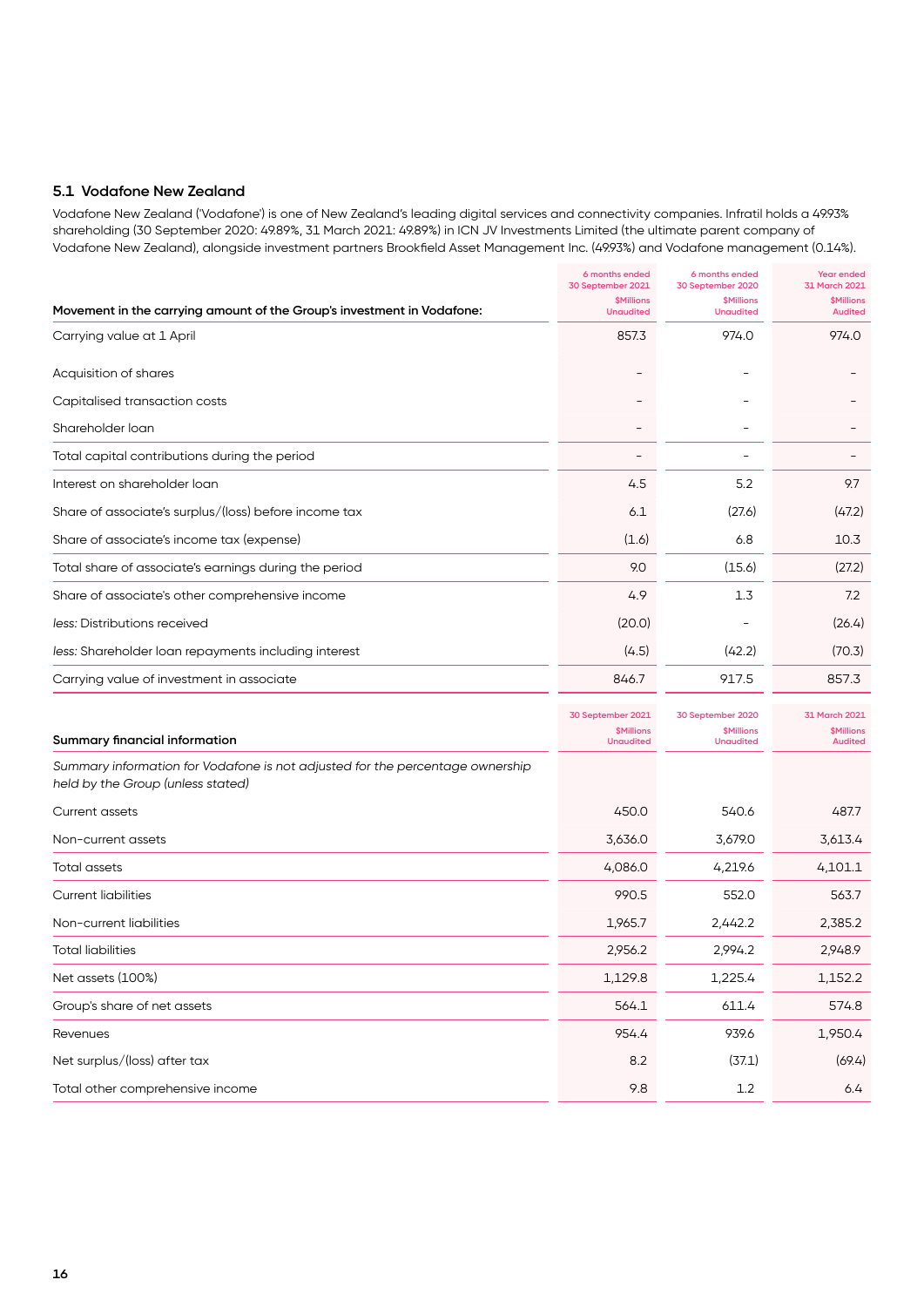#### **5.1 Vodafone New Zealand (continued)**

|                                                                              | 30 September 2021<br><b><i>SMillions</i></b><br><b>Unaudited</b> | 30 September 2020<br><b><i>SMillions</i></b><br><b>Unaudited</b> | 31 March 2021<br><b><i>SMillions</i></b><br><b>Audited</b> |
|------------------------------------------------------------------------------|------------------------------------------------------------------|------------------------------------------------------------------|------------------------------------------------------------|
| Reconciliation of the carrying amount of the Group's investment in Vodafone: |                                                                  |                                                                  |                                                            |
| Group's share of net assets                                                  | 564.1                                                            | 611.4                                                            | 574.8                                                      |
| add: Shareholder Ioan                                                        | 282.4                                                            | 305.9                                                            | 282.3                                                      |
| add: Capitalised transaction costs                                           | 0.2                                                              | 0.2                                                              | 0.2                                                        |
| Carrying value of investment in associate                                    | 846.7                                                            | 917.5                                                            | 857.3                                                      |

#### **5.2 CDC Data Centres**

CDC Data Centres ('CDC') is an owner, operator and developer of data centres, with operations in Canberra, Sydney and Auckland. Infratil holds a 48.00% shareholding (30 September 2020: 48.08%, 31 March 2021: 48.08%) in CDC Group Holdings Pty Ltd (the ultimate parent company of CDC Data Centres), alongside investment partners the Commonwealth Superannuation Corporation (24.00%), Future Fund (24.00%) and CDC Data Centres management (4.00%).

|                                                                   | 6 months ended<br>30 September 2021   | 6 months ended<br>30 September 2020                | <b>Year ended</b><br>31 March 2021               |
|-------------------------------------------------------------------|---------------------------------------|----------------------------------------------------|--------------------------------------------------|
| Movement in the carrying amount of the Group's investment in CDC: | <b>\$Millions</b><br><b>Unaudited</b> | <b><i><u>SMillions</u></i></b><br><b>Unaudited</b> | <b><i><u>SMillions</u></i></b><br><b>Audited</b> |
| Carrying value at 1 April                                         | 873.0                                 | 693.4                                              | 693.4                                            |
| Acquisition of shares                                             | 11.1                                  | 7.5                                                | 8.3                                              |
| Capitalised transaction costs                                     |                                       |                                                    |                                                  |
| Shareholder loan                                                  |                                       |                                                    |                                                  |
| Total capital contributions during the period                     | 11.1                                  | 7.5                                                | 8.3                                              |
| Interest on shareholder loan                                      | 4.3                                   | 6.3                                                | 10.6                                             |
| Share of associate's surplus/(loss) before income tax             | 70.0                                  | 147.7                                              | 178.6                                            |
| Share of associate's income tax (expense)                         | (23.0)                                | (48.6)                                             | (58.0)                                           |
| add: share of associate's share capital issued, net of dilution   | 3.7                                   | 3.1                                                | 3.1                                              |
| Total share of associate's earnings during the period             | 55.0                                  | 108.5                                              | 134.3                                            |
| Share of associate's other comprehensive income                   | 1.5                                   | (0.4)                                              | (0.6)                                            |
| less: Distributions received                                      | (2.0)                                 |                                                    |                                                  |
| less: Shareholder loan repayments including interest              | (3.8)                                 |                                                    | (5.8)                                            |
| Foreign exchange movements                                        | (35.6)                                | 36.8                                               | 43.4                                             |
| Carrying value of investment in associate                         | 899.2                                 | 845.8                                              | 873.0                                            |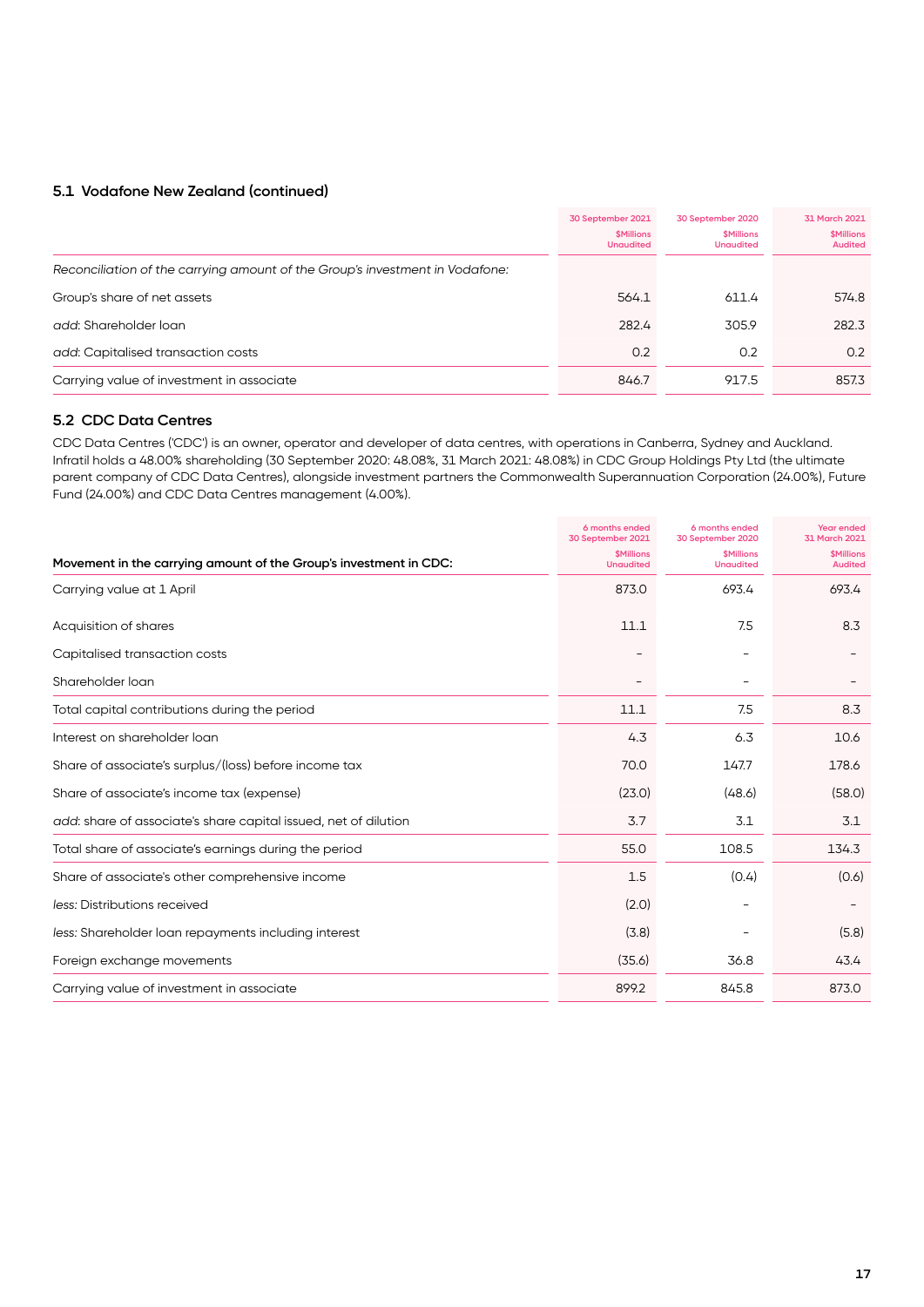#### **5.2 CDC Data Centres (continued)**

|                                                                                                               | 30 September 2021                                                | 30 September 2020                                                       | 31 March 2021<br><b>A</b> \$Millions                              |
|---------------------------------------------------------------------------------------------------------------|------------------------------------------------------------------|-------------------------------------------------------------------------|-------------------------------------------------------------------|
| Summary financial information                                                                                 | <b>A\$Millions</b><br><b>Unaudited</b>                           | <b>A\$Millions</b><br><b>Unaudited</b>                                  | <b>Audited</b>                                                    |
| Summary information for CDC is not adjusted for the percentage ownership<br>held by the Group (unless stated) |                                                                  |                                                                         |                                                                   |
| <b>Current assets</b>                                                                                         | 79.0                                                             | 148.3                                                                   | 152.3                                                             |
| Non-current assets                                                                                            | 3,579.4                                                          | 3,118.6                                                                 | 3,202.6                                                           |
| <b>Total assets</b>                                                                                           | 3,658.4                                                          | 3,266.9                                                                 | 3,354.9                                                           |
| <b>Current liabilities</b>                                                                                    | 70.3                                                             | 79.4                                                                    | 72.2                                                              |
| Non-current liabilities                                                                                       | 2,147.4                                                          | 1,910.0                                                                 | 1,963.1                                                           |
| <b>Total liabilities</b>                                                                                      | 2,217.7                                                          | 1,989.4                                                                 | 2,035.3                                                           |
| Net assets (100%)                                                                                             | 1,440.7                                                          | 1,277.5                                                                 | 1,319.6                                                           |
| Group's share of net assets                                                                                   | 691.5                                                            | 614.2                                                                   | 634.5                                                             |
| Revenues                                                                                                      | 121.8                                                            | 114.3                                                                   | 227.2                                                             |
| Net surplus/(loss) after tax                                                                                  | 92.8                                                             | 191.7                                                                   | 234.2                                                             |
| Other comprehensive income                                                                                    | 3.0                                                              | (0.8)                                                                   | (1.3)                                                             |
|                                                                                                               | 30 September 2021<br><b><i>SMillions</i></b><br><b>Unaudited</b> | 30 September 2020<br><b><i><u>SMillions</u></i></b><br><b>Unaudited</b> | 31 March 2021<br><b><i><u>SMillions</u></i></b><br><b>Audited</b> |
| Reconciliation of the carrying amount of the Group's investment in CDC:                                       |                                                                  |                                                                         |                                                                   |
| Group's share of net assets in NZ\$                                                                           | 723.5                                                            | 663.8                                                                   | 690.9                                                             |
| add: Shareholder loan                                                                                         | 175.7                                                            | 182.0                                                                   | 182.1                                                             |
| Carrying value of investment in associate                                                                     | 899.2                                                            | 845.8                                                                   | 873.0                                                             |

CDC's functional currency is Australian Dollars (A\$) and the summary financial information shown is presented in this currency. The NZD/AUD exchange rates used to convert the summary financial information to the Group's functional currency (NZ\$) were 0.9558 (Spot rate) and 0.9416 (Average rate) (30 September 2020: Spot rate 0.9253, Average rate 0.9329, 31 March 2021: Spot rate 0.9182, Average rate 0.9338).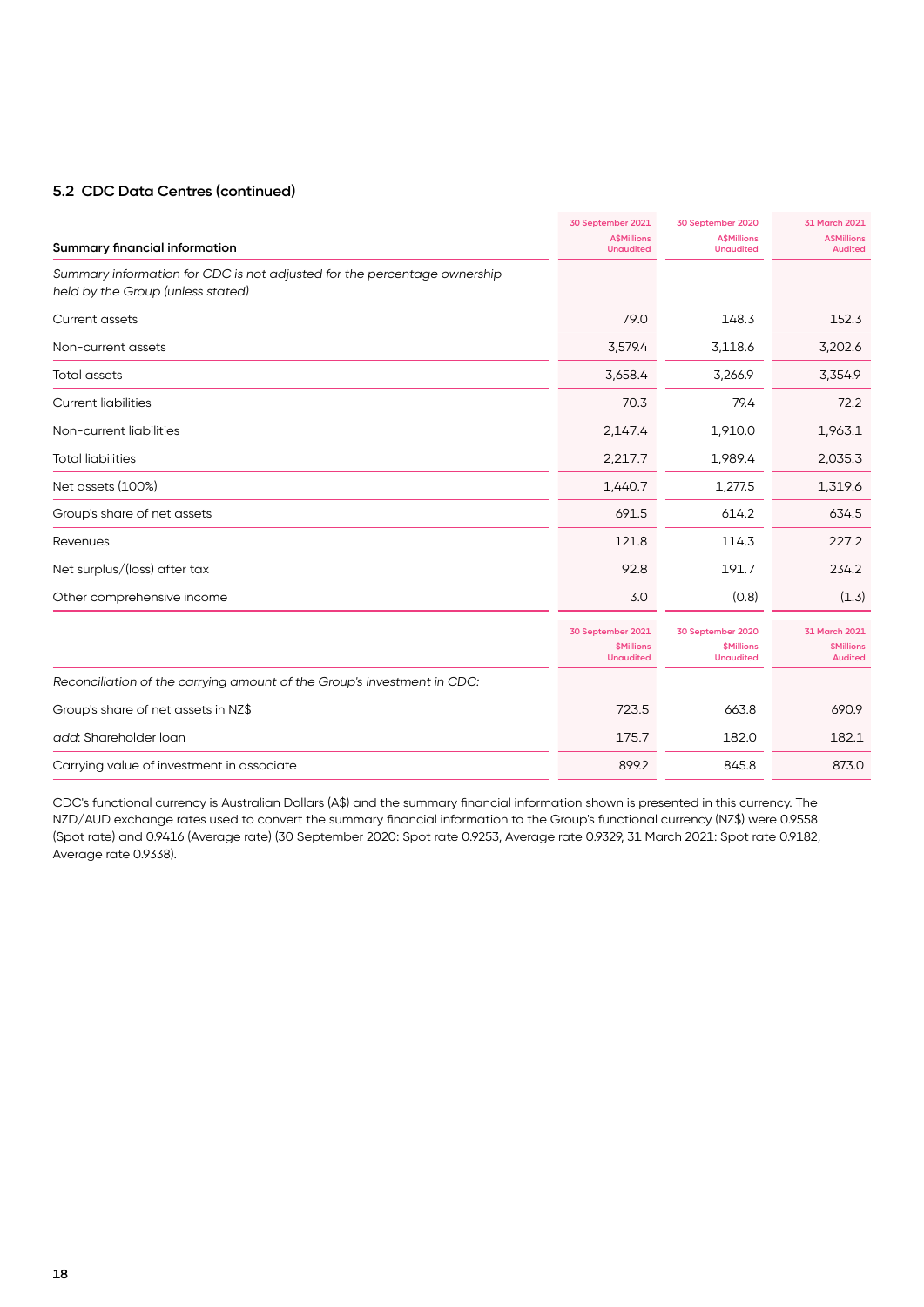#### **5.3 RetireAustralia**

RetireAustralia is an owner, operator and developer of retirement villages, with villages in New South Wales, Queensland and South Australia. Infratil holds a 50% shareholding in RA (Holdings) 2014 Pty Limited (the ultimate parent company of RetireAustralia), with investment partner the New Zealand Superannuation Fund holding the other 50%.

|                                                                                                                           | 6 months ended<br>30 September 2021         | 6 months ended<br>30 September 2020                | Year ended<br>31 March 2021           |
|---------------------------------------------------------------------------------------------------------------------------|---------------------------------------------|----------------------------------------------------|---------------------------------------|
| Movement in the carrying amount of the Group's investment in RetireAustralia:                                             | <b><i>SMillions</i></b><br><b>Unaudited</b> | <b><i><u>SMillions</u></i></b><br><b>Unaudited</b> | <b>\$Millions</b><br><b>Audited</b>   |
| Carrying value at 1 April                                                                                                 | 340.9                                       | 291.5                                              | 291.5                                 |
| Acquisition of shares                                                                                                     | $\qquad \qquad -$                           | $\overline{\phantom{0}}$                           |                                       |
| Total capital contributions during the period                                                                             |                                             |                                                    |                                       |
| Share of associate's surplus/(loss) before income tax                                                                     | 28.8                                        | 6.4                                                | 31.2                                  |
| Share of associate's income tax (expense)                                                                                 |                                             |                                                    |                                       |
| Total share of associate's earnings during the period                                                                     | 28.8                                        | 6.4                                                | 31.2                                  |
| Share of associate's other comprehensive income                                                                           |                                             |                                                    |                                       |
| less: Distributions received                                                                                              |                                             |                                                    |                                       |
| Foreign exchange movements                                                                                                | (13.8)                                      | 15.4                                               | 18.2                                  |
| Carrying value of investment in associate                                                                                 | 355.9                                       | 313.3                                              | 340.9                                 |
|                                                                                                                           | 30 September 2021                           | 30 September 2020                                  | 31 March 2021                         |
| Summary financial information                                                                                             | <b>A\$Millions</b><br><b>Unaudited</b>      | <b>A\$Millions</b><br><b>Unaudited</b>             | <b>A</b> \$Millions<br><b>Audited</b> |
| Summary information for RetireAustralia is not adjusted for the percentage<br>ownership held by the Group (unless stated) |                                             |                                                    |                                       |
| <b>Current assets</b>                                                                                                     | 204.3                                       | 216.4                                              | 204.6                                 |
| Non-current assets                                                                                                        | 2,476.5                                     | 2,300.9                                            | 2,389.3                               |
| <b>Total assets</b>                                                                                                       | 2,680.8                                     | 2,517.3                                            | 2,593.9                               |
| <b>Current liabilities</b>                                                                                                | 1,843.7                                     | 1,753.6                                            | 1,777.0                               |
| Non-current liabilities                                                                                                   | 156.8                                       | 183.8                                              | 190.7                                 |
| <b>Total liabilities</b>                                                                                                  | 2,000.5                                     | 1,937.4                                            | 1,967.7                               |
| Net assets (100%)                                                                                                         | 680.3                                       | 579.9                                              | 626.2                                 |

| Group's share of net assets                                                      | 340.1 | 290.0 | 313.1 |
|----------------------------------------------------------------------------------|-------|-------|-------|
| Group's share of net assets and carrying value of investment in associate (NZ\$) | 355.9 | 313.3 | 340.9 |
| Revenues                                                                         | 53.2  | 47.1  | 99.0  |
| Net surplus/(loss) after tax                                                     | 54.2  | 9.3   | 55.6  |
| Other comprehensive income                                                       |       |       |       |

RetireAustralia's functional currency is Australian Dollars (A\$) and the summary financial information shown is presented in this currency. The NZD/AUD exchange rates used to convert the summary financial information to the Group's functional currency (NZ\$) were 0.9558 (Spot rate) and 0.9416 (Average rate) (30 September 2020: Spot rate 0.9253, Average rate 0.9329, 31 March 2021: Spot rate 0.9182, Average rate 0.9338).

RetireAustralia's net current asset deficiency has primarily arisen due to the requirement under Accounting Standards to classify resident obligations as current liabilities as RetireAustralia does not have the right at the end of the reporting period to defer settlement of the liability for at least 12 months (residents may give notice of their intention to vacate their unit with immediate effect). In contrast, the corresponding assets are classified as non-current under Accounting Standards.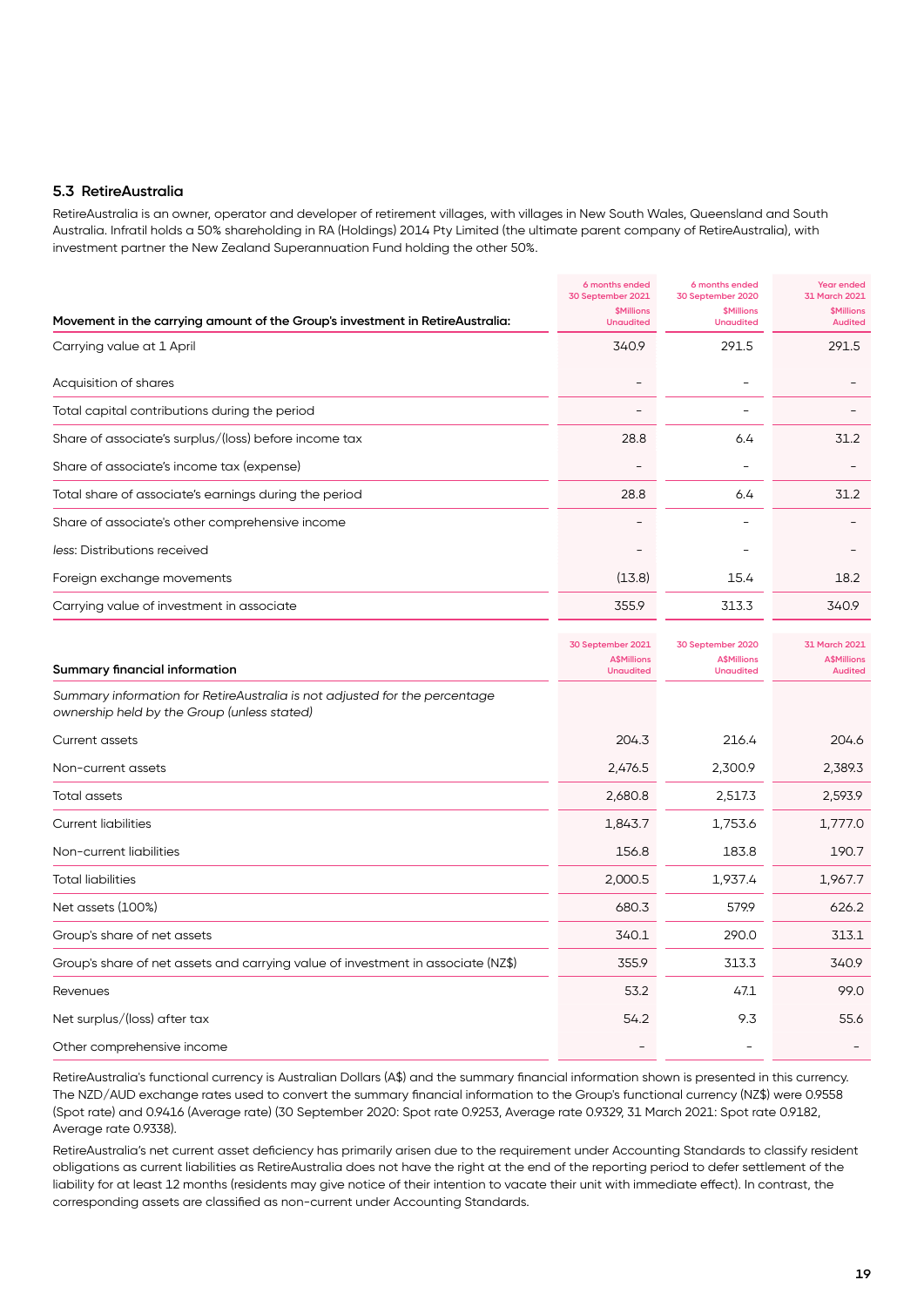#### **5.4 Longroad Energy**

Longroad Energy Holdings, LLC ('Longroad Energy'), is a Boston, MA, headquartered renewable energy developer focused on the development, ownership, and operation of utility-scale wind and solar energy projects throughout North America. Infratil holds a 40% shareholding in Longroad Energy, alongside investment partners the New Zealand Superannuation Fund (40%) and Longroad Energy management (20%).

|                                                                               | 6 months ended<br>30 September 2021         | 6 months ended<br>30 September 2020                | <b>Year ended</b><br>31 March 2021               |
|-------------------------------------------------------------------------------|---------------------------------------------|----------------------------------------------------|--------------------------------------------------|
| Movement in the carrying amount of the Group's investment in Longroad Energy: | <b><i>SMillions</i></b><br><b>Unaudited</b> | <b><i><u>SMillions</u></i></b><br><b>Unaudited</b> | <b><i><u>SMillions</u></i></b><br><b>Audited</b> |
| Carrying value at 1 April                                                     | 44.9                                        |                                                    |                                                  |
| Capital contributions                                                         | 35.0                                        | 3.3                                                | 35.0                                             |
| Shareholder loan                                                              | $\qquad \qquad$                             |                                                    |                                                  |
| Total capital contributions during the period                                 | 35.0                                        | 3.3                                                | 35.0                                             |
| Share of associate's surplus/(loss) before income tax                         | 24.5                                        | (13.8)                                             | 47.9                                             |
| Share of associate's income tax (expense)                                     |                                             |                                                    |                                                  |
| Total share of associate's earnings during the period                         | 24.5                                        | (13.8)                                             | 47.9                                             |
| Share of associate's other comprehensive income                               | (9.5)                                       | 28.0                                               | 1.5                                              |
| less: Distributions received                                                  | (1.5)                                       | (8.0)                                              | (28.2)                                           |
| less: Capital returned                                                        | (43.3)                                      | (11.1)                                             | (11.3)                                           |
| Foreign exchange movements                                                    | 1.3                                         | 1.6                                                |                                                  |
| Carrying value of investment in associate                                     | 51.4                                        |                                                    | 44.9                                             |

An adjustment to the carrying value of the investment in Longroad Energy was recorded at 30 September 2020 as under NZ IAS 28 the carrying amount of the investment is not permitted to reduce below zero. This adjustment is included in Share of associate's other comprehensive income.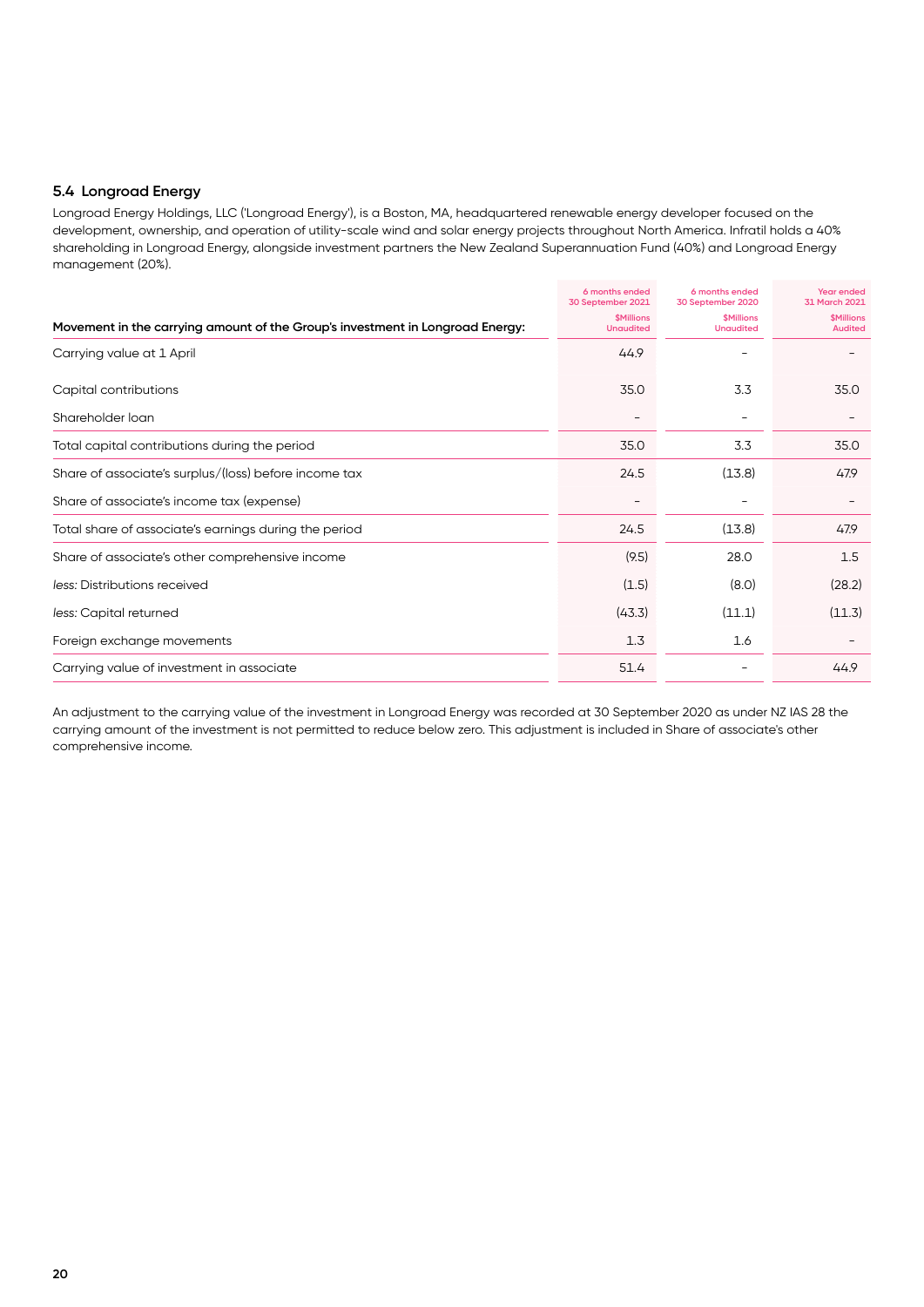#### **5.4 Longroad Energy (continued)**

| <b>Summary financial information</b>                                                                                      | 31 December 2020<br><b>US\$Millions</b><br><b>Unaudited</b> | 31 December 2019<br><b>US\$Millions</b><br><b>Unaudited</b> |
|---------------------------------------------------------------------------------------------------------------------------|-------------------------------------------------------------|-------------------------------------------------------------|
| Summary information for Longroad Energy is not adjusted for the percentage ownership held by the<br>Group (unless stated) |                                                             |                                                             |
| Current assets                                                                                                            | 111.0                                                       | 153.0                                                       |
| Non-current assets                                                                                                        | 1,817.3                                                     | 1,247.3                                                     |
| Total assets                                                                                                              | 1,928.3                                                     | 1,400.3                                                     |
| <b>Current liabilities</b>                                                                                                | 78.2                                                        | 270.0                                                       |
| Non-current liabilities                                                                                                   | 1,059.6                                                     | 1,059.8                                                     |
| <b>Total liabilities</b>                                                                                                  | 1,137.8                                                     | 1,329.8                                                     |
| Net assets (100%)                                                                                                         | 790.5                                                       | 70.5                                                        |
| Revenues                                                                                                                  | 263.4                                                       | 94.3                                                        |
| Net surplus/(loss) after tax                                                                                              | 89.9                                                        | 6.8                                                         |
| Other comprehensive income                                                                                                |                                                             | (10.2)                                                      |

Longroad's functional currency is United States Dollars (\$US) and the summary financial information shown is presented in this currency. The NZD/USD exchange rates used to convert the summary financial information to the Group's functional currency (NZ\$) were 0.6874 (Spot rate) and 0.7076 (Average rate) (30 September 2020: Spot rate 0.6603, Average rate 0.6408, 31 March 2021: Spot rate 0.6989, Average rate 0.6711).

The summary information provided is taken from the most recent audited annual financial statements of Longroad Energy Holdings, LLC which have a balance date of 31 December and are reported as at that date.

#### **Letter of credit facility**

Longroad has obtained an uncommitted secured letter of credit facility of up to US\$150 million (30 September 2020: US\$150 million, 31 March 2021: US\$150 million) and also has a US\$50 million committed facility, of which US\$45.0 million was drawn at 30 September 2021. Infratil and the New Zealand Superannuation Fund have collectively agreed to meet up to US\$200 million of capital calls (i.e. subscribe for additional units) equal to Longroad's reimbursement obligation in the event that a Letter of Credit is called and Longroad cannot fund the call or the committed facility needs to be repaid, taking into account immediately available working capital. As at 30 September 2021, US\$33.4 million (Infratil share: US\$16.7 million) (30 September 2020: US\$91.8 million, 31 March 2021: US\$121.4 million) in Letters of Credit are on issue under the Longroad Letter of Credit facility.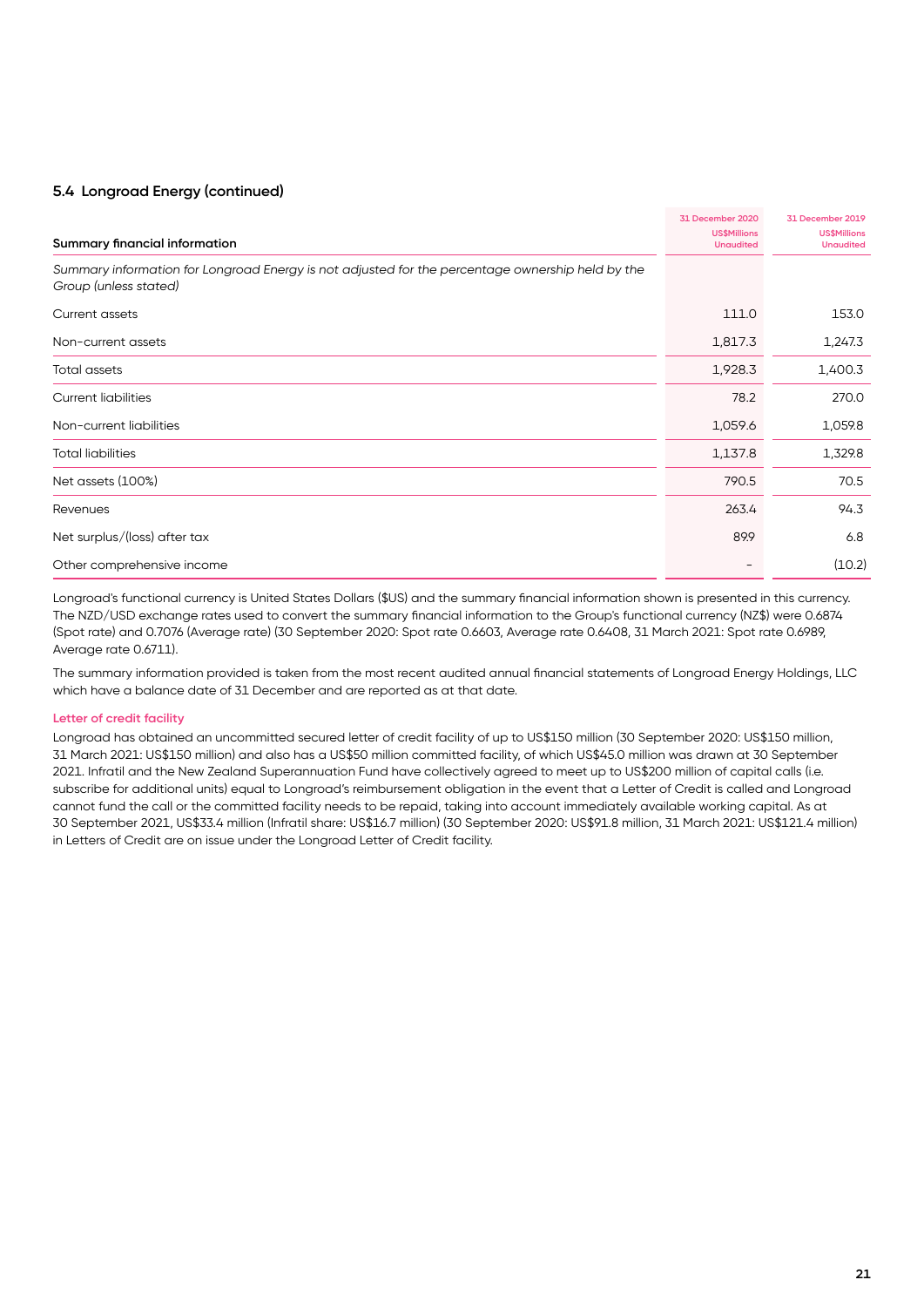#### **5.5 Kao Data**

On 20 August 2021 the Group acquired an initial stake in Kao Data from current owners Legal & General Group and Goldacre. The Group has agreed to an initial commitment of £120-130 million through a target shareholding of 40.0% with the current owners each retaining a target stake of 30.0%. Kao Data develops and operates advanced data centres in the United Kingdom. At 30 September 2021 Infratil has committed an initial £34.9 million (NZ\$68.2 million) of equity investment to acquire a 19.92% shareholding. The Group has determined that its investment in Kao Data is an investment in associate, and equity accounting has been applied below. The Group's share of acquisition costs directly incurred by Infratil were capitalised.

The fair value of assets acquired and liabilities assumed has been measured on a provisional basis. If new information obtained within one year of the date of acquisition about facts and circumstances that existed at the date of acquisition identifies adjustments to the above amounts, or any additional provisions that existed at the date of acquisition, then the accounting for the acquisition will be revised. The total consideration transferred, including completion cash adjustments, exceeded the fair value of the net assets acquired and the incremental amount paid of \$25.2 million has been recognised as goodwill.

|                                                                        | 6 months ended<br>30 September 2021         |
|------------------------------------------------------------------------|---------------------------------------------|
| Movement in the carrying amount of the Group's investment in Kao Data: | <b><i>SMillions</i></b><br><b>Unaudited</b> |
| Carrying value at 1 April                                              |                                             |
| Cost of equity                                                         | 68.2                                        |
| Capitalised transaction costs                                          | 5.4                                         |
| Shareholder loan                                                       |                                             |
| Total capital contributions during the period                          | 73.6                                        |
| Interest on shareholder loan (including accruals)                      |                                             |
| Share of associate's surplus/(loss) before income tax                  | (0.4)                                       |
| Share of associate's income tax (expense)                              |                                             |
| Total share of associate's earnings in the period                      | (0.4)                                       |
| Share of associate's other comprehensive income                        |                                             |
| less: Distributions received                                           |                                             |
| less: Shareholder loan repayments including interest                   |                                             |
| Foreign exchange movements                                             | (0.6)                                       |
| Carrying value of investment in associate                              | 72.6                                        |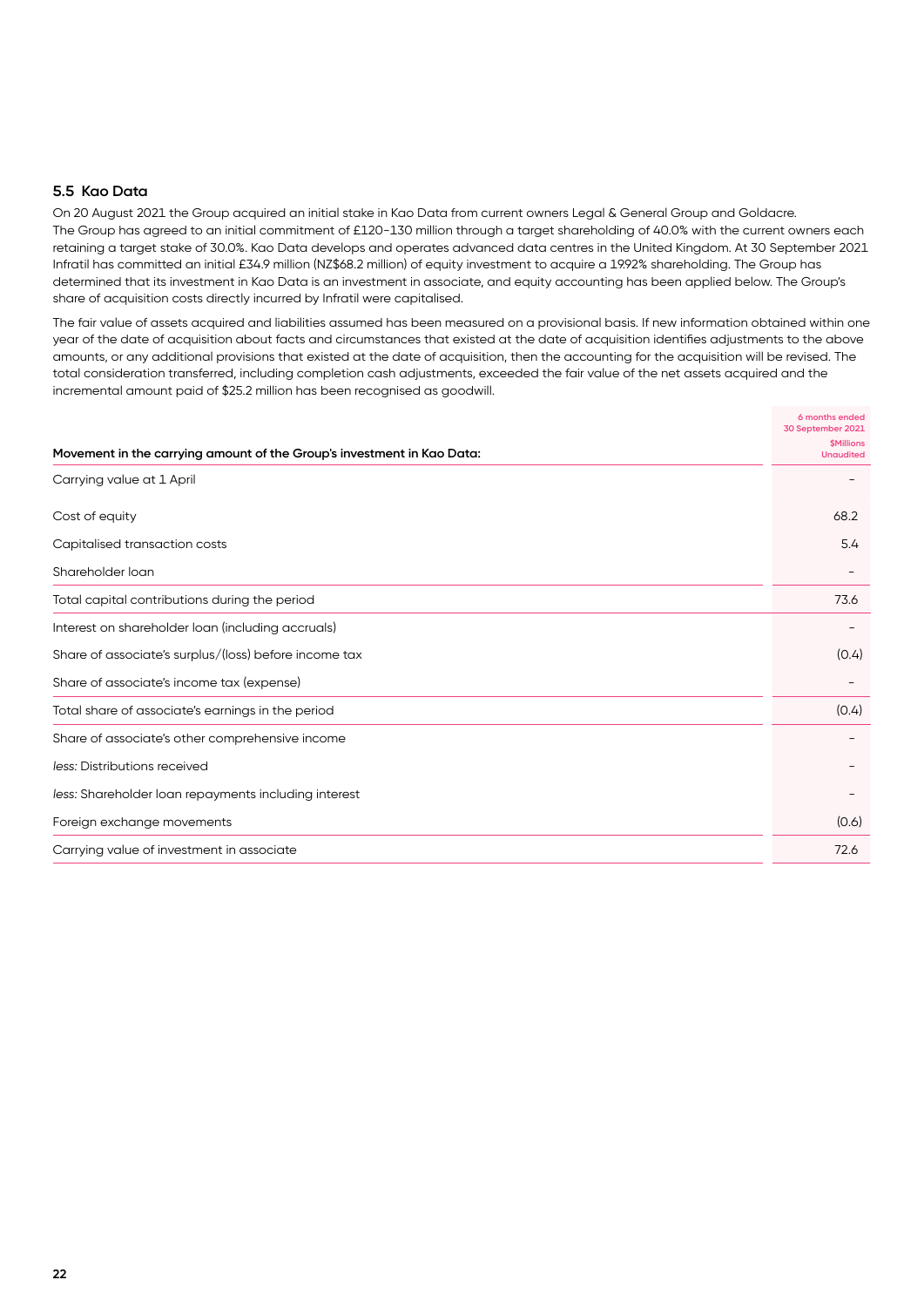#### **5.5 Kao Data (continued)**

|                                                                                                                 | 30 September 2021                           |
|-----------------------------------------------------------------------------------------------------------------|---------------------------------------------|
| Summary information for Kao Data is not adjusted for the percentage ownership held by the Group (unless stated) | <b>£Millions</b><br><b>Unaudited</b>        |
| <b>Current assets</b>                                                                                           | 33.1                                        |
| Non-current assets                                                                                              | 108.2                                       |
| <b>Total assets</b>                                                                                             | 141.3                                       |
| <b>Current liabilities</b>                                                                                      | 30.4                                        |
| Non-current liabilities                                                                                         | 3.1                                         |
| <b>Total liabilities</b>                                                                                        | 33.5                                        |
| Net assets (100%)                                                                                               | 107.8                                       |
|                                                                                                                 |                                             |
|                                                                                                                 | 30 September 2021                           |
| Reconciliation of the carrying amount of the Group's investment in Kao Data:                                    | <b><i>SMillions</i></b><br><b>Unaudited</b> |
| Group's share of net assets in NZ\$                                                                             | 42.0                                        |
| Goodwill                                                                                                        | 25.2                                        |
| add: capitalised transaction costs                                                                              | 5.4                                         |
| Carrying value of investment in associate                                                                       | 72.6                                        |

Kao Data's functional currency is the Pound Sterling (GB£) and the summary financial information shown is presented in this currency. The NZD/GBP exchange rates used to convert the summary financial information to the Group's functional currency (NZ\$) were 0.5114 (Spot rate) and 0.5098 (Average rate) (30 September 2020: N/A, 31 March 2021: N/A).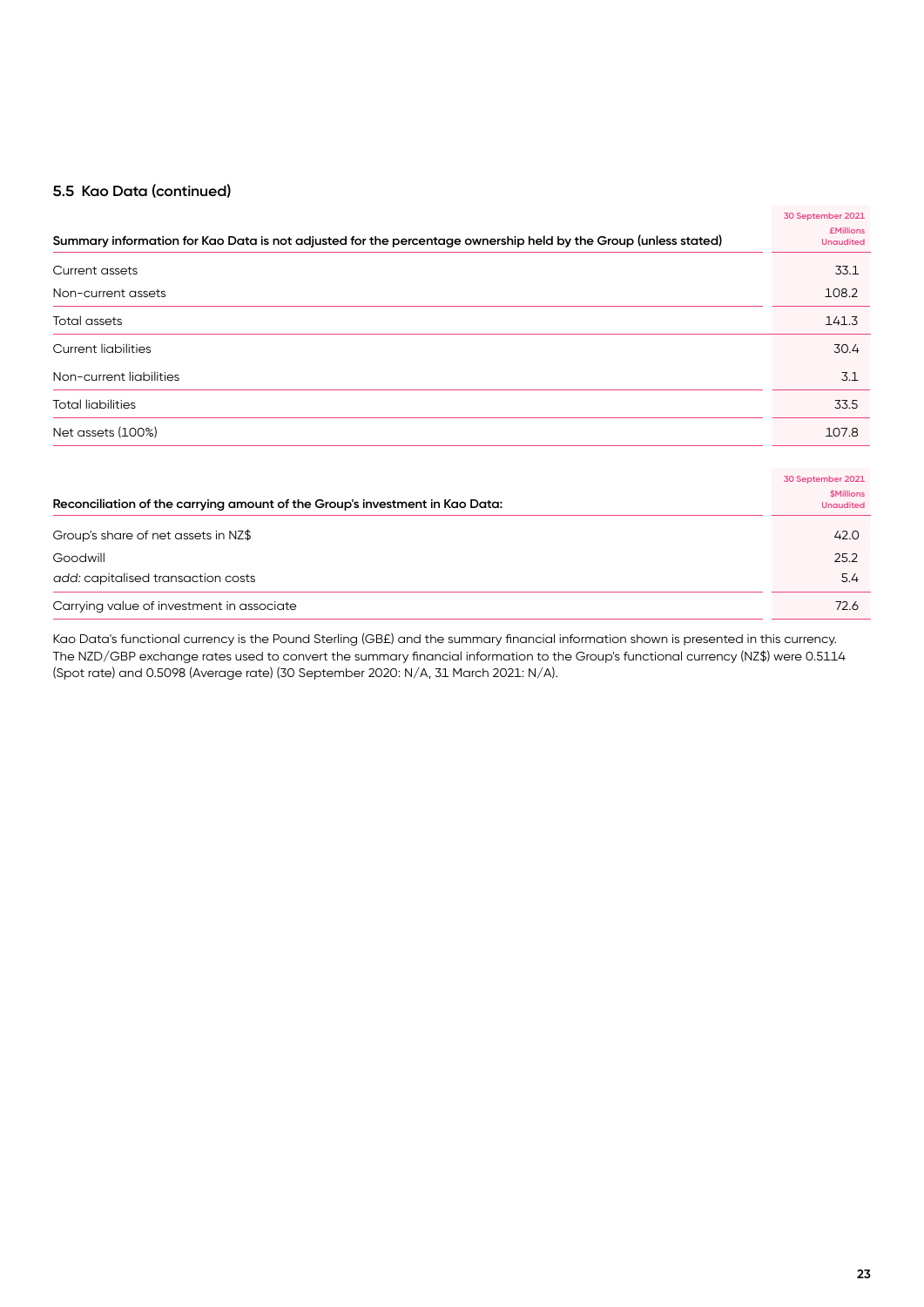#### **6 Other investments**

|                             | 30 September 2021<br><b>\$Millions</b><br><b>Unaudited</b> | 30 September 2020<br>\$Millions<br><b>Unaudited</b> | 31 March 2021<br><b>\$Millions</b><br><b>Audited</b> |
|-----------------------------|------------------------------------------------------------|-----------------------------------------------------|------------------------------------------------------|
| <b>Clearvision Ventures</b> | 76.4                                                       | 34.4                                                | 73.6                                                 |
| Other                       | 3.5                                                        | 7.8                                                 | 7.3                                                  |
| Other investments           | 79.9                                                       | 78.2                                                | 80.9                                                 |

#### **Clearvision Ventures**

In February 2016 Infratil made an initial commitment of US\$25 million to the California based Clearvision Ventures. An additional commitment of US\$25 million was made in May 2020 bringing Infratil's total commitment to US\$50 million. The strategic objective is to help Infratil's businesses identify and engage with technology changes that will impact their activities. As at 30 September 2021 Infratil has made total contributions of US\$28.1 million (30 September 2020: US\$25.7 million, 31 March 2021: US\$28.1 million), with the remaining US\$21.9 million commitment uncalled at that date.

#### **7 Acquisition of subsidiary**

#### **7.1 Pacific Radiology**

On 31 May 2021, Infratil acquired 56.0% of Pacific Radiology Group Limited, ('Pacific Radiology Group'), a comprehensive diagnostic imaging practice in New Zealand, from existing doctor shareholders. Infratil invested in conjunction with existing doctor shareholders and management (44.0%). Infratil has determined that Pacific Radiology Group is a subsidiary based on its voting equity interest and has therefore consolidated Pacific Radiology Group from the acquisition date.

The transaction was settled in cash through a combination of equity contributions and external debt funding, inclusive of transaction costs relating to the acquisition. Infratil's cash consideration transferred was NZ\$313.6 million. The non-controlling interest is determined by the cash consideration transferred of NZ\$246.4 million from doctor and management shareholders.

The nature of the holding structure under which Infratil acquired Pacific Radiology Group meant that RHC Bidco NZ Limited ultimately acquired 100% of the shares in Pacific Radiology Group. As a result, NZ IFRS 3 Business Combinations ('NZ IFRS 3') is required to be applied on acquisition. NZ IFRS 3 requires that the identifiable assets and liabilities acquired as part of the business combination are measured at fair value at the date of acquisition, with any gain recognised through the profit and loss and any deficit recognised as goodwill. Acquisition related costs are recognised in the consolidated statement of comprehensive income as incurred.

The valuation of any intangible assets identified as part of this process will be finalised post completion of the 30 September 2021 interim financial statements and therefore any amounts in the interim financial statements will be reported as provisional. If new information obtained within one year of the date of acquisition, about facts and circumstances that existed at the date of acquisition identify adjustments to the above amounts, or any additional provisions that existed at the date of acquisition, then the accounting for the acquisition will be revised.

Goodwill has been provisionally recognised based on the carrying value of the identifiable assets and liabilities acquired, including intangible assets. The total consideration transferred, including completion cash adjustments, exceeded the carrying values of the net assets acquired and the incremental amount paid of NZ \$776.0 million has been recognised as goodwill. The initial recognition exemption in NZ IAS 12 has been applied to goodwill and therefore, no deferred tax deduction has been recognised.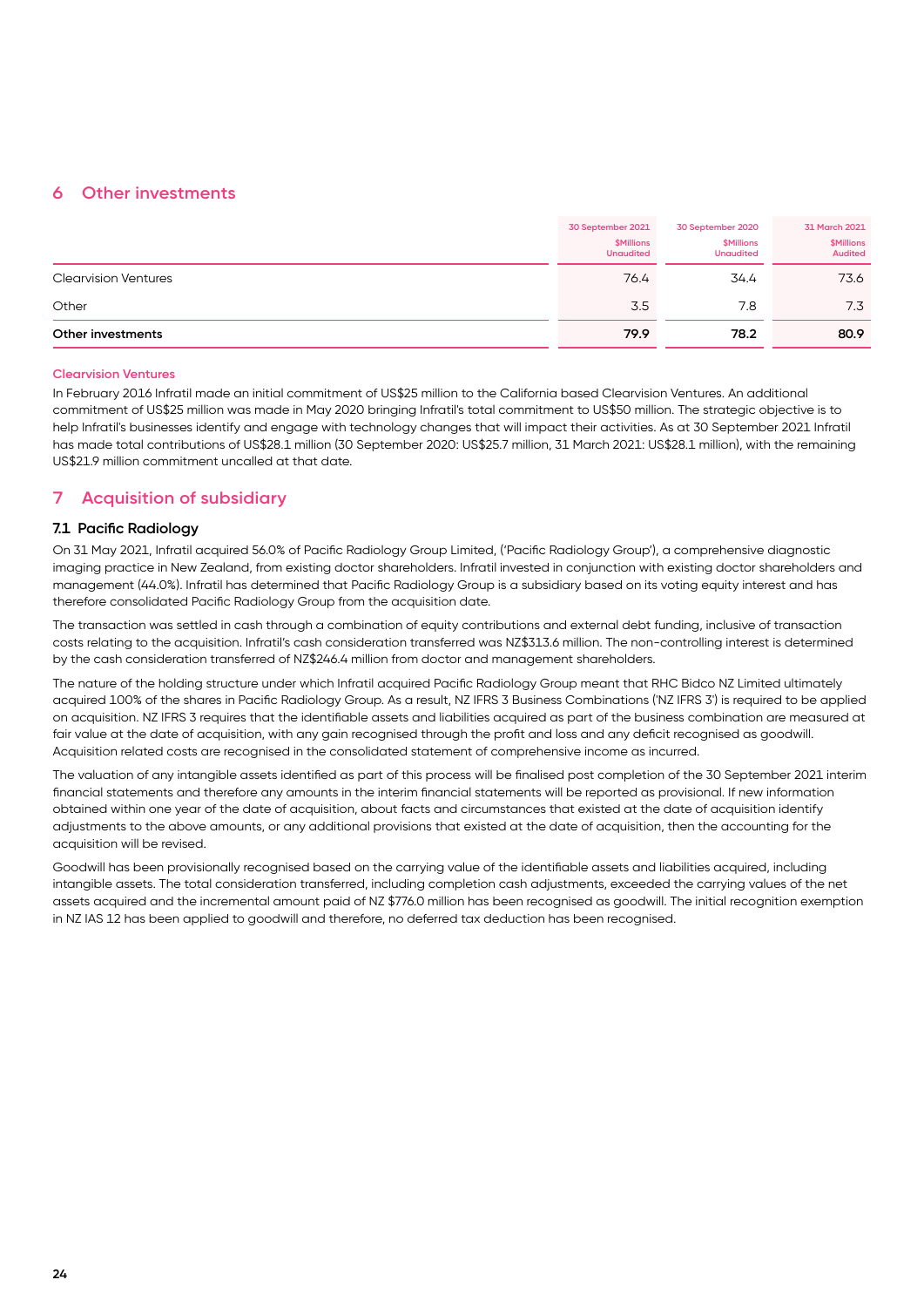#### **Consideration Transferred**

The following table summarises the acquisition date fair value of each major class of consideration transferred:

| Purchase consideration (100%) | 31 May<br>2021<br><b>NZ\$Millions</b> |
|-------------------------------|---------------------------------------|
| Cash consideration paid       | 817.2                                 |
| Completion cash adjustment    | 4.0                                   |
| <b>Total Consideration</b>    | 821.2                                 |

The following table summarises the recognised amounts of assets acquired, and liabilities assumed at the date of acquisition:

| Assets (100%)                                       | <b>Fair Value</b><br>(Provisional)<br><b>NZ\$Millions</b> |
|-----------------------------------------------------|-----------------------------------------------------------|
| Cash and cash equivalents                           | 5.2                                                       |
| Trade and other accounts receivable and prepayments | 27.6                                                      |
| Right of use assets                                 | 51.8                                                      |
| Intangible assets and investments                   | 10.8                                                      |
| Property, plant and equipment                       | 56.5                                                      |
| Deferred tax asset                                  | 2.3                                                       |
| Total assets at fair value                          | 154.2                                                     |
| Liabilities (100%)                                  |                                                           |
| Accounts payable, accruals and other liabilities    | 37.7                                                      |
| Lease liabilities                                   | 54.3                                                      |
| Interest bearing loans and borrowings               | 17.0                                                      |
| Total liabilities at fair value                     | 109.0                                                     |
| Total identifiable assets at fair value (100%)      | 45.2                                                      |
| Goodwill arising on acquisition (provisional)       | 776.0                                                     |
| Infratil cash consideration                         | 313.6                                                     |
| External debt funding                               | 257.2                                                     |
| Non-controlling interest                            | 246.4                                                     |
| Completion cash adjustment                          | 4.0                                                       |
| <b>Total cash consideration</b>                     | 821.2                                                     |

#### **7.2 Gurīn Energy**

On 21 July 2021, Infratil acquired 95% of a newly formed entity, Gurīn Energy Pte Limited, a renewable energy development platform headquartered in Singapore which will focus on greenfield renewable projects across Asia. Infratil has committed US\$233 million through equity of US\$133 million (NZ\$189 million) and US \$100 million (NZ \$142 million) in the form of support for letters of credit provided by third party banks. The balance of the shares (5%) is reserved for Management (US\$7 million, NZ\$10 million), financed by a loan from Infratil. At 30 September 2021 funding of \$2.8 million has been called.

Infratil has determined that Gurīn is a subsidiary based on its voting equity interest and has therefore consolidated Gurīn from the acquisition date.

As the newly formed entity has no material assets on establishment, no fair value exercise was performed.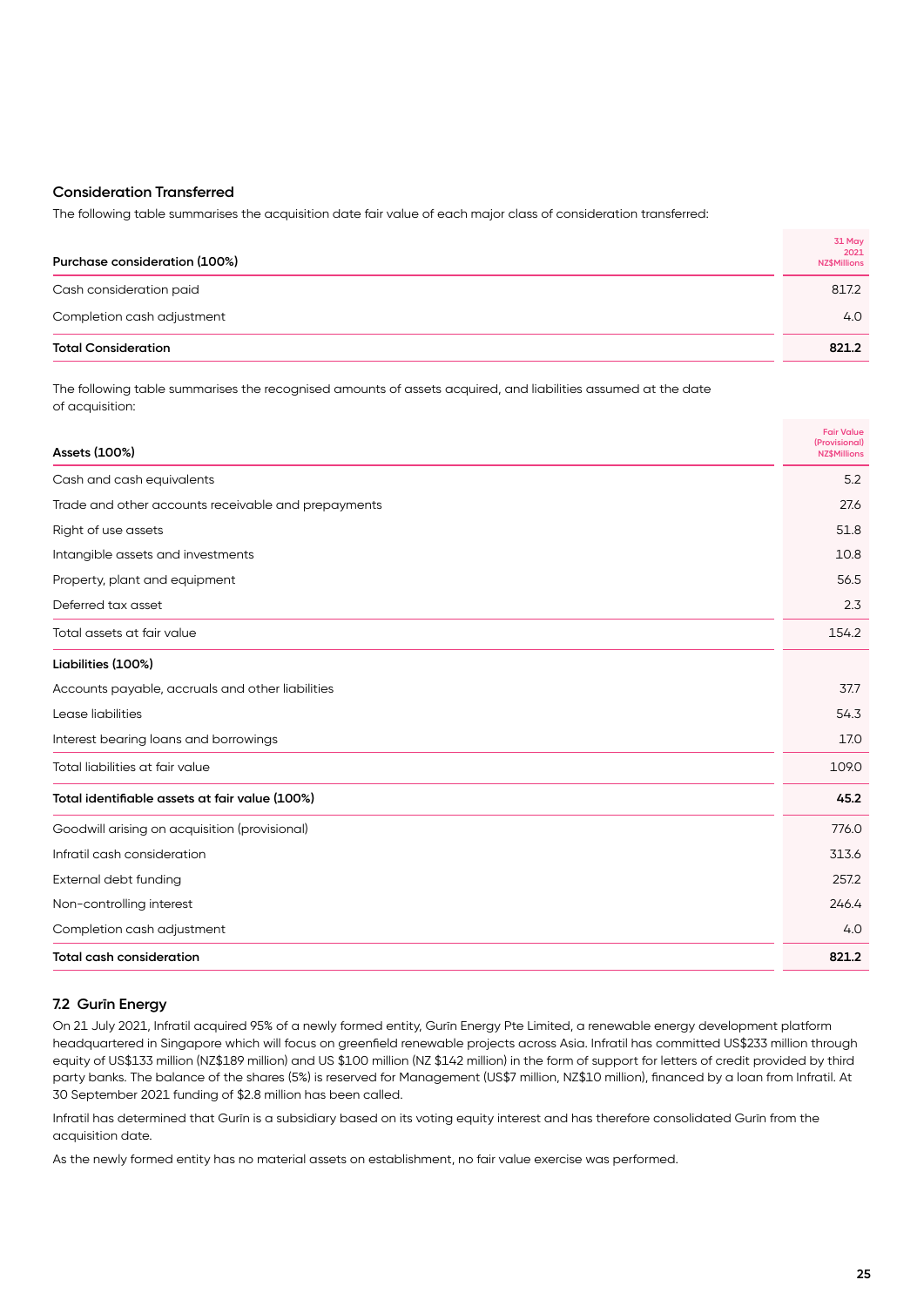#### **8 Discontinued operations and assets held for sale**

| Summary of results of discontinued operations      |     | 6 months ended<br>30 September 2021<br><b><i>SMillions</i></b> | 6 months ended<br>30 September 2020<br><b>\$Millions</b> | Year ended<br>31 March 2021<br><b><i>SMillions</i></b> |
|----------------------------------------------------|-----|----------------------------------------------------------------|----------------------------------------------------------|--------------------------------------------------------|
| <b>Tilt Renewables</b>                             | 8.1 | 992.0                                                          | 28.7                                                     | 71.6                                                   |
| <b>Trustpower Retail Business</b>                  | 8.2 | 1.9                                                            | 4.7                                                      | 14.3                                                   |
| Net surplus from discontinued operations after tax |     | 993.9                                                          | 33.4                                                     | 85.9                                                   |

#### **8.1 Tilt Renewables**

On 3 August 2021, the Group completed the sale of its 65.15% stake in Tilt Renewables for gross proceeds of \$1,984.1 million to a consortium comprising Powering Australian Renewables and Mercury NZ Limited. After sales costs, the proceeds from the sale of Infratil's 65.15% interest were \$1,837.1 million, resulting in a gain on sale of the 65.15% interest of \$1,014.7 million.

As the carrying amount of the Group's investment in Tilt Renewables has been recovered through the sale transaction, the investment in Tilt Renewableshas been classified as a discontinued operation at 30 September 2021 and 31 March 2021. The comparative consolidated statement of comprehensive income and respective notes have been re-presented to show the discontinued operation separately from continuing operations. The results from discontinued operations are presented separately below.

| Results of discontinued operation                                                                                                                                                                                                                     | 6 months ended<br>30 September 2021<br><b><i><u>SMillions</u></i></b> | 6 months ended<br>30 September 2020<br><b><i>SMillions</i></b> | Year ended 31<br><b>March 2021</b><br><b><i><u>SMillions</u></i></b> |
|-------------------------------------------------------------------------------------------------------------------------------------------------------------------------------------------------------------------------------------------------------|-----------------------------------------------------------------------|----------------------------------------------------------------|----------------------------------------------------------------------|
| Revenue                                                                                                                                                                                                                                               | 60.0                                                                  | 60.0                                                           | 137.4                                                                |
| Operating expenses                                                                                                                                                                                                                                    | 47.9                                                                  | 25.9                                                           | 57.3                                                                 |
| Results from operating activities                                                                                                                                                                                                                     | 12.1                                                                  | 34.1                                                           | 80.1                                                                 |
| Depreciation                                                                                                                                                                                                                                          | (19.5)                                                                | (21.8)                                                         | (43.9)                                                               |
| Net realisations, revaluations, impairments                                                                                                                                                                                                           | (12.7)                                                                | 34.4                                                           | 78.5                                                                 |
| Net financing expense                                                                                                                                                                                                                                 | (6.3)                                                                 | (5.5)                                                          | (12.0)                                                               |
| Net surplus/(loss) before tax                                                                                                                                                                                                                         | (26.3)                                                                | 41.2                                                           | 102.7                                                                |
| Taxation (expense)/credit                                                                                                                                                                                                                             | 3.7                                                                   | (12.5)                                                         | (31.1)                                                               |
| Net surplus/(loss) from discontinued operation after tax                                                                                                                                                                                              | (22.7)                                                                | 28.7                                                           | 71.6                                                                 |
| Basic and diluted earnings per share (cents per share)                                                                                                                                                                                                | (6.0)                                                                 | 7.6                                                            | 17.9                                                                 |
| The net gain on the sale is calculated as follows:                                                                                                                                                                                                    |                                                                       |                                                                |                                                                      |
| Gross sale proceeds                                                                                                                                                                                                                                   | 1,984.1                                                               |                                                                |                                                                      |
| Less: Carrying amount of net assets sold                                                                                                                                                                                                              | (822.4)                                                               |                                                                |                                                                      |
| Gain on sale                                                                                                                                                                                                                                          | 1,161.7                                                               |                                                                |                                                                      |
| Less: Transaction costs                                                                                                                                                                                                                               | (24.9)                                                                |                                                                |                                                                      |
| Less: Incentive fee paid to MCIM                                                                                                                                                                                                                      | (122.1)                                                               |                                                                |                                                                      |
| Net gain on sale                                                                                                                                                                                                                                      | 1,014.7                                                               |                                                                |                                                                      |
| Net surplus from discontinued operation after tax                                                                                                                                                                                                     | 992.0                                                                 | 28.7                                                           | 71.6                                                                 |
| The net surplus/(loss) from the discontinued operation is 65.15% attributable to the<br>owners of the Company in line with Infratil's ownership percentage of Tilt Renewables.<br>The gain on sale is entirely attributable to owners of the company. |                                                                       |                                                                |                                                                      |
| Cash flows from/(used in) discontinued operation                                                                                                                                                                                                      |                                                                       |                                                                |                                                                      |
| Net cash from/(used in) operating activities                                                                                                                                                                                                          | 26.9                                                                  | (7.4)                                                          | 34.8                                                                 |
| Net cash from/(used in) investing activities                                                                                                                                                                                                          | (338.5)                                                               | (319.7)                                                        | (391.3)                                                              |
| Net cash from/(used in) financing activities                                                                                                                                                                                                          | (26.2)                                                                | (80.9)                                                         | (34.9)                                                               |
| Net cash flows for the year                                                                                                                                                                                                                           | (337.8)                                                               | (408.0)                                                        | (391.4)                                                              |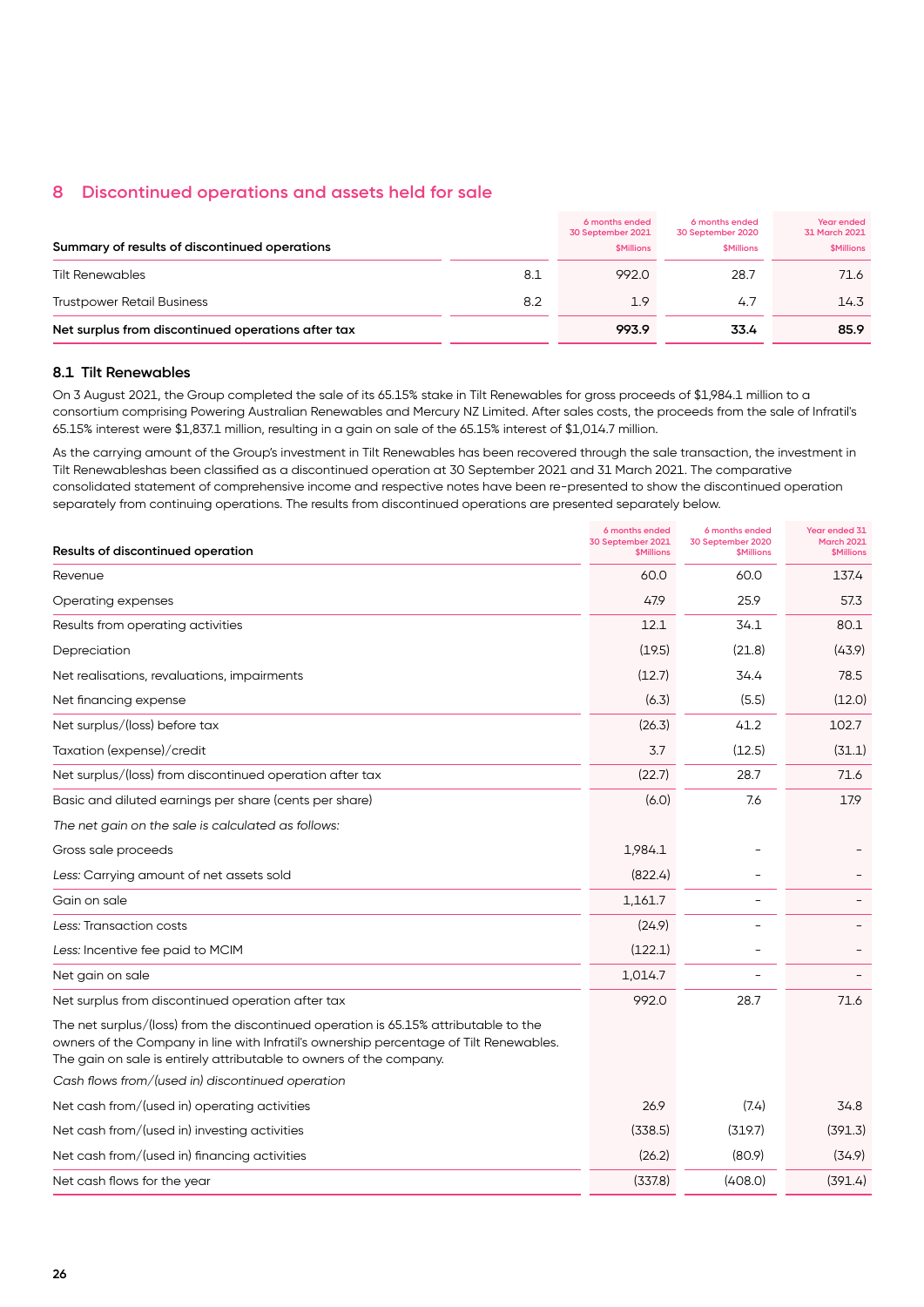There was (\$3.5 million) of cumulative income/(loss) recognised in other comprehensive income relating to Tilt Renewables at 30 September 2021 (30 September 2020: \$38.4 million loss, 31 March 2021: \$129.4 million).

#### **8.2 Trustpower Retail Business**

On 21 June 2021, Trustpower, in which Infratil has a stake of 51.04%, announced the sale of its gas, telecommunications and retail electricity supply business (excluding the supply of electricity to commercial and industrial customers) to Mercury NZ Limited for \$441.0 million. Trustpower's retail business has been classified as an asset held for sale and a discontinued operation at 30 September 2021. The comparative consolidated statement of comprehensive income and respective notes have been re-presented to show the discontinued operation separately from continuing operations. As at 30 September 2021 the expected sales proceeds less costs to sell are higher than the carrying amount and as a result no adjustment has been made to the carrying value of Infratil's investment.

| Results of discontinued operation                                                       | 6 months ended<br>30 September 2021<br><b>\$Millions</b> | 6 months ended<br>30 September 2020<br><b>\$Millions</b> | <b>Year ended 31</b><br><b>March 2021</b><br><b><i>SMillions</i></b> |
|-----------------------------------------------------------------------------------------|----------------------------------------------------------|----------------------------------------------------------|----------------------------------------------------------------------|
| Revenue                                                                                 | 384.0                                                    | 357.9                                                    | 650.8                                                                |
| Operating expenses                                                                      | 368.2                                                    | 339.5                                                    | 607.3                                                                |
| Results from operating activities                                                       | 15.8                                                     | 18.4                                                     | 43.5                                                                 |
| Depreciation and amortisation                                                           | (12.6)                                                   | (11.2)                                                   | (22.4)                                                               |
| Net realisations, revaluations, impairments                                             |                                                          |                                                          |                                                                      |
| Net financing expense                                                                   | (0.6)                                                    | (0.7)                                                    | (1.3)                                                                |
| Net surplus/(loss) before tax                                                           | 2.6                                                      | 6.5                                                      | 19.8                                                                 |
| Taxation (expense)/credit                                                               | (0.7)                                                    | (1.8)                                                    | (5.5)                                                                |
| Net surplus/(loss) from discontinued operation after tax                                | 1.9                                                      | 4.7                                                      | 14.3                                                                 |
| Assets held for sale                                                                    | 187.9                                                    |                                                          |                                                                      |
| Liabilities directly associated with assets held for sale                               | 35.0                                                     |                                                          |                                                                      |
| Net assets of discontinued operation                                                    | 152.9                                                    |                                                          |                                                                      |
| Effect of reclassification of the disposal group on the financial position of the Group |                                                          |                                                          |                                                                      |
| Property, plant and equipment                                                           | 17.5                                                     |                                                          |                                                                      |
| Intangible assets                                                                       | 27.9                                                     |                                                          |                                                                      |
| Capitalised customer acquisition costs                                                  | 49.4                                                     |                                                          |                                                                      |
| Right of use assets                                                                     | 31.0                                                     |                                                          |                                                                      |
| Accounts receivable and prepayment                                                      | 62.1                                                     |                                                          |                                                                      |
| Accounts payable and accruals                                                           | (2.7)                                                    |                                                          |                                                                      |
| Lease liabilities                                                                       | (32.3)                                                   |                                                          |                                                                      |
| Net reclassification of assets and (liabilities)                                        | 152.9                                                    |                                                          |                                                                      |
| Cash flows from/(used in) discounted operations                                         |                                                          |                                                          |                                                                      |
| Net cash from/(used in) operating activities                                            | 3.7                                                      | 5.8                                                      |                                                                      |
| Net cash from/(used in) investing activities                                            | (12.8)                                                   | (10.7)                                                   |                                                                      |
| Net cash from/(used in) financing activities                                            | (4.4)                                                    | (4.3)                                                    |                                                                      |
| Net cash flows for the year                                                             | (13.5)                                                   | (9.2)                                                    |                                                                      |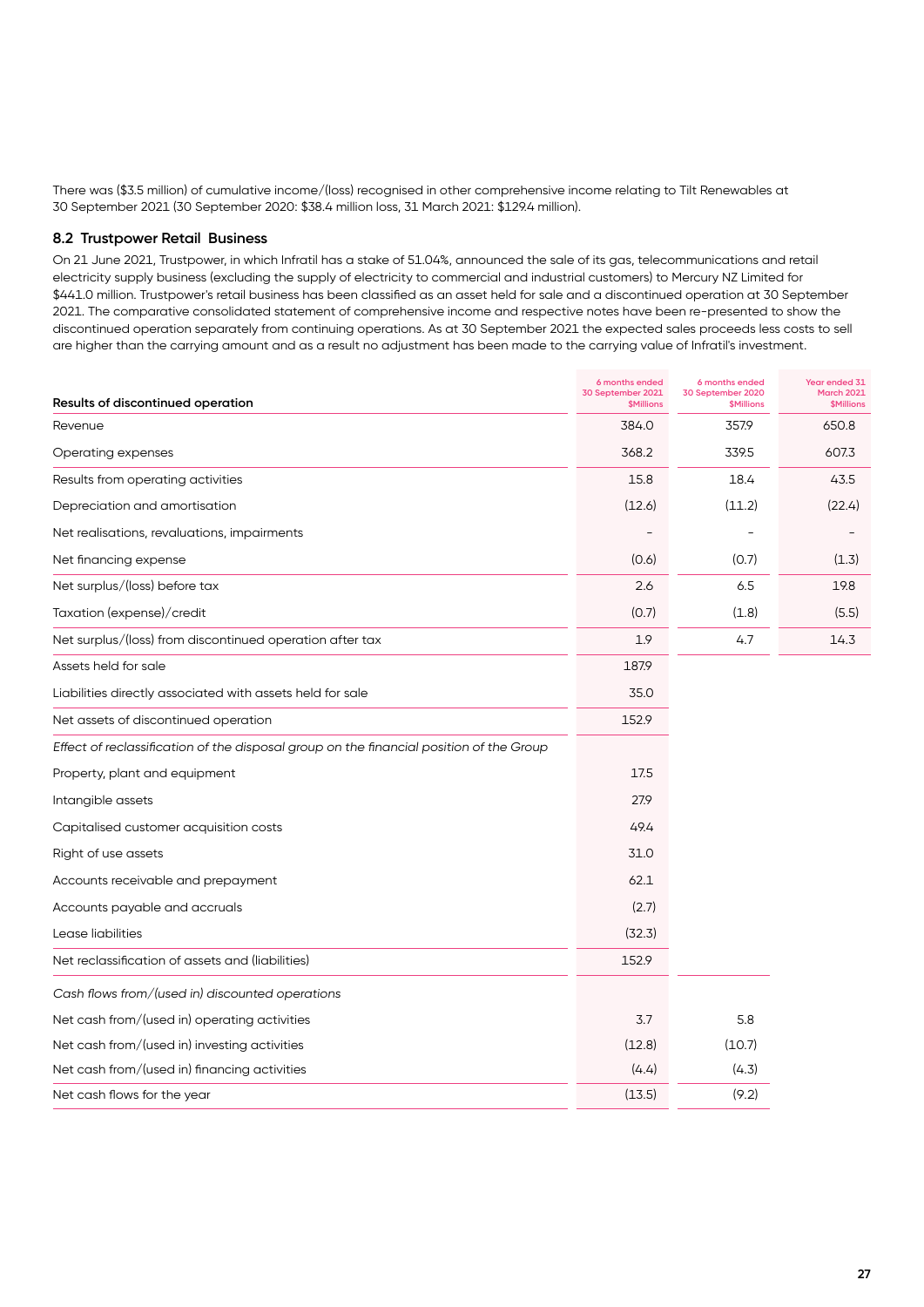#### **8.3 Australian Social Infrastructure Partners**

As at 31 March 2021, Infratil owned 56.5% of Australian Social Infrastructure Partners ('ASIP'), which in turn held a 9.95% share of the equity in the New Royal Adelaide Hospital public-private partnership ('PPP'). On 23 July 2021, the 9.95% share of equity in the New Royal Adelaide Hospital public-private partnership was sold for A\$41.8 million.

#### **9 Revenue**

|                                               | 6 months ended<br>30 September 2021   | 6 months ended<br>30 September 2020         | Year ended<br>31 March 2021         |
|-----------------------------------------------|---------------------------------------|---------------------------------------------|-------------------------------------|
|                                               | <b>\$Millions</b><br><b>Unaudited</b> | <b><i>SMillions</i></b><br><b>Unaudited</b> | <b>\$Millions</b><br><b>Audited</b> |
| Electricity                                   | 167.2                                 | 125.9                                       | 245.2                               |
| Revenue allocated to customer incentives      |                                       | $\overline{\phantom{0}}$                    | 0.7                                 |
| Aircraft movement and terminal charges        | 27.4                                  | 11.3                                        | 34.0                                |
| Transport, hotel and other trading activities | 17.0                                  | 14.5                                        | 20.9                                |
| Radiology practice services                   | 70.9                                  | $\overline{\phantom{0}}$                    | 36.5                                |
| Radiology services                            | 118.2                                 |                                             | 28.6                                |
| Other                                         | 24.7                                  | 8.6                                         | 42.3                                |
| <b>Total operating revenue</b>                | 425.4                                 | 160.3                                       | 408.2                               |

#### **10 Other operating expenses**

|                                                                              |             | 6 months ended<br>30 September 2021   | 6 months ended<br>30 September 2020   | <b>Year ended</b><br>31 March 2021  |
|------------------------------------------------------------------------------|-------------|---------------------------------------|---------------------------------------|-------------------------------------|
|                                                                              | <b>Note</b> | <b>\$Millions</b><br><b>Unaudited</b> | <b>\$Millions</b><br><b>Unaudited</b> | <b>\$Millions</b><br><b>Audited</b> |
| <b>Trading operations</b>                                                    |             |                                       |                                       |                                     |
| Energy and wholesale costs                                                   |             | 2.0                                   | 2.6                                   | 2.2                                 |
| Line, distribution and network costs                                         |             | 26.8                                  | 6.3                                   | 41.7                                |
| Generation production & development costs                                    |             | 12.4                                  | 4.3                                   | 21.8                                |
| Other energy business costs                                                  |             | 11.2                                  | 6.2                                   | 1.9                                 |
| Telecommunications cost of sales                                             |             |                                       |                                       |                                     |
| Radiology business costs                                                     |             | 115.8                                 |                                       | 29.3                                |
| Airport business costs                                                       |             | 13.9                                  | 10.0                                  | 21.4                                |
| Other operating business costs                                               |             | 0.8                                   |                                       | 0.7                                 |
| Bad debts written off                                                        |             |                                       |                                       |                                     |
| Increase/(Decrease) in provision for expected credit loss                    |             | 0.4                                   |                                       |                                     |
| Directors' fees                                                              |             | 1.6                                   | 1.0                                   | 2.2                                 |
| Administration and other corporate costs                                     |             | 12.7                                  | 3.2                                   | 7.8                                 |
| Management fee (to related party Morrison & Co Infrastructure<br>Management) | 17          | 27.9                                  | 19.6                                  | 45.7                                |
| International Portfolio Incentive fee                                        | 17          | 9.3                                   | 57.7                                  | 223.1                               |
| Donations                                                                    |             | 0.3                                   | 0.8                                   | 1.3                                 |
| Total other operating expenses                                               |             | 235.1                                 | 111.7                                 | 399.1                               |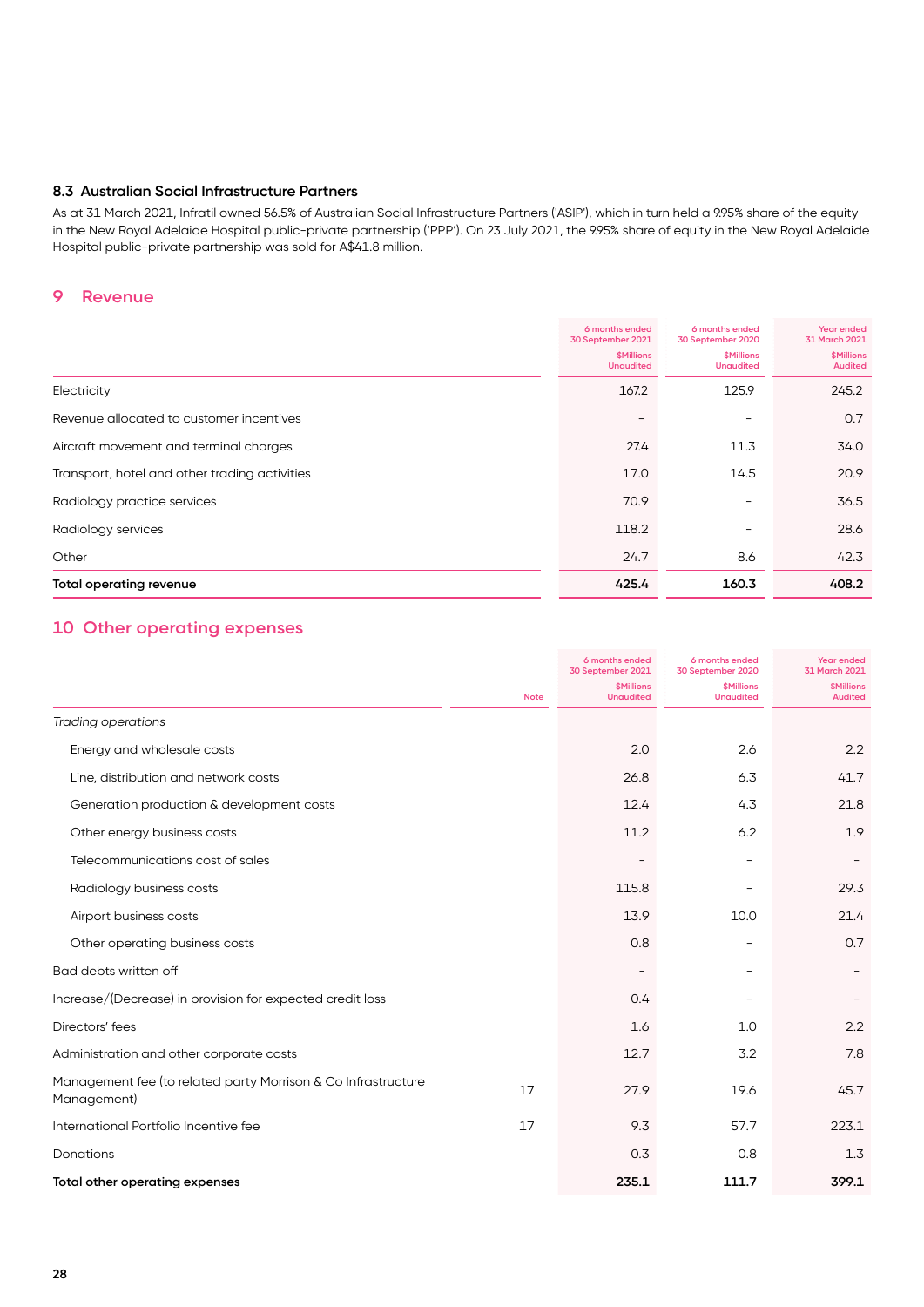## **11 Taxation**

|                                                        | 6 months ended<br>30 September 2021   | 6 monthded ended<br>30 September 2020              | <b>Year ended</b><br>31 March 2021<br><b><i>SMillions</i></b><br><b>Audited</b> |
|--------------------------------------------------------|---------------------------------------|----------------------------------------------------|---------------------------------------------------------------------------------|
|                                                        | <b>\$Millions</b><br><b>Unaudited</b> | <b><i><u>SMillions</u></i></b><br><b>Unaudited</b> |                                                                                 |
| Net surplus before taxation from continuing operations | 194.5                                 | 14.2                                               | (111.6)                                                                         |
| Taxation on the surplus for the period @ 28%           | 54.5                                  | 4.0                                                | (31.2)                                                                          |
| Plus/(less) taxation adjustments:                      |                                       |                                                    |                                                                                 |
| Effect of tax rates in foreign jurisdictions           | (1.5)                                 | 0.9                                                | (3.7)                                                                           |
| Net benefit of imputation credits                      |                                       |                                                    |                                                                                 |
| Timing differences not recognised                      | 0.8                                   |                                                    |                                                                                 |
| Tax losses not recognised/(utilised)                   | (2.1)                                 | (11.0)                                             |                                                                                 |
| Effect of equity accounted earnings of associates      | (22.5)                                | (24.7)                                             | (33.0)                                                                          |
| Recognition of previously unrecognised deferred tax    |                                       |                                                    |                                                                                 |
| (Over)/under provision in prior periods                | (9.5)                                 | (6.5)                                              | (6.9)                                                                           |
| Net investment realisations                            |                                       |                                                    | 5.1                                                                             |
| Other permanent differences                            | 38.4                                  | 27.9                                               | 60.0                                                                            |
| <b>Taxation expense</b>                                | 58.1                                  | (9.4)                                              | (9.7)                                                                           |
| Current taxation                                       | 47.2                                  | 6.7                                                | (0.6)                                                                           |
| Deferred taxation                                      | 10.9                                  | (16.1)                                             | (9.1)                                                                           |
| Tax on discontinued operations                         | (3.0)                                 | 14.2                                               | 36.9                                                                            |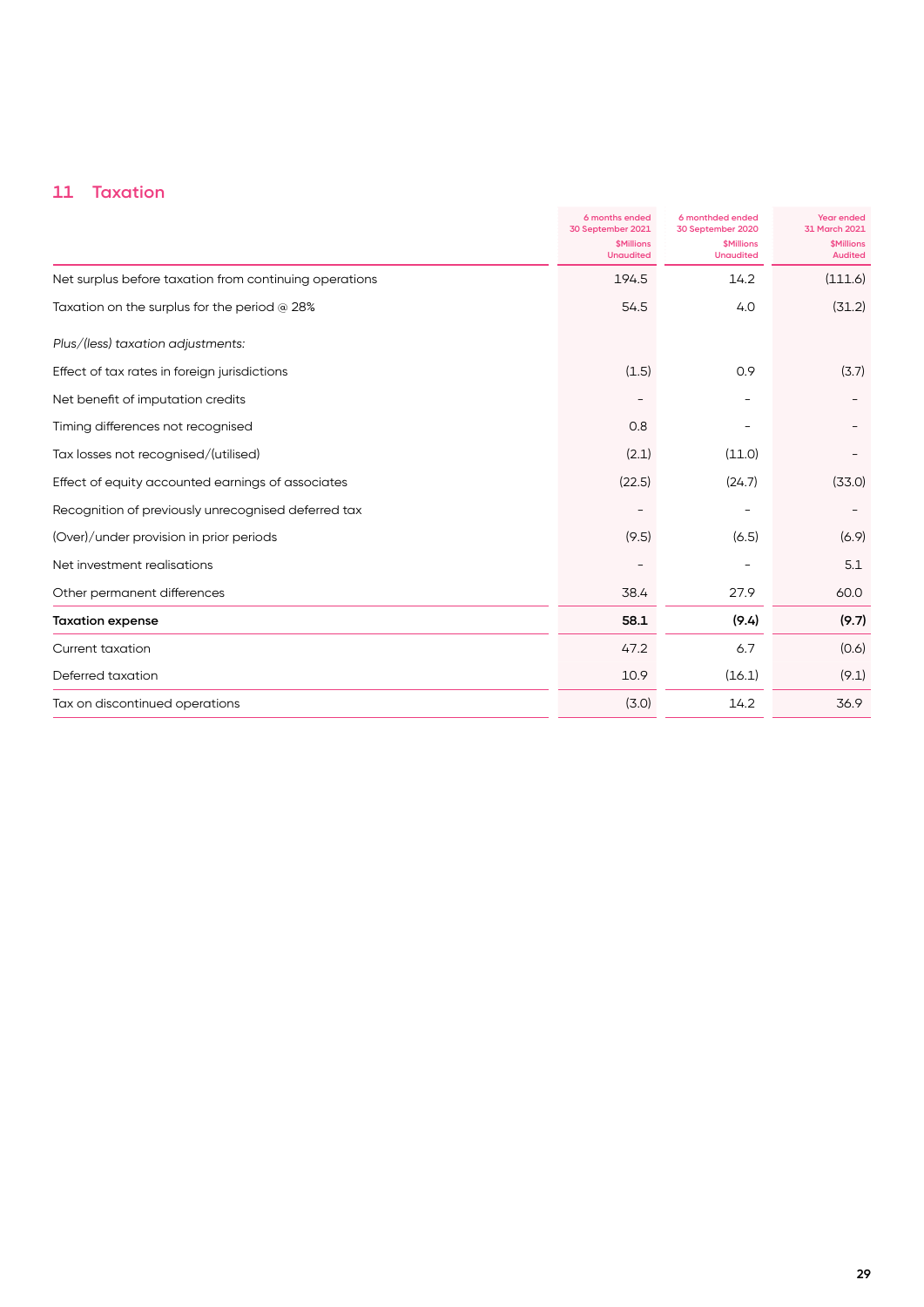## **12 Loans and borrowings**

This note provides information about the contractual terms of the Group's interest bearing loans and borrowings.

|                                                                      | 30 September 2021<br><b>\$Millions</b><br><b>Unaudited</b> | 30 September 2020<br><b>\$Millions</b><br><b>Unaudited</b> | 31 March 2021<br><b>\$Millions</b><br><b>Audited</b> |
|----------------------------------------------------------------------|------------------------------------------------------------|------------------------------------------------------------|------------------------------------------------------|
| <b>Current liabilities</b>                                           |                                                            |                                                            |                                                      |
| Unsecured bank loans                                                 | 90.2                                                       | 57.0                                                       | 95.1                                                 |
| Secured bank facilities                                              | 5.8                                                        | 32.4                                                       |                                                      |
| less: Loan establishment costs capitalised and amortised over term   | (3.7)                                                      | (3.1)                                                      | (1.0)                                                |
|                                                                      | 92.3                                                       | 86.3                                                       | 94.1                                                 |
| Non-current liabilities                                              |                                                            |                                                            |                                                      |
| Unsecured bank loans                                                 | 155.0                                                      | 328.9                                                      | 650.2                                                |
| Secured bank facilities                                              | 561.6                                                      | 506.4                                                      | 278.2                                                |
| less: Loan establishment costs capitalised and amortised over term   | (19.4)                                                     | (8.9)                                                      | (12.2)                                               |
|                                                                      | 697.2                                                      | 826.4                                                      | 916.2                                                |
| Facilities utilised at reporting date                                |                                                            |                                                            |                                                      |
| Unsecured bank loans                                                 | 245.2                                                      | 385.9                                                      | 745.3                                                |
| Unsecured guarantees                                                 |                                                            |                                                            |                                                      |
| Secured bank loans                                                   | 567.4                                                      | 538.8                                                      | 278.2                                                |
| Secured guarantees                                                   | 4.2                                                        | 128.1                                                      | 3.0                                                  |
| Facilities not utilised at reporting date                            |                                                            |                                                            |                                                      |
| Unsecured bank loans                                                 | 1,035.0                                                    | 759.1                                                      | 554.8                                                |
| Unsecured guarantees                                                 |                                                            |                                                            |                                                      |
| Secured bank loans                                                   | 158.0                                                      | 174.9                                                      | 86.2                                                 |
| Secured guarantees                                                   |                                                            | 58.3                                                       |                                                      |
| Interest bearing loans and borrowings - current                      | 92.3                                                       | 86.3                                                       | 94.1                                                 |
| Interest bearing loans and borrowings - non-current                  | 697.2                                                      | 826.4                                                      | 916.2                                                |
| Total interest bearing loans and borrowings                          | 789.5                                                      | 912.7                                                      | 1,010.3                                              |
|                                                                      | 30 September 2021<br><b>\$Millions</b><br><b>Unaudited</b> | 30 September 2020<br><b>\$Millions</b><br><b>Unaudited</b> | 31 March 2021<br><b>\$Millions</b><br><b>Audited</b> |
| Maturity profile for bank facilities (excluding secured guarantees): |                                                            |                                                            |                                                      |
| Between 0 to 1 year                                                  | 383.1                                                      | 179.9                                                      | 175.1                                                |
| Between 1 to 2 years                                                 | 600.0                                                      | 532.2                                                      | 596.9                                                |
| Between 2 to 5 years                                                 | 922.5                                                      | 926.3                                                      | 892.5                                                |
| Over 5 years                                                         | 100.0                                                      | 220.3                                                      |                                                      |
| <b>Total bank facilities</b>                                         | 2,005.6                                                    | 1,858.7                                                    | 1,664.5                                              |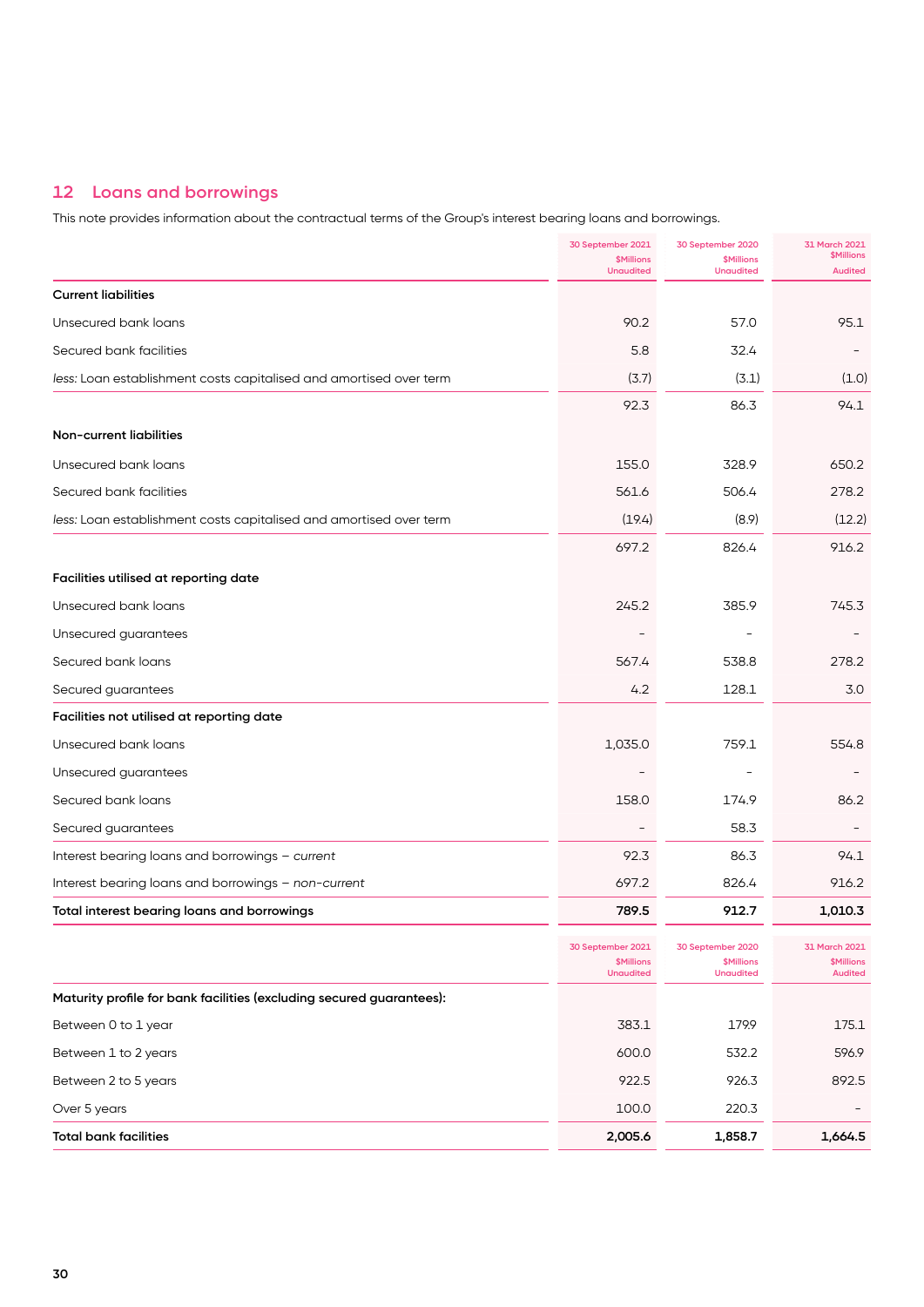#### **Financing arrangements**

Infratil Finance Limited, a wholly owned subsidiary of the Company, has entered into bank facility arrangements with a negative pledge agreement, which, with limited exceptions does not permit the Infratil Guaranteeing Group ('IGG') to grant any security over its assets. The IGG comprises entities subject to a cross guarantee and comprises Infratil Limited, Infratil Finance Limited and certain other wholly owned subsidiaries. The IGG does not incorporate the underlying assets of the Company's non-wholly owned subsidiaries and associates. The IGG bank facilities also include restrictions over the sale or disposal of certain assets without bank agreement. Liability under the cross guarantee is limited to the amount of debt drawn under the IGG facilities, plus any unpaid interest and costs of recovery. At 30 September 2021 drawn debt and accrued interest under the IGG facilities was nil (30 September 2020: \$52.0 million, 31 March 2021: \$217.3 million) and undrawn IGG facilities totalled \$570.0 million (30 September 2020: \$518.0 million, 31 March 2021: \$353.0 million).

Infratil Energy New Zealand Limited ('IENZ'), a wholly owned subsidiary of the Company, is not a member of the IGG and has granted a security interest over assets with a carrying amount of \$354.3 million (30 September 2020: \$346.6 million, 31 March 2021: \$342.3 million) as part of its bank facility arrangements. IENZ has total facilities of \$125.0 million, of which none was drawn as at 30 September 2021 (30 September 2020: \$50.0 million, 31 March 2021: \$125.0 million).

The Group's non-wholly owned subsidiaries also enter into bank facilities arrangements. Amounts outstanding under these facilities are included within loans and borrowings in the table above. Wellington International Airport and Trustpower facilities are both subject to negative pledge arrangements, which with limited exceptions does not permit those entities to grant security over their respective assets. Qscan Group and Pacific Radiology borrow under syndicated bank debt facilities and has granted security over their assets. All nonwholly owned subsidiary facilities are subject to restrictions over the sale or disposal of certain assets without bank agreement. The various bank facilities across the Group require the relevant borrowing group to maintain certain levels of shareholder funds and operate within defined performance and gearing ratios. Throughout the period the Group has complied with all debt covenant requirements as imposed by the respective lenders. WIAL has secured a temporary waiver of certain covenants with its banking group and USPP lender until the first compliance date which is no later than 31 March 2022.

Interest rates payable on bank loan facilities are floating rate determined by reference to prevailing money market rates at the time of draw-down plus a margin. Interest rates paid during the period ranged from 0.75% to 4.32% (30 September 2020: 0.62% to 2.93%, 31 March 2021: 0.57% to 4.32%).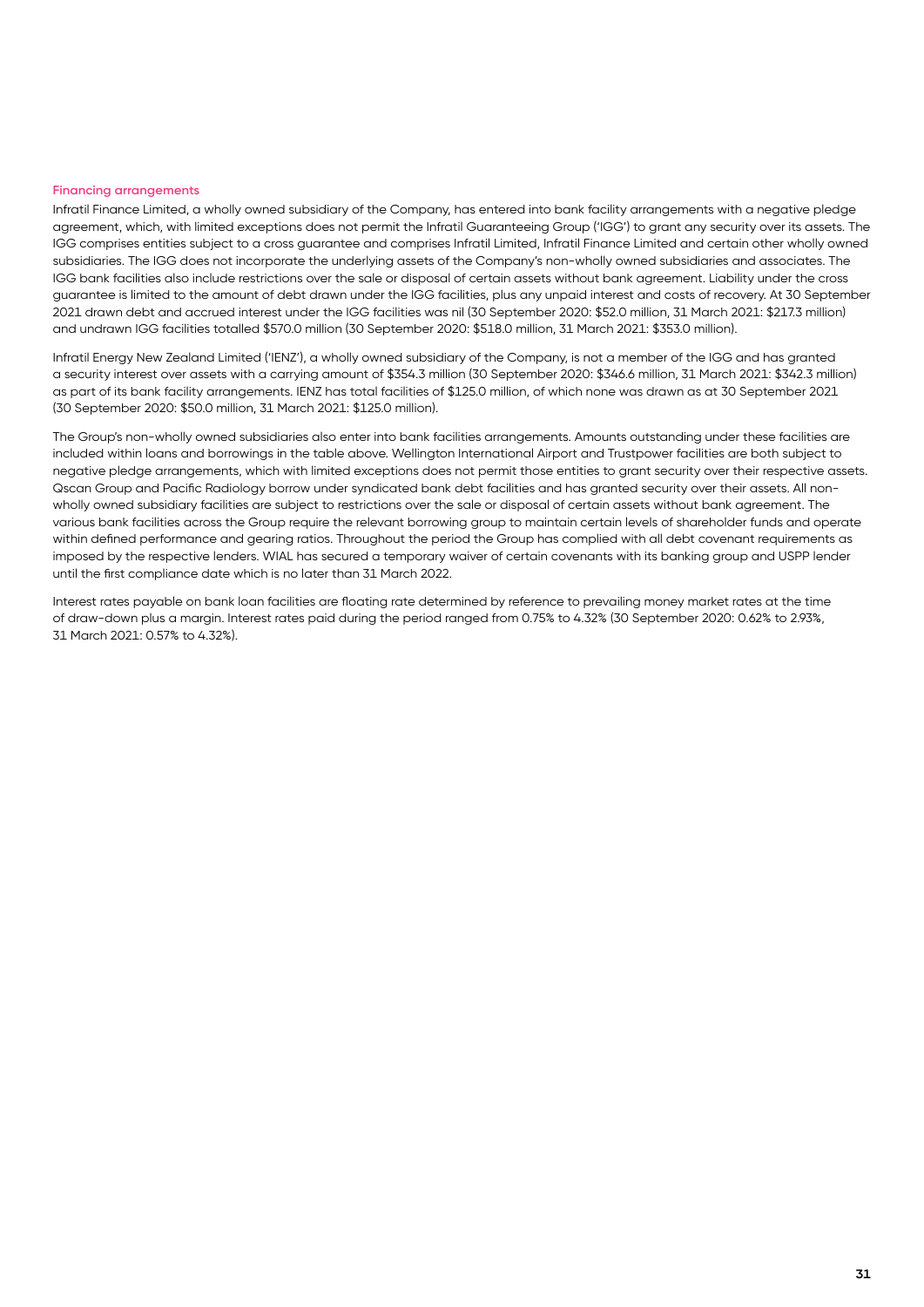#### **13 Infrastructure bonds**

|                                                                                          | 30 September 2021<br><b>\$Millions</b><br><b>Unaudited</b> | 30 September 2020<br><b>\$Millions</b><br><b>Unaudited</b> | 31 March 2021<br><b>\$Millions</b><br><b>Audited</b> |
|------------------------------------------------------------------------------------------|------------------------------------------------------------|------------------------------------------------------------|------------------------------------------------------|
| Balance at the beginning of the period                                                   | 1,378.9                                                    | 1,293.2                                                    | 1,293.2                                              |
| Issued during the period                                                                 | 102.4                                                      |                                                            | 84.7                                                 |
| Exchanged during the period                                                              | (54.8)                                                     |                                                            |                                                      |
| Matured during the period                                                                | (39.1)                                                     |                                                            |                                                      |
| Bond issue costs capitalised during the period                                           | (1.2)                                                      |                                                            | (1.0)                                                |
| Bond issue costs amortised during the period                                             | 1.1                                                        | 1.0                                                        | 2.0                                                  |
| Balance at the end of the period                                                         | 1,387.3                                                    | 1,294.2                                                    | 1,378.9                                              |
| Current                                                                                  | 93.4                                                       | 93.7                                                       | 93.8                                                 |
| Non-current fixed coupon                                                                 | 940.1                                                      | 846.9                                                      | 931.4                                                |
| Non-current variable coupon                                                              | 121.9                                                      | 121.7                                                      | 121.8                                                |
| Non-current perpetual variable coupon                                                    | 231.9                                                      | 231.9                                                      | 231.9                                                |
| Balance at the end of the period                                                         | 1,387.3                                                    | 1,294.2                                                    | 1,378.9                                              |
| Repayment terms and interest rates:                                                      |                                                            |                                                            |                                                      |
| IFT220 maturing in June 2021, 4.90% p.a. fixed coupon rate                               |                                                            | 93.9                                                       | 93.9                                                 |
| IFT190 maturing in June 2022, 6.85% p.a. fixed coupon rate                               | 93.7                                                       | 93.7                                                       | 93.7                                                 |
| IFT240 maturing in December 2022, 5.65% p.a. fixed coupon rate                           | 100.0                                                      | 100.0                                                      | 100.0                                                |
| IFT210 maturing in September 2023, 5.25% p.a. fixed coupon rate                          | 122.1                                                      | 122.1                                                      | 122.1                                                |
| IFT230 maturing in June 2024, 5.50% p.a. fixed coupon rate                               | 56.1                                                       | 56.1                                                       | 56.1                                                 |
| IFT260 maturing in December 2024, 4.75% p.a. fixed coupon rate                           | 100.0                                                      | 100.0                                                      | 100.0                                                |
| IFT250 maturing in June 2025, 6.15% p.a. fixed coupon rate                               | 43.4                                                       | 43.4                                                       | 43.4                                                 |
| IFT300 maturing in March 2026, 3.35% p.a. fixed coupon rate                              | 120.3                                                      | 37.0                                                       | 120.3                                                |
| IFT280 maturing in December 2026, 3.35% p.a. fixed coupon rate                           | 156.3                                                      | 156.3                                                      | 156.3                                                |
| IFT270 maturing in December 2028, 4.85% p.a. fixed coupon rate until<br>15 December 2023 | 146.2                                                      | 146.2                                                      | 146.2                                                |
| IFT310 maturing in December 2027, 3.60% p.a. fixed coupon rate                           | 102.4                                                      |                                                            |                                                      |
| IFTHC maturing in December 2029, 2.75% p.a. variable coupon rate                         | 123.2                                                      | 123.2                                                      | 123.2                                                |
| IFTHA Perpetual Infratil infrastructure bonds                                            | 231.9                                                      | 231.9                                                      | 231.9                                                |
| less: issue costs capitalised and amortised over term                                    | (9.6)                                                      | (9.6)                                                      | (9.5)                                                |
| add: issue premium capitalised and amortised over term                                   | 1.3                                                        |                                                            | 1.3                                                  |
| Balance at the end of the period                                                         | 1,387.3                                                    | 1,294.2                                                    | 1,378.9                                              |

#### **Fixed coupon**

The fixed coupon bonds the Company has on issue are at a face value of \$1.00 per bond. Interest is payable quarterly on the bonds.

#### **IFTHC bonds**

The IFTHC bonds the Company has on issue are at a face value of \$1.00 per bond. Interest is payable quarterly on the bonds. For the period to 15 December 2021 the coupon is fixed at 2.75% per annum (for the period to 15 December 2020 the coupon was 3.50%). Thereafter the rate will be reset annually at 2.50% per annum over the then one year swap rate for quarterly payments.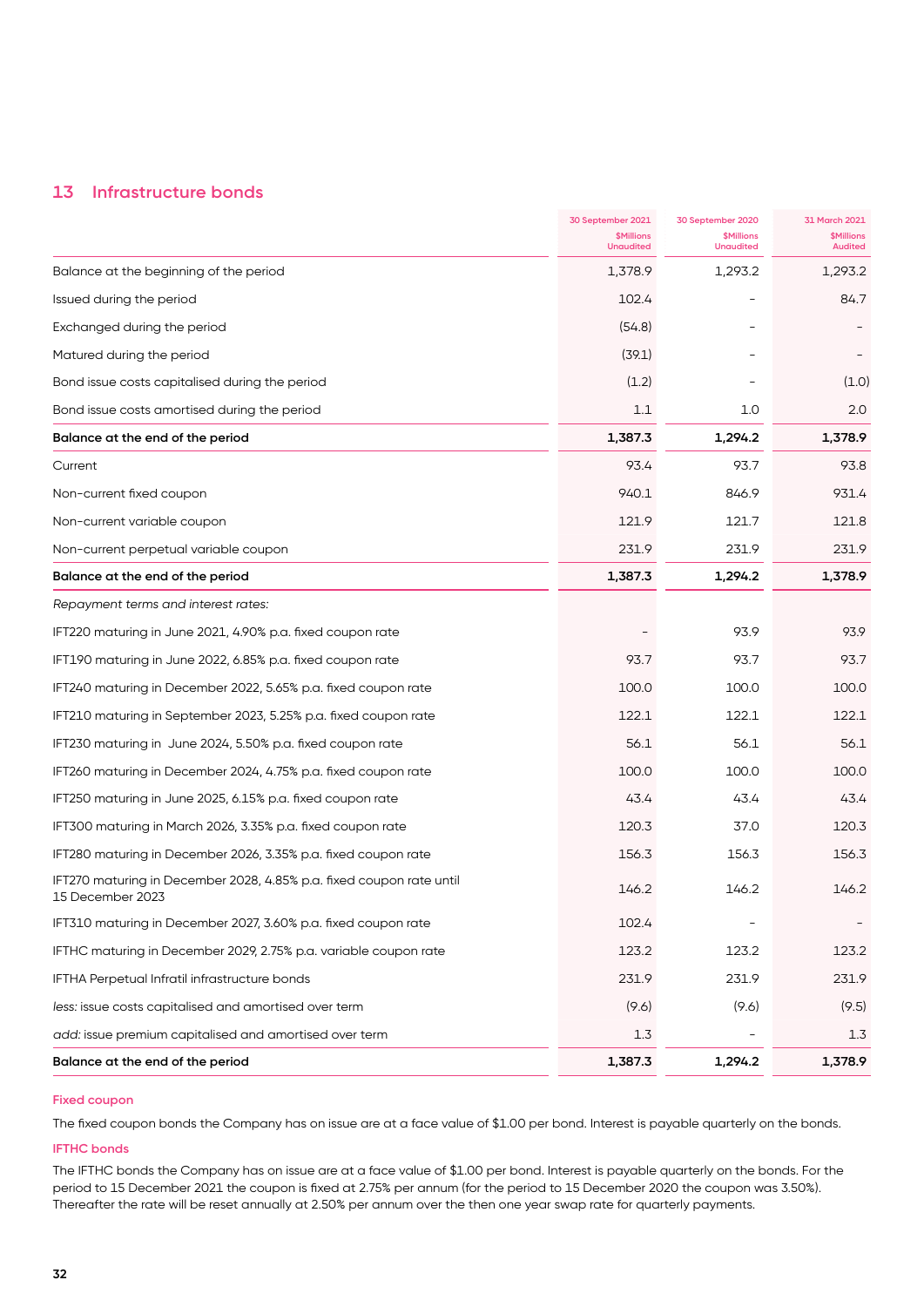#### **IFT270 bonds**

The interest rate of the IFT270 bonds is fixed for the first five years and then will reset on 15 December 2023 for a further five years. The interest rate for the IFT270 bonds for the period from (but excluding) 15 December 2023 until the maturity date will be the sum of the five year swap rate on 15 December 2023 plus a margin of 2.50% per annum.

#### **Perpetual Infratil infrastructure bonds ('PIIBs')**

The Company has 231,916,000 (30 September 2020: 231,916,000, 31 March 2021: 231,916,000) PIIBs on issue at a face value of \$1.00 per bond. Interest is payable quarterly on the bonds. On 15 November 2020 the coupon was set at 1.71% per annum until the next reset date, being 15 November 2021 (September 2020: 2.67%, March 2021: 1.71%). Thereafter the rate will be reset annually at 1.50% per annum over the then one year swap rate for quarterly payments, unless Infratil's gearing ratio exceeds certain thresholds, in which case the margin increases. These infrastructure bonds have no fixed maturity date. No PIIBs (September 2020: nil, March 2021: nil) were repurchased by Infratil Limited during the period.

Throughout the period the Company complied with all debt covenants relating to its bonds on issue.

At 30 September 2021 Infratil Infrastructure bonds (including PIIBs) had a fair value of \$1,378.3 million (30 September 2020: \$1,250.2 million, 31 March 2021: \$1,336.5 million).

#### **14 Financial instruments**

#### **14.1 Fair values**

Financial assets and financial liabilities are measured at their fair value, with the exception of bond debt and senior notes which are measured at amortised cost. The bond debt and senior notes have a fair value at 30 September 2021 of \$2,438.5 million (30 September 2020: \$2,355.1 million, 31 March 2021: \$2,382.7 million) compared to an amortised cost value of \$2,456.0 million (30 September 2020: \$2,328.4 million, 31 March 2021: \$2,397.6 million).

#### **14.2 Estimation of fair values**

The fair values of financial assets and financial liabilities are determined as follows:

- The fair value of financial assets and liabilities with standard terms and conditions and traded on active liquid markets are determined with reference to quoted market prices.
- The fair value of other financial assets and liabilities are calculated using market-quoted rates based on discounted cash flow analysis.
- The fair value of derivative financial instruments are calculated using quoted prices. Where such prices are not available, use is made of discounted cash flow analysis using the applicable yield curve or available forward price data for the duration of the instruments.

Where the fair value of a derivative is calculated as the present value of the estimated future cash flows of the instrument, the two key types of variables used in the valuation techniques are:

- forward price curve (for the relevant underlying interest rates, foreign exchange rates or commodity prices); and
- discount rates.

| <b>Valuation input</b>                                       | Source                                                                                                                                                                                  |
|--------------------------------------------------------------|-----------------------------------------------------------------------------------------------------------------------------------------------------------------------------------------|
| Interest rate forward price curve                            | Published market swap rates                                                                                                                                                             |
| Foreign exchange forward prices                              | Published spot foreign exchange rates                                                                                                                                                   |
| Electricity forward price curve                              | Market quoted prices where available and management's best<br>estimate based on its view of the long run marginal cost of new<br>generation where no market quoted prices are available |
| Discount rate for valuing interest rate derivatives          | Published market interest rates as applicable to the remaining life of<br>the instrument                                                                                                |
| Discount rate for valuing forward foreign exchange contracts | Published market rates as applicable to the remaining life of the<br>instrument                                                                                                         |
| Discount rate for valuing electricity price derivatives      | Assumed counterparty cost of funds ranging from 3.3% to 3.5%<br>(30 September 2020: 3.3% to 3.5%, 31 March 2021: 3.1% to 3.8%)                                                          |

The selection of variables requires significant judgement and therefore there is a range of reasonably possible assumptions in respect of these variables that could be used in estimating the fair value of these derivatives. Maximum use is made of observable market data when selecting variables and developing assumptions for the valuation techniques.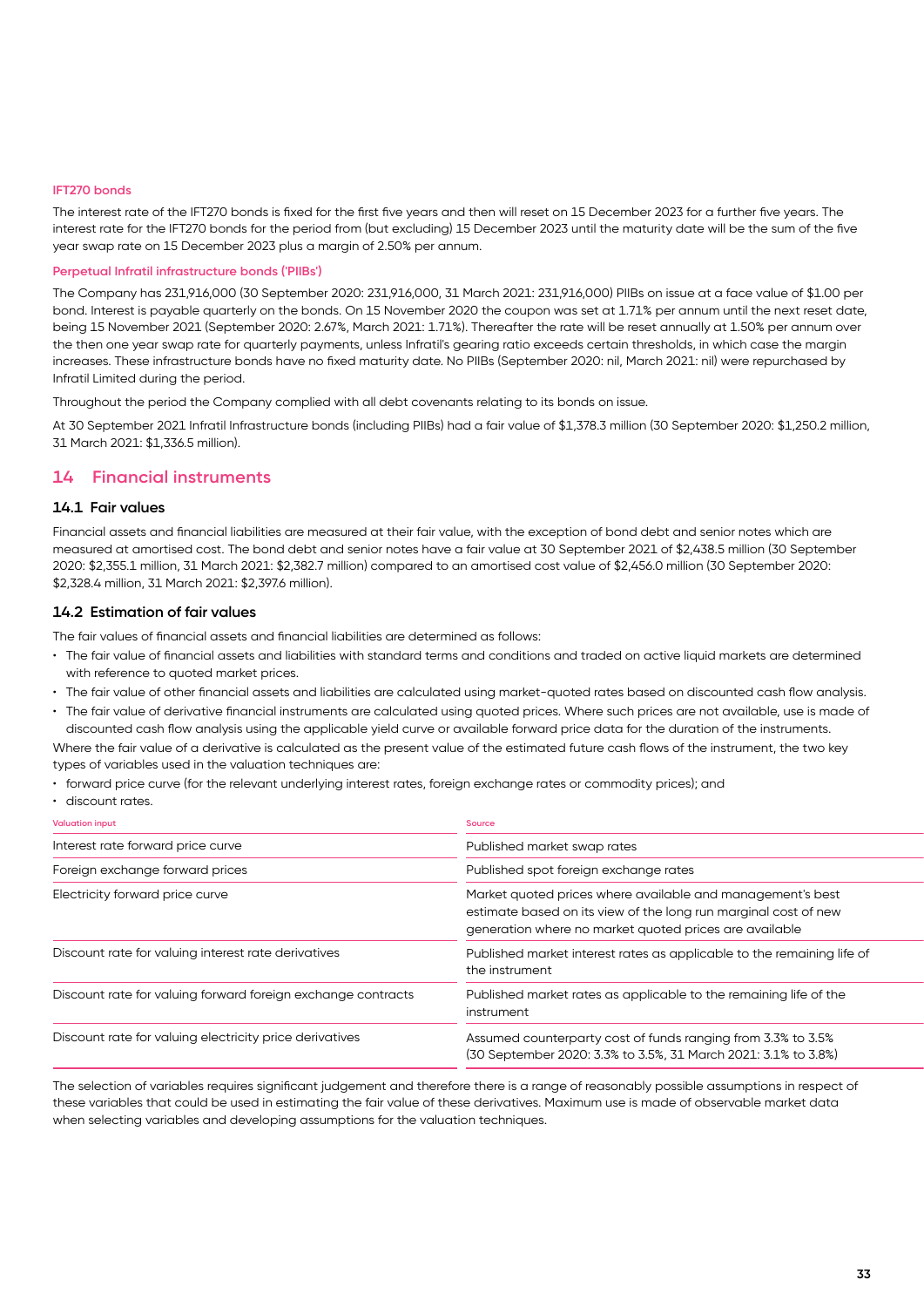#### **14.3 Fair value hierarchy**

The table below analyses financial instruments carried at fair value, by valuation method. The different levels have been defined as follows:

- Quoted prices (unadjusted) in active markets for identical assets or liabilities (**Level 1**)
- Inputs other than quoted prices included within level 1 that are observable for the asset or liability, either directly (that is, as prices) or indirectly (that is, derived from prices) (**Level 2**)
- Inputs for the asset or liability that are not based on observable market data (that is, unobservable inputs) (**Level 3**)

The following tables present the Group's financial assets and liabilities that are measured at fair value.

| 30 September 2021                                                        | Level 1<br><b>\$Millions</b><br><b>Unaudited</b> | Level <sub>2</sub><br><b>\$Millions</b><br><b>Unaudited</b> | Level 3<br><b>\$Millions</b><br><b>Unaudited</b> | <b>Total</b><br><b>\$Millions</b><br><b>Unaudited</b> |
|--------------------------------------------------------------------------|--------------------------------------------------|-------------------------------------------------------------|--------------------------------------------------|-------------------------------------------------------|
| Assets per the statement of financial position                           |                                                  |                                                             |                                                  |                                                       |
| Derivative financial instruments - energy                                |                                                  |                                                             | 40.9                                             | 40.9                                                  |
| Derivative financial instruments - cross currency<br>interest rate swaps |                                                  | 9.6                                                         |                                                  | 9.6                                                   |
| Derivative financial instruments - foreign exchange                      |                                                  |                                                             |                                                  |                                                       |
| Derivative financial instruments - interest rate                         |                                                  | 14.0                                                        |                                                  | 14.0                                                  |
| Total                                                                    |                                                  | 23.6                                                        | 40.9                                             | 64.5                                                  |
| Liabilities per the statement of financial position                      |                                                  |                                                             |                                                  |                                                       |
| Derivative financial instruments - energy                                |                                                  |                                                             | 9.7                                              | 9.7                                                   |
| Derivative financial instruments - cross currency<br>interest rate swaps |                                                  |                                                             |                                                  |                                                       |
| Derivative financial instruments - foreign exchange                      |                                                  | 0.2                                                         |                                                  | 0.2                                                   |
| Derivative financial instruments - interest rate                         |                                                  | 21.7                                                        |                                                  | 21.7                                                  |
| Total                                                                    | $\overline{\phantom{0}}$                         | 21.9                                                        | 9.7                                              | 31.6                                                  |
| 30 September 2020                                                        |                                                  |                                                             |                                                  |                                                       |
| Assets per the statement of financial position                           |                                                  |                                                             |                                                  |                                                       |
| Derivative financial instruments - energy                                |                                                  | 2.0                                                         | 155.3                                            | 157.3                                                 |
| Derivative financial instruments - cross currency<br>interest rate swaps |                                                  | 21.2                                                        |                                                  | 21.2                                                  |
| Derivative financial instruments - foreign exchange                      |                                                  | 0.1                                                         |                                                  | 0.1                                                   |
| Derivative financial instruments - interest rate                         |                                                  | 17.0                                                        |                                                  | 17.0                                                  |
| Total                                                                    |                                                  | 40.3                                                        | 155.3                                            | 195.6                                                 |
| Liabilities per the statement of financial position                      |                                                  |                                                             |                                                  |                                                       |
| Derivative financial instruments - energy                                |                                                  |                                                             | 91.1                                             | 91.1                                                  |
| Derivative financial instruments - cross currency<br>interest rate swaps |                                                  |                                                             |                                                  |                                                       |
| Derivative financial instruments - foreign exchange                      |                                                  |                                                             |                                                  |                                                       |
| Derivative financial instruments - interest rate                         |                                                  | 130.1                                                       | 1.1                                              | 131.2                                                 |
| Total                                                                    |                                                  | 130.1                                                       | 92.2                                             | 222.3                                                 |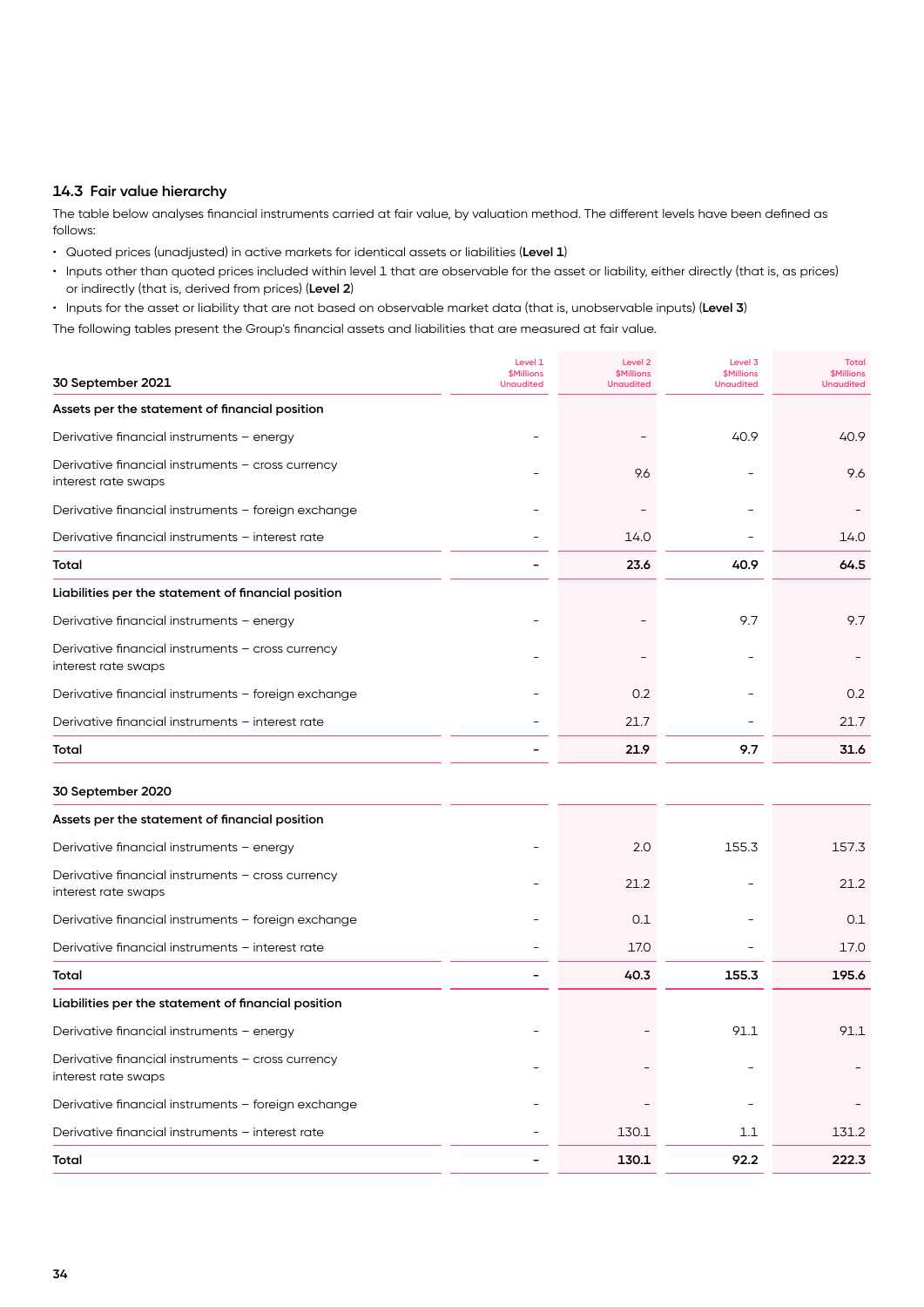| 31 March 2021                                                            | Level 1<br><b><i><u>SMillions</u></i></b><br><b>Audited</b> | Level <sub>2</sub><br><b><i>SMillions</i></b><br><b>Audited</b> | Level 3<br><b><i><u>SMillions</u></i></b><br><b>Audited</b> | <b>Total</b><br><b><i>SMillions</i></b><br><b>Audited</b> |
|--------------------------------------------------------------------------|-------------------------------------------------------------|-----------------------------------------------------------------|-------------------------------------------------------------|-----------------------------------------------------------|
| Assets per the statement of financial position                           |                                                             |                                                                 |                                                             |                                                           |
| Derivative financial instruments - energy                                |                                                             |                                                                 | 145.6                                                       | 145.6                                                     |
| Derivative financial instruments - cross currency<br>interest rate swaps |                                                             | 7.1                                                             |                                                             | 7.1                                                       |
| Derivative financial instruments - foreign exchange                      |                                                             | 0.2                                                             |                                                             | 0.2                                                       |
| Derivative financial instruments - interest rate                         |                                                             | 15.3                                                            |                                                             | 15.3                                                      |
| Total                                                                    |                                                             | 22.6                                                            | 145.6                                                       | 168.2                                                     |
| Liabilities per the statement of financial position                      |                                                             |                                                                 |                                                             |                                                           |
| Derivative financial instruments - energy                                |                                                             |                                                                 | 121.7                                                       | 121.7                                                     |
| Derivative financial instruments - cross currency<br>interest rate swaps |                                                             |                                                                 |                                                             |                                                           |
| Derivative financial instruments - foreign exchange                      |                                                             | O.2                                                             |                                                             | 0.2                                                       |
| Derivative financial instruments - interest rate                         |                                                             | 34.2                                                            |                                                             | 34.2                                                      |
| Total                                                                    |                                                             | 34.4                                                            | 121.7                                                       | 156.1                                                     |

There were no transfers between derivative financial instrument assets or liabilities classified as Level 1 or Level 2, and Level 3 of the fair value hierarchy during the period ended 30 September 2021 (30 September 2020: none, 31 March 2021: none).

#### **14.4 Energy derivatives**

Energy Price Risk is the risk that financial performance will be impacted by fluctuations in spot energy prices. The Group meets its energy sales demand by purchasing energy on spot markets, physical deliveries and financial derivative contracts. This exposes the Group to fluctuations in the spot and forward price of energy. The Group has entered into a number of energy hedge contracts to reduce the energy price risk from price fluctuations. These hedge contracts establish the price at which future specified quantities of energy are purchased and settled. Any resulting differential to be paid or received is recognised as a component of energy costs through the term of the contract. The Group has elected to apply cash flow hedge accounting to those instruments it deems material and which qualify as cash flow hedges.

Disclosures at 30 September 2021 exclude amounts relating to Tilt Renewables as it is an asset held for sale.

#### **Energy price sensitivity analysis**

The following table shows the impact on post-tax profit and equity of an increase/decrease in the relevant forward electricity prices with all other variables held constant:

|                                       | 6 months ended<br>30 September 2021<br><b><i>SMillions</i></b><br><b>Unaudited</b> | 6 months ended<br>30 September 2020<br><b><i>SMillions</i></b><br><b>Unaudited</b> | Year ended<br>31 March 2021<br><b>\$Millions</b><br><b>Audited</b> |
|---------------------------------------|------------------------------------------------------------------------------------|------------------------------------------------------------------------------------|--------------------------------------------------------------------|
| Profit and loss                       |                                                                                    |                                                                                    |                                                                    |
| 10% increase in energy forward prices | (0.6)                                                                              | (4.7)                                                                              | (7.3)                                                              |
| 10% decrease in energy forward prices | 0.6                                                                                | 4.7                                                                                | 7.5                                                                |
| Other comprehensive income            |                                                                                    |                                                                                    |                                                                    |
| 10% increase in energy forward prices | (9.7)                                                                              | (59.4)                                                                             | (12.3)                                                             |
| 10% decrease in energy forward prices | 9.7                                                                                | 56.1                                                                               | 14.2                                                               |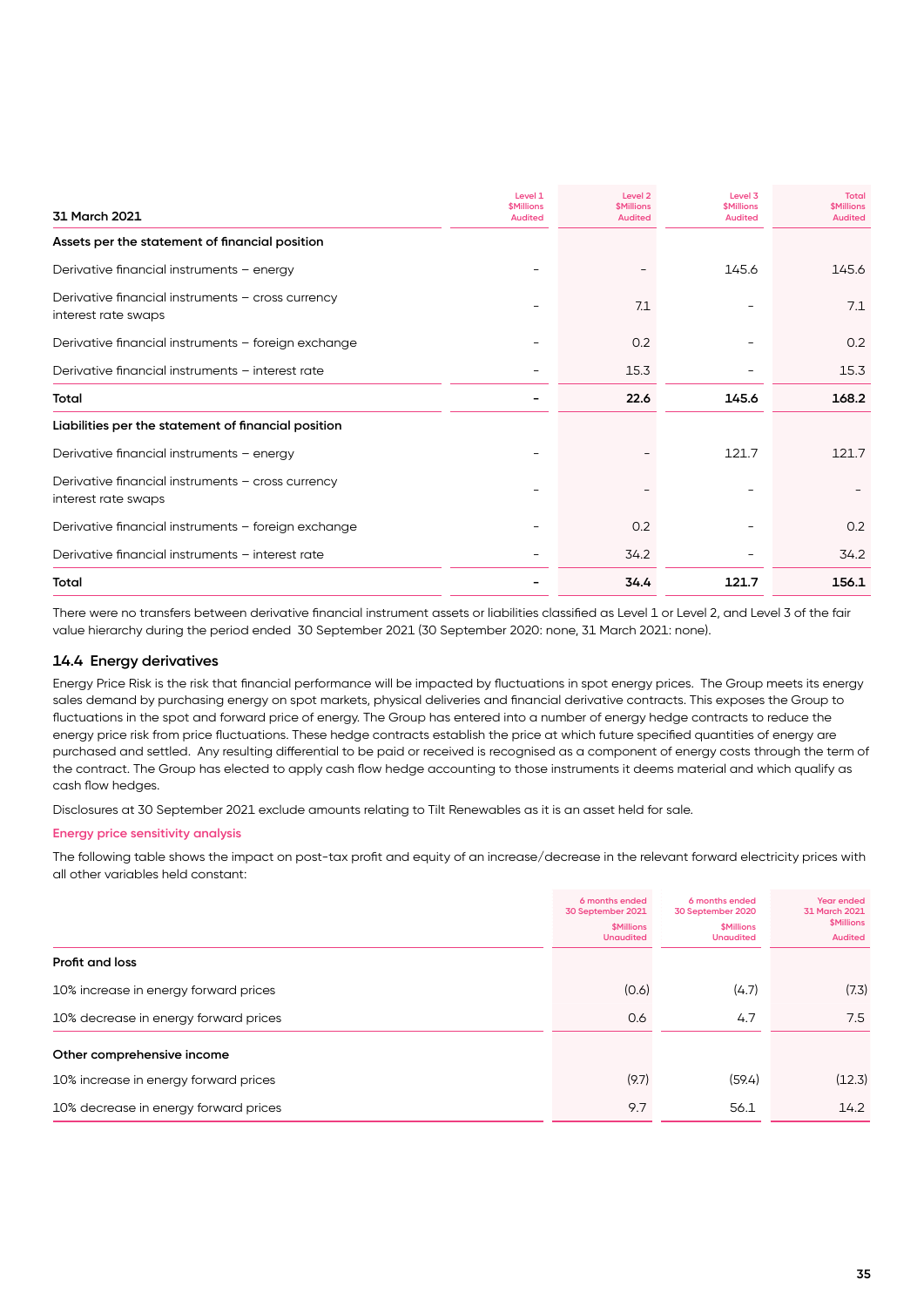The following table reconciles the movements in Level 3 Electricity price derivatives that are classified within Level 3 of the fair value hierarchy because the assumed location factors which are used to adjust the forward price path are unobservable.

|                                                                                                                              | 6 months ended<br>30 September 2021         | 6 months ended<br>30 September 2020                | <b>Year ended</b><br>31 March 2021        |
|------------------------------------------------------------------------------------------------------------------------------|---------------------------------------------|----------------------------------------------------|-------------------------------------------|
|                                                                                                                              | <b><i>SMillions</i></b><br><b>Unaudited</b> | <b><i><u>SMillions</u></i></b><br><b>Unaudited</b> | <b><i>SMillions</i></b><br><b>Audited</b> |
| Assets per the statement of financial position                                                                               |                                             |                                                    |                                           |
| Opening balance                                                                                                              | 145.6                                       | 32.6                                               | 32.6                                      |
| Foreign exchange movement on opening balance                                                                                 |                                             | 1.1                                                | 4.1                                       |
| Acquired as part of business combination                                                                                     |                                             |                                                    |                                           |
| Gains and (losses) recognised in profit or loss                                                                              | 9.2                                         | (21.9)                                             | 341.9                                     |
| Gains and (losses) recognised in other comprehensive income                                                                  | (113.9)                                     | 143.5                                              |                                           |
| Transfer to assets held for sale                                                                                             |                                             |                                                    | (233.0)                                   |
| Closing balance                                                                                                              | 40.9                                        | 155.3                                              | 145.6                                     |
| Total gains or (losses) for the period included in profit or loss<br>for assets held at the end of the reporting period      | (58.4)                                      | 61.1                                               | 131.5                                     |
| Liabilities per the statement of financial position                                                                          |                                             |                                                    |                                           |
| Opening balance                                                                                                              | 121.7                                       | 14.9                                               | 14.9                                      |
| Foreign exchange movement on opening balance                                                                                 |                                             | 1.0                                                | 1.0                                       |
| Acquired as part of business combination                                                                                     |                                             |                                                    |                                           |
| (Gains) and losses recognised in profit or loss                                                                              | (111.8)                                     | (13.8)                                             | 134.7                                     |
| (Gains) and losses recognised in other comprehensive income                                                                  | (0.2)                                       | 89.0                                               |                                           |
| Transfer to liabilities held for sale                                                                                        |                                             |                                                    | (28.9)                                    |
| Closing balance                                                                                                              | 9.7                                         | 91.1                                               | 121.7                                     |
| Total gains or (losses) for the period included in profit or loss<br>for liabilities held at the end of the reporting period | (13.5)                                      | (30.3)                                             | 92.2                                      |
| Settlements during the period                                                                                                | (17.6)                                      | (3.8)                                              | (18.8)                                    |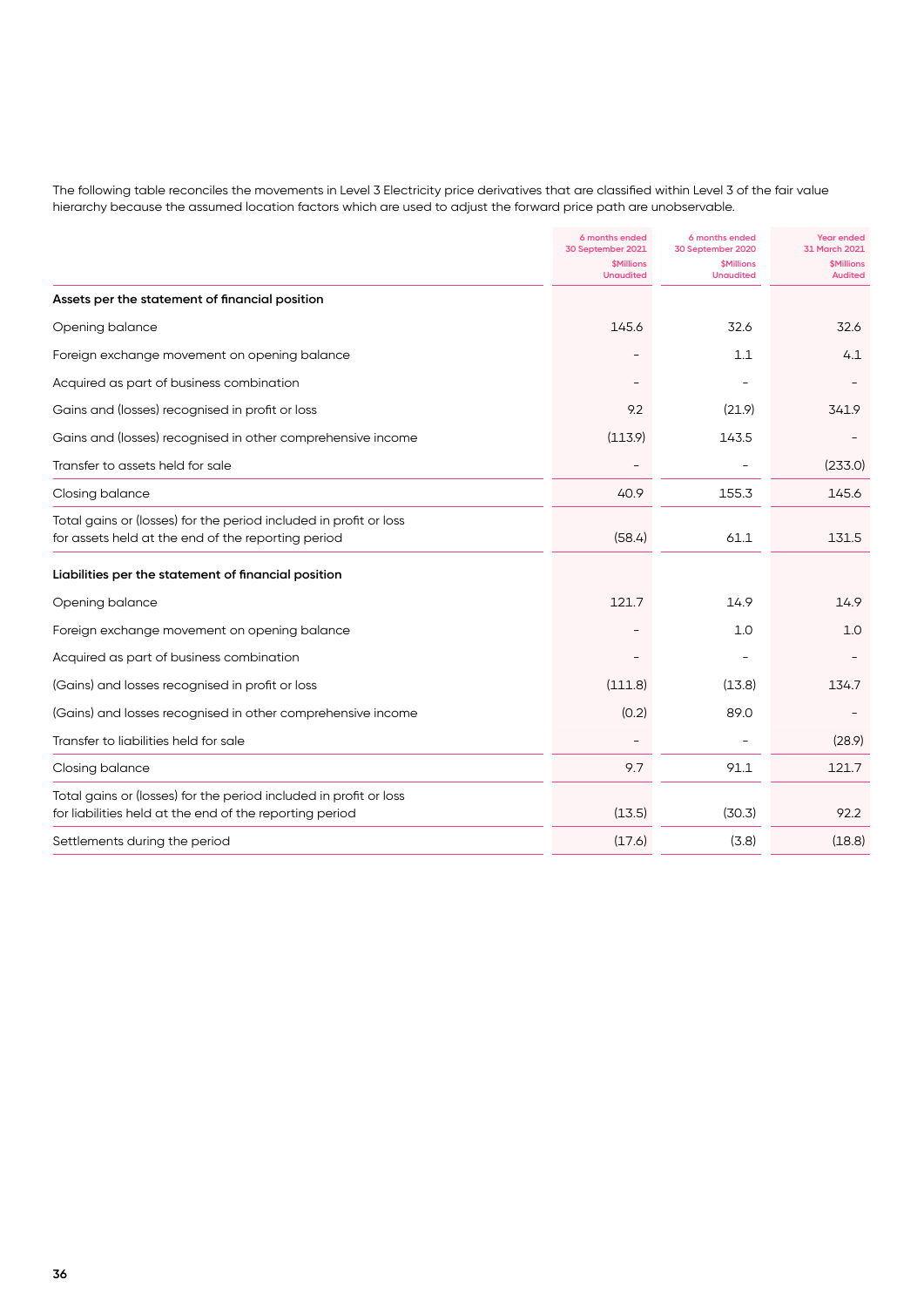## **15 Reconciliation of net surplus with cash flow from operating activities**

|                                                                                                 | 6 months ended<br>30 September 2021<br><b>\$Millions</b><br><b>Unaudited</b> | 6 months ended<br>30 September 2020<br><b>\$Millions</b><br><b>Unaudited</b> | Year ended<br>31 March 2021<br><b><i>SMillions</i></b><br><b>Audited</b> |
|-------------------------------------------------------------------------------------------------|------------------------------------------------------------------------------|------------------------------------------------------------------------------|--------------------------------------------------------------------------|
| Net surplus for the period                                                                      | 1,130.3                                                                      | 57.0                                                                         | (16.0)                                                                   |
| Items classified as investing activity:                                                         |                                                                              |                                                                              |                                                                          |
| (Gain)/Loss on investment realisations, impairments and disposals<br>of discontinued operations | (1,014.5)                                                                    | 0.8                                                                          | (46.5)                                                                   |
| Transaction costs payable relating to investing activities                                      | 2.8                                                                          | $\overline{a}$                                                               |                                                                          |
| Items not involving cash flows:                                                                 |                                                                              |                                                                              |                                                                          |
| Movement in financial derivatives taken to the profit or loss                                   | (67.7)                                                                       | 8.7                                                                          | 4.1                                                                      |
| Decrease in deferred tax liability excluding transfers to reserves                              | 15.0                                                                         | 10.1                                                                         | 6.1                                                                      |
| Changes in fair value of investment properties                                                  | (2.5)                                                                        | (14.5)                                                                       | (12.0)                                                                   |
| Equity accounted earnings of associate net of distributions received                            | (82.5)                                                                       | (67.1)                                                                       | (109.0)                                                                  |
| Depreciation                                                                                    | 67.7                                                                         | 51.6                                                                         | 114.0                                                                    |
| Movement in provision for bad debts                                                             | 0.2                                                                          | 0.1                                                                          |                                                                          |
| Amortisation of intangibles                                                                     | 7.9                                                                          | 5.6                                                                          | 13.2                                                                     |
| Other                                                                                           | 0.7                                                                          | (6.1)                                                                        | 31.0                                                                     |
| Movements in working capital:                                                                   |                                                                              |                                                                              |                                                                          |
| Change in receivables                                                                           | 64.4                                                                         | (20.1)                                                                       | (64.5)                                                                   |
| Change in inventories                                                                           |                                                                              |                                                                              |                                                                          |
| Change in trade payables                                                                        | (27.6)                                                                       | (0.8)                                                                        | (1.3)                                                                    |
| Change in accruals and other liabilities                                                        | (135.1)                                                                      | (39.4)                                                                       | 208.4                                                                    |
| Change in current and deferred taxation                                                         | 23.5                                                                         | (30.2)                                                                       | (36.1)                                                                   |
| Net cash flow from operating activities                                                         | (17.4)                                                                       | (44.3)                                                                       | 91.4                                                                     |

## **16 Capital commitments**

|                                  | 30 September 2021<br><b>\$Millions</b><br><b>Unaudited</b> | 30 September 2020<br><b>\$Millions</b><br><b>Unaudited</b> | 31 March 2021<br><b>\$Millions</b><br><b>Audited</b> |
|----------------------------------|------------------------------------------------------------|------------------------------------------------------------|------------------------------------------------------|
| Committed but not contracted for | 46.2                                                       | 3.6                                                        |                                                      |
| Contracted but not provided for  | 38.5                                                       | 198.2                                                      | 51.3                                                 |
| <b>Capital commitments</b>       | 84.7                                                       | 201.8                                                      | 51.3                                                 |

There were no individually material commitments as at 30 September 2021. As at 30 September 2020 capital commitments are primarily associated with the Dundonnell and Waipipi Wind Farms which total A\$159.7 million. See Note 6 for Infratil's commitments to Clearvision Ventures.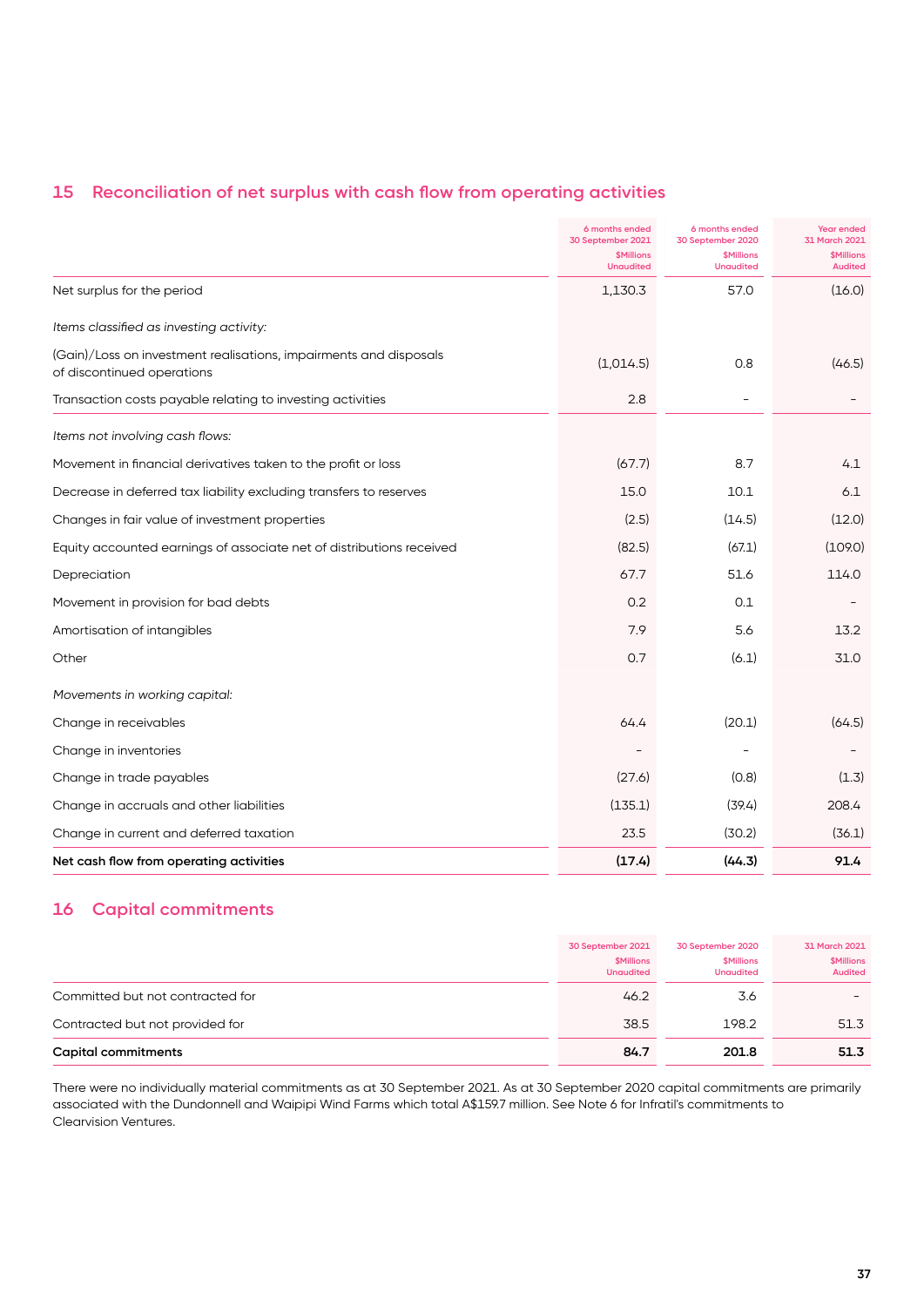## **17 Related parties**

Certain Infratil Directors have relevant interests in a number of companies with which Infratil has transactions in the normal course of business. A number of key management personnel are also Directors of Group subsidiary companies and associates.

Morrison & Co Infrastructure Management Limited ('MCIM') is the management company for the Company and receives management fees in accordance with the applicable management agreement. MCIM is owned by H.R.L. Morrison & Co Group Limited Partnership ('MCO'). Mr Bogoievski was a director of Infratil until 31 March 2021 and is a director and Chief Executive Officer of MCO. Mr Boyes assumed the role of Infratil Chief Executive Officer from 1 April 2021. Entities associated with Mr Bogoievski and Mr Boyes also have a beneficial interest in MCO.

| Management and other fees paid by the Group (including<br>associates) to MCIM, MCO or its related parties during the<br>period were: | <b>Note</b> | 6 months ended<br>30 September 2021<br><b><i><u>SMillions</u></i></b><br><b>Unaudited</b> | 6 months ended<br>30 September 2020<br><b><i><u>SMillions</u></i></b><br><b>Unaudited</b> | Year ended<br>31 March 2021<br><b><i>SMillions</i></b><br><b>Audited</b> |
|--------------------------------------------------------------------------------------------------------------------------------------|-------------|-------------------------------------------------------------------------------------------|-------------------------------------------------------------------------------------------|--------------------------------------------------------------------------|
| Management fees                                                                                                                      |             | 27.9                                                                                      | 19.6                                                                                      | 45.7                                                                     |
| International Portfolio incentive fee                                                                                                | 18          | 131.4                                                                                     | 57.7                                                                                      | 223.1                                                                    |
| Executive secondment and consulting                                                                                                  |             |                                                                                           | 0.1                                                                                       | 9.8                                                                      |
| Directors' fees                                                                                                                      |             | 0.9                                                                                       | 1.0                                                                                       | 1.8                                                                      |
| Financial management, accounting, treasury, compliance<br>and administrative services                                                |             | 0.8                                                                                       | 0.8                                                                                       | 1.6                                                                      |
| Risk management reporting                                                                                                            |             |                                                                                           | 0.3                                                                                       |                                                                          |
| Total management and other fees                                                                                                      |             | 161.0                                                                                     | 79.5                                                                                      | 282.0                                                                    |

The above table includes the accural for the realised incentive fee in relation to discontinued operations in the period ended 30 September 2021 (30 September 2020: none, 31 March 2021: \$0.4 million).

At 30 September 2021 amounts owing to MCIM of \$6.0 million (excluding GST) are included in trade creditors (30 September 2020: \$3.3 million, 31 March 2021: \$4.5 million).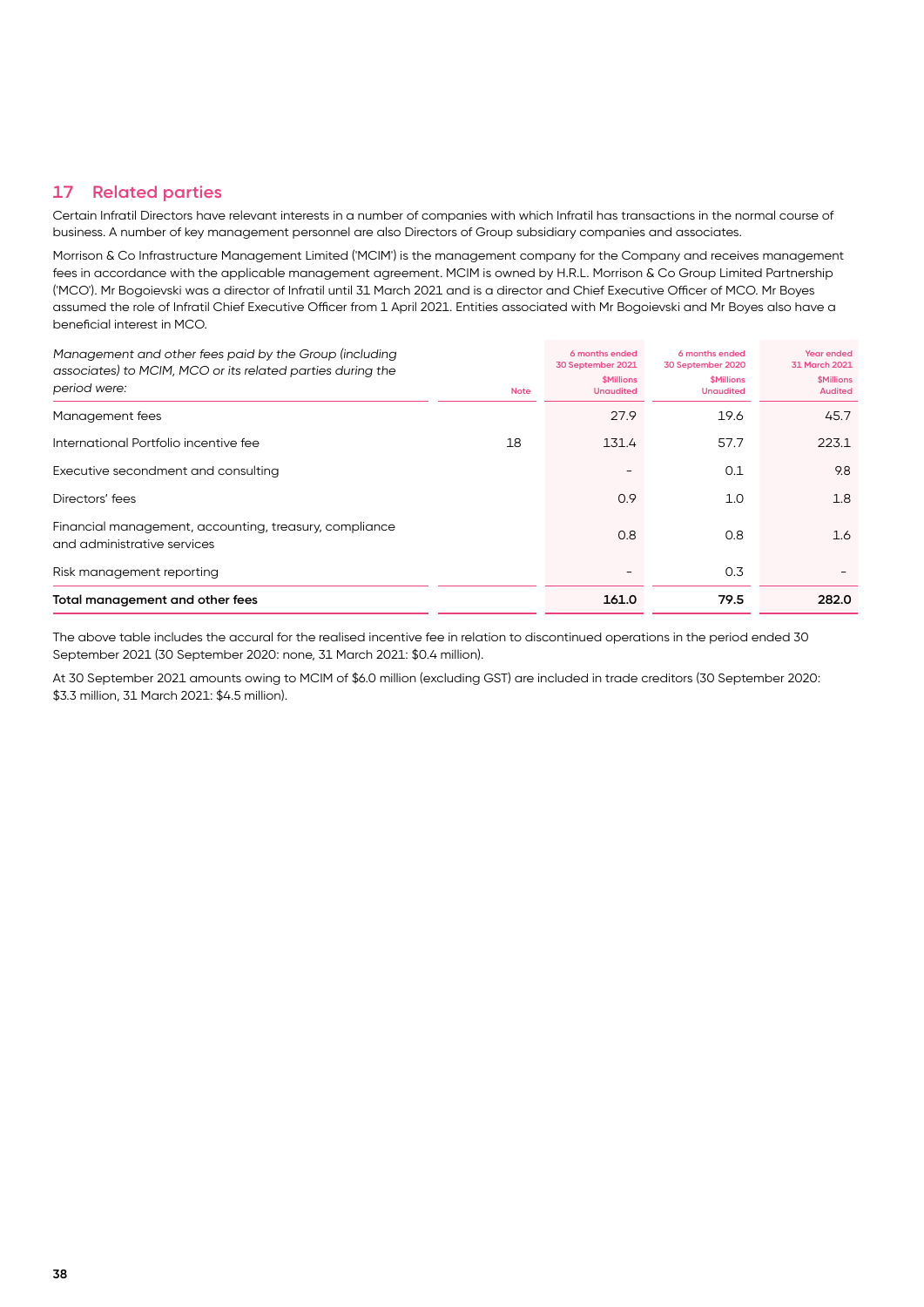#### **18 International Portfolio Incentive Fee**

International Investments are eligible for International Portfolio incentive fees ('Incentive Fees') under the Management Agreement between MCIM and Infratil. The Agreement allows for incentives to be payable for performance in excess of a minimum hurdle of 12% per annum in three separate categories:

- Initial Incentive Fees;
- Annual Incentive Fees; and,
- Realised Incentive Fees.

To the extent that there are assets that meet these criterion, independent valuations are performed on the respective International Investments to determine whether any Incentive Fees are payable.

#### **International Portfolio Initial Incentive Fee**

International Investments become eligible for the Initial Incentive Fee assessment on the third balance date (31 March) that they have been held continuously by the Company. All International Investments that are acquired in any one financial year are grouped together for the purposes of the Initial Incentive Fee, and an Initial Incentive Fee is payable at 20% of the outperformance of those assets against a benchmark of 12% per annum after tax, compounding.

#### **International Portfolio Annual Incentive Fee**

Thereafter International Investments are grouped together, and an Annual Incentive Fee is payable at 20% of the outperformance of those assets against the higher of, a benchmark of 12% per annum after tax, relative to the most recent 31 March valuation, or cost.

The Company's investments in CDC Data Centres, Longroad Energy and RetireAustralia are eligible for the International Portfolio Annual Incentive fee assessment as at 31 March 2022 (31 March 2021: CDC Data Centres, Longroad Energy, RetireAustralia, Tilt Renewables and ASIP).

As at 30 September 2021, it is probable that Infratil will have an International Portfolio Annual Incentive Fee (for the year to 31 March 2022) due to MCIM based on the performance of the above portfolio of assets, and as a result an amount of \$9.3 million has been provided for as at 30 September 2021 (30 September 2020: \$57.7 million, 31 March 2021: \$223.1 million).

#### **International Portfolio Realised Incentive Fee**

Realised Incentive Fees are payable on the realised gains from the sale or other realisation of International Investments at 20% of the outperformance (since the last valuation date) against the higher of, a benchmark of 12% p.a. after tax, relative to the most recent 31 March valuation, or cost. A Realised Incentive Fee of \$122.1 million in relation to the sale of Tilt Renewables is expected to be payable at 31 March 2022 (30 September 2020: nil, 31 March 2021: nil).

|                                        | 6 months ended<br>30 September 2021<br><b>\$Millions</b><br><b>Unaudited</b> | 6 months ended<br>30 September 2020<br><b><i>SMillions</i></b><br><b>Unaudited</b> | Year ended<br>31 March 2021<br><b>\$Millions</b><br><b>Audited</b> |
|----------------------------------------|------------------------------------------------------------------------------|------------------------------------------------------------------------------------|--------------------------------------------------------------------|
| International Portfolio Incentive Fees |                                                                              |                                                                                    |                                                                    |
| <b>ASIP</b>                            | (0.7)                                                                        |                                                                                    | 1.6                                                                |
| <b>CDC Data Centres</b>                | 3.5                                                                          | 43.5                                                                               | 140.2                                                              |
| Longroad Energy                        | 4.5                                                                          | $\overline{\phantom{0}}$                                                           | (8.0)                                                              |
| <b>RetireAustralia</b>                 | 2.0                                                                          | (2.5)                                                                              | 3.2                                                                |
| <b>Tilt Renewables</b>                 | 122.1                                                                        | 16.7                                                                               | 86.1                                                               |
|                                        | 131.4                                                                        | 57.7                                                                               | 223.1                                                              |

All Incentive Fees accrued at 30 September 2021 relate to the Annual and Realised Incentive Fee assessment.

#### **Payment of Annual Incentive Fees**

Any Annual Incentive Fee calculated in respect of a Financial Year is earned and paid in three annual instalments, with the second and third instalments only being earned and payable if, at each relevant assessment date, the fair value of the relevant assets (including distributions, if any) exceeds or is equal to the fair value as at the date for which the Incentive Fee was first calculated.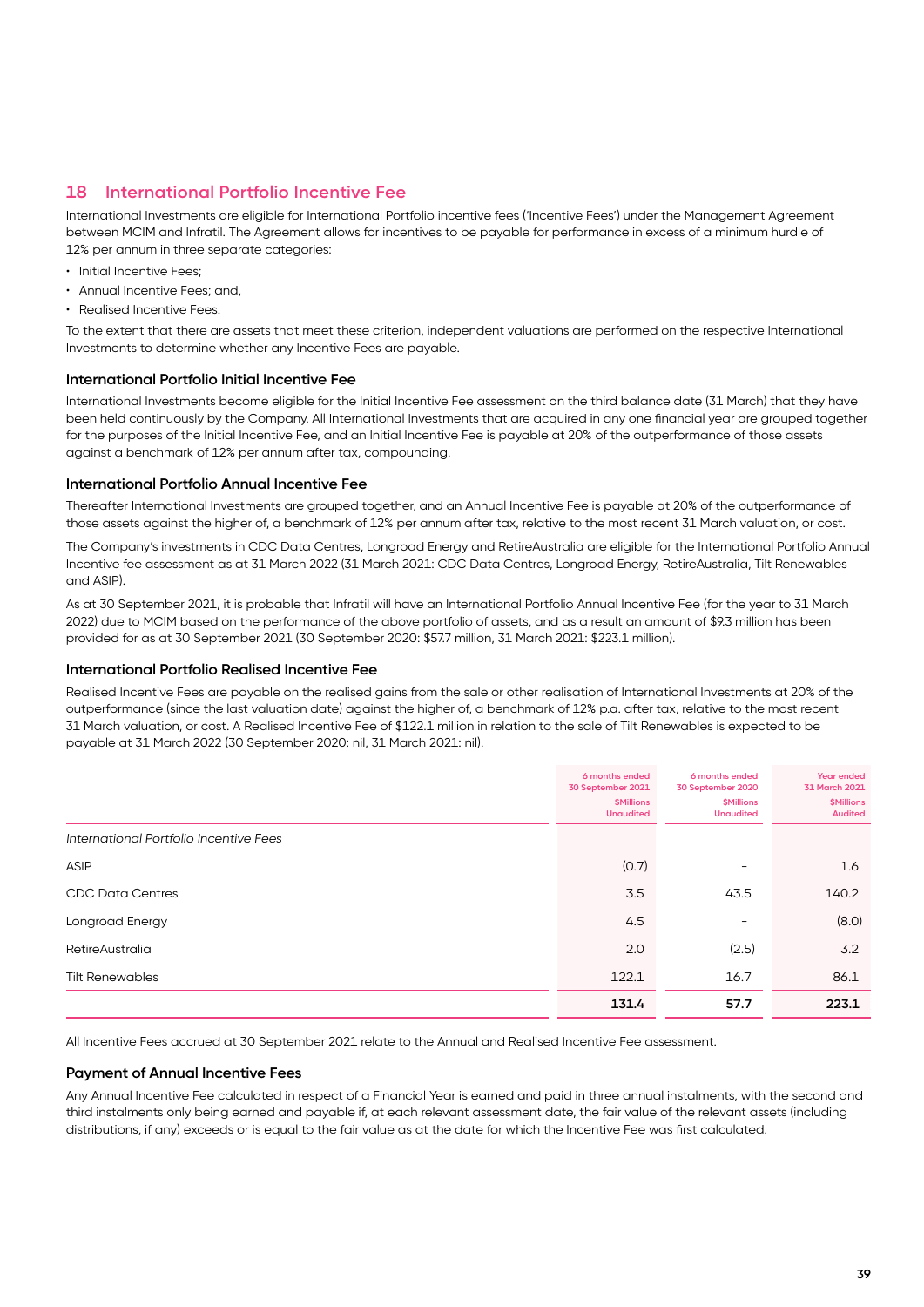## **19 Contingent liabilities and legal matters**

The Company and certain wholly owned subsidiaries are guarantors of the bank debt facilities of Infratil Finance Limited under a Deed of Negative Pledge, Guarantee and Subordination and the Company is a guarantor to certain obligations of subsidiary companies.

#### **Shareholder support for Wellington International Airport**

On 20 May 2020 Infratil and Wellington City Council entered into a shareholder support agreement with Wellington International Airport to enable the airport to access to up to \$75.0 million of additional funding by way of non-participating redeemable preference shares, if required. Infratil's contribution to this funding is proportional to its 66% ownership interest.

#### **Shareholder support for RetireAustralia**

On 12 May 2020 Infratil and consortium partner the New Zealand Superannuation Fund entered into a shareholder support agreement with RetireAustralia to enable RetireAustralia to access to up to A\$20.0 million of additional equity funding, if required. Infratil's contribution to this funding is proportional to its 50% ownership interest.

#### **20 Events after balance date**

#### **Acquisition of Auckland Radiology Group**

On 4 October 2021 Infratil and Pacific Radiology executed an agreement to partner with Auckland Radiology Group. Following the acquisition Infratil will own at least 50.1% of the combined entity which owns both Pacific Radiology and Auckland Radiology Group. The transaction was completed on 30 October 2021 and involved an equity contribution from Infratil of \$62.7 million.

#### **Dividend**

On 11 November 2021, the Directors approved a partially imputed interim dividend of 6.50 cents per share to holders of fully paid ordinary shares to be paid on 23 December 2021.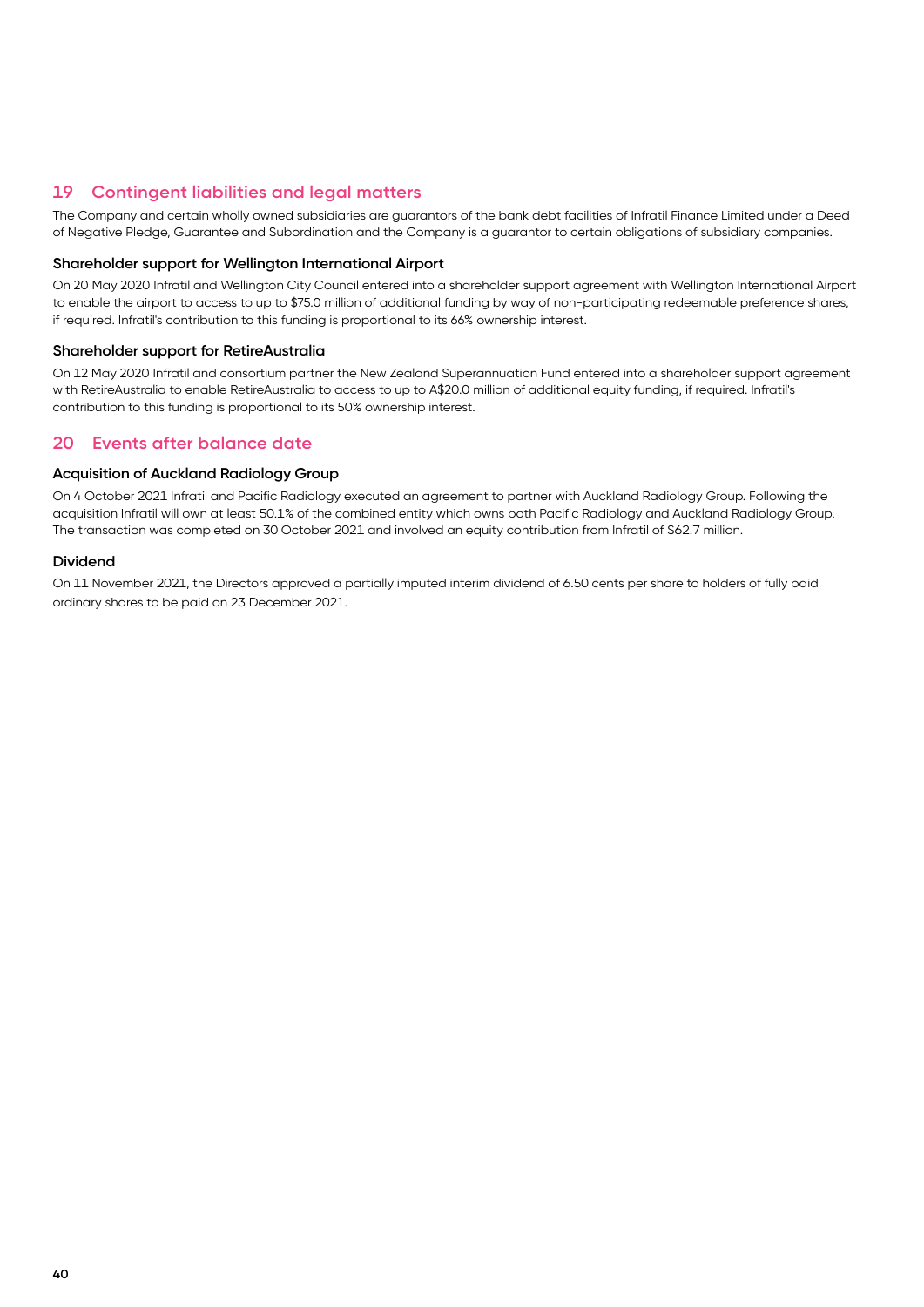

# Independent Review Report

To the shareholders of Infratil Limited

#### **Report on the condensed consolidated half year financial statements**

#### **Conclusion**

Based on our review, nothing has come to our attention that causes us to believe that the condensed consolidated half year financial statements on pages 2 to 40 do not:

- i. present fairly in all material respects the Group's financial position as at 30 September 2021 and its financial performance and cash flows for the sixmonth period ended on that date; and
- ii. comply with NZ IAS 34 Interim Financial Reporting.

We have completed a review of the accompanying condensed consolidated half year financial statements which comprise:

- the consolidated statement of financial position as at 30 September 2021;
- the consolidated statements of comprehensive income, changes in equity and cash flows for the six-month period then ended; and
- notes, including a summary of significant accounting policies and other explanatory information.



A review of condensed consolidated half year financial statements in accordance with NZ SRE 2410 *Review of Financial Statements Performed by the Independent Auditor of the Entity* ("NZ SRE 2410") is a limited assurance engagement. The auditor performs procedures, consisting of making enquiries, primarily of persons responsible for financial and accounting matters, and applying analytical and other review procedures.

As the auditor of Infratil Limited, NZ SRE 2410 requires that we comply with the ethical requirements relevant to the audit of the annual financial statements.

Our firm has also provided other services to the group in relation to taxation services, audit of regulatory disclosures and other assurance engagements. Subject to certain restrictions, partners and employees of our firm may also deal with the group on normal terms within the ordinary course of trading activities of the business of the group. These matters have not impaired our independence as reviewer of the group. The firm has no other relationship with, or interest in, the group.

# **Use of this Independent Review Report**

This report is made solely to the shareholders as a body. Our review work has been undertaken so that we might state to the shareholders those matters we are required to state to them in the Independent Review Report and for no other purpose. To the fullest extent permitted by law, we do not accept or assume responsibility to anyone other than the shareholders as a body for our review work, this report, or any of the opinions we have formed.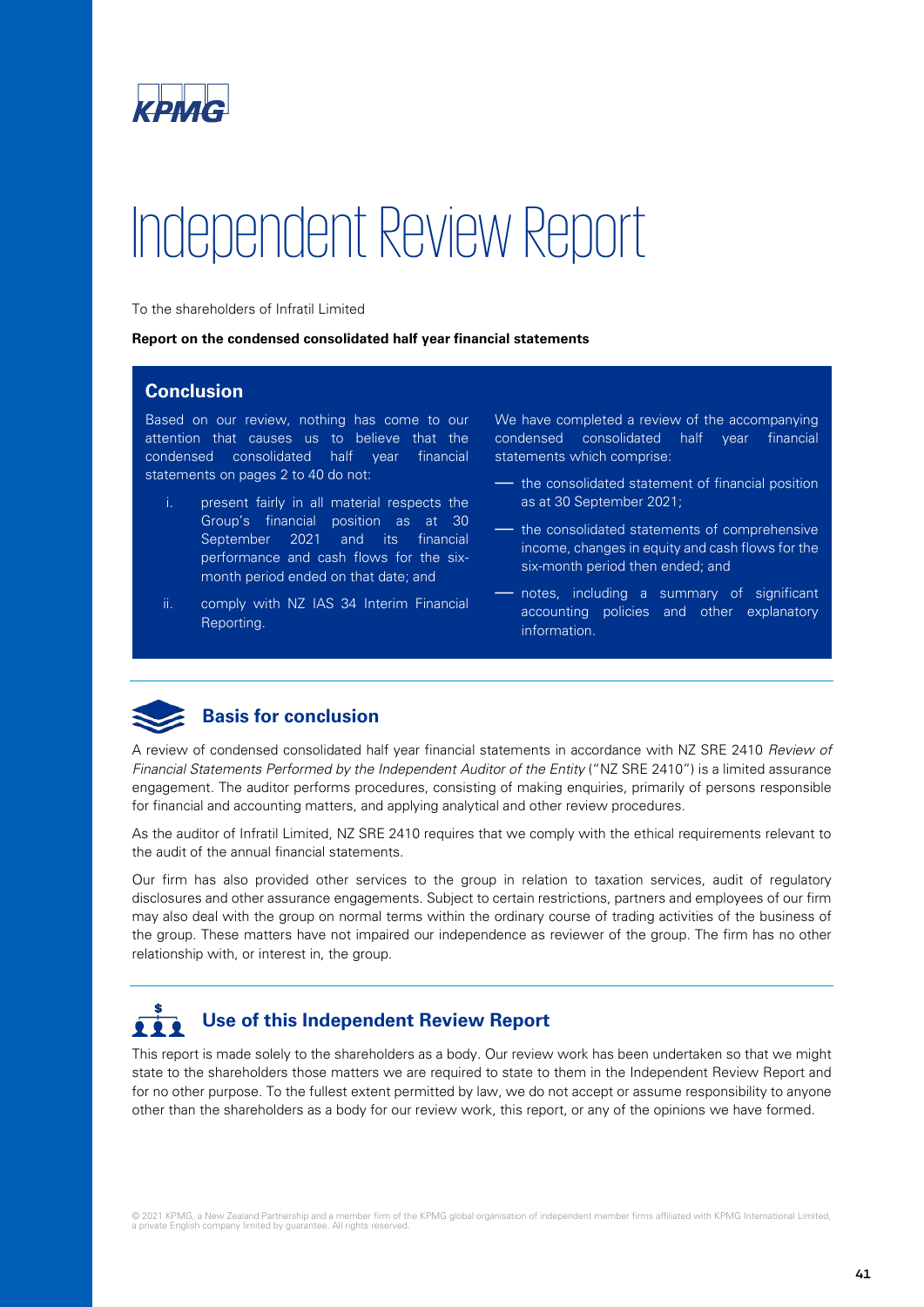

# **Responsibilities of the Directors for the condensed consolidated half year financial statements**

The Directors, on behalf of the group, are responsible for:

- the preparation and fair presentation of the condensed consolidated half year financial statements in accordance with NZ IAS 34 Interim Financial Reporting;
- implementing necessary internal control to enable the preparation of condensed consolidated half year financial statements that are fairly presented and free from material misstatement, whether due to fraud or error; and
- assessing the ability to continue as a going concern. This includes disclosing, as applicable, matters related to going concern and using the going concern basis of accounting unless they either intend to liquidate or to cease operations, or have no realistic alternative but to do so.

# **Auditor's Responsibilities for the review of the condensed consolidated half year financial statements**

Our responsibility is to express a conclusion on the condensed consolidated half year financial statements based on our review. We conducted our review in accordance with NZ SRE 2410. NZ SRE 2410 requires us to conclude whether anything has come to our attention that causes us to believe that the condensed consolidated half year financial statements are not prepared, in all material respects, in accordance with NZ IAS 34 Interim Financial Reporting.

The procedures performed in a review are substantially less than those performed in an audit conducted in accordance with International Standards on Auditing (New Zealand). Accordingly we do not express an audit opinion on these condensed consolidated half year financial statements.

This description forms part of our Independent Review Report.

 $KPMG$ 

KPMG Wellington

11 November 2021